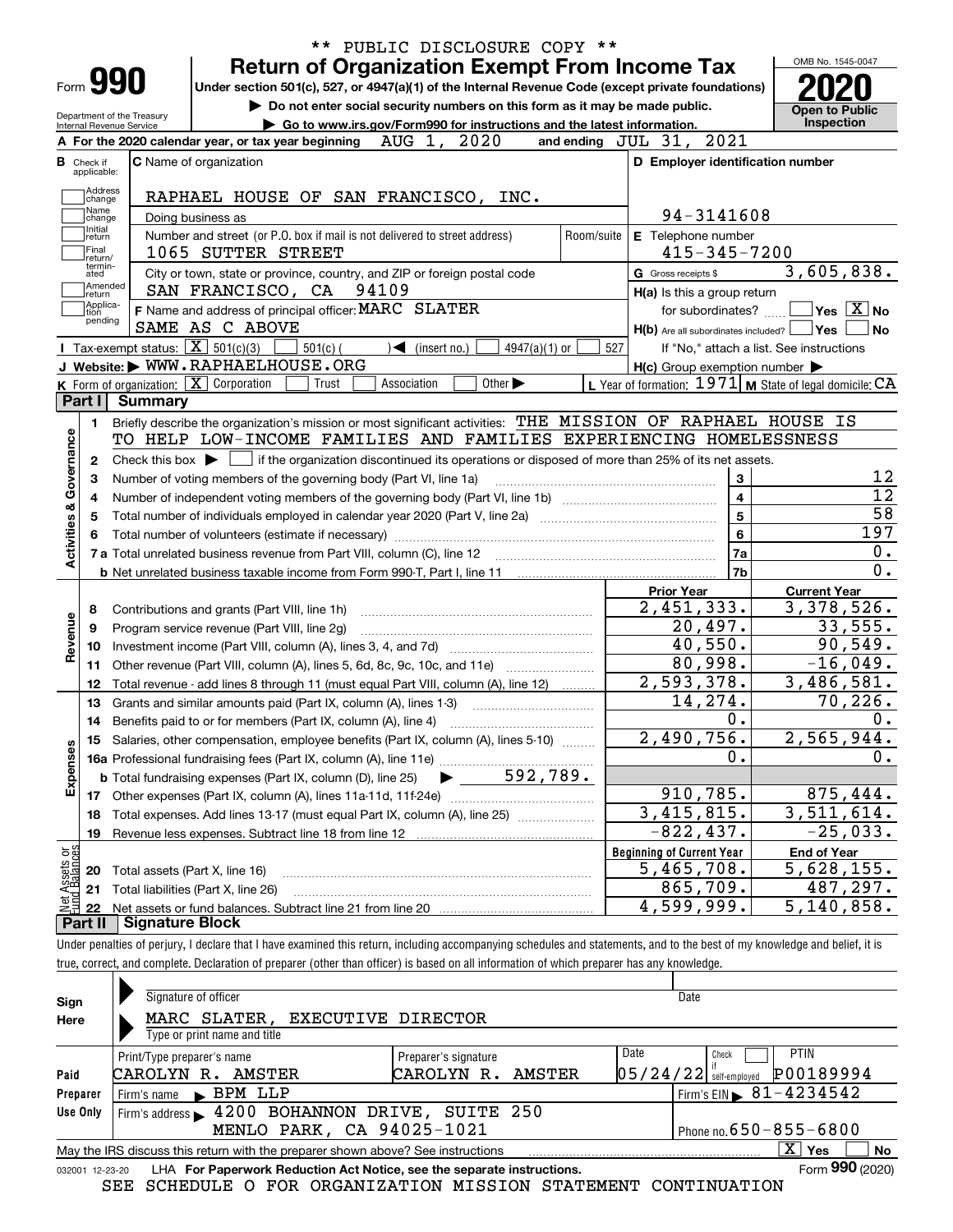(Rev. January 2020)

## **Application for Automatic Extension of Time To File an Exempt Organization Return**

Department of the Treasury Internal Revenue Service

**| File a separate application for each return.**

**| Go to www.irs.gov/Form8868 for the latest information.**

**Electronic filing (e-file).**  You can electronically file Form 8868 to request a 6-month automatic extension of time to file any of the filing of this form, visit www.irs.gov/e-file-providers/e-file-for-charities-and-non-profits. forms listed below with the exception of Form 8870, Information Return for Transfers Associated With Certain Personal Benefit Contracts, for which an extension request must be sent to the IRS in paper format (see instructions). For more details on the electronic

### **Automatic 6-Month Extension of Time.** Only submit original (no copies needed).

All corporations required to file an income tax return other than Form 990-T (including 1120-C filers), partnerships, REMICs, and trusts must use Form 7004 to request an extension of time to file income tax returns.

| Type or                                        | Name of exempt organization or other filer, see instructions.                                                                                                                                                                                                                                                                                                                                                                                                                                                                                                                                                                     |        |                                                                                                                                                                                                                                     | Taxpayer identification number (TIN) |    |                            |
|------------------------------------------------|-----------------------------------------------------------------------------------------------------------------------------------------------------------------------------------------------------------------------------------------------------------------------------------------------------------------------------------------------------------------------------------------------------------------------------------------------------------------------------------------------------------------------------------------------------------------------------------------------------------------------------------|--------|-------------------------------------------------------------------------------------------------------------------------------------------------------------------------------------------------------------------------------------|--------------------------------------|----|----------------------------|
| print                                          | RAPHAEL HOUSE OF SAN FRANCISCO, INC.                                                                                                                                                                                                                                                                                                                                                                                                                                                                                                                                                                                              |        |                                                                                                                                                                                                                                     | 94-3141608                           |    |                            |
| File by the<br>due date for<br>filing your     | Number, street, and room or suite no. If a P.O. box, see instructions.<br>1065 SUTTER STREET                                                                                                                                                                                                                                                                                                                                                                                                                                                                                                                                      |        |                                                                                                                                                                                                                                     |                                      |    |                            |
| return. See<br>instructions.                   | City, town or post office, state, and ZIP code. For a foreign address, see instructions.<br>SAN FRANCISCO, CA<br>94109                                                                                                                                                                                                                                                                                                                                                                                                                                                                                                            |        |                                                                                                                                                                                                                                     |                                      |    |                            |
|                                                | Enter the Return Code for the return that this application is for (file a separate application for each return)                                                                                                                                                                                                                                                                                                                                                                                                                                                                                                                   |        |                                                                                                                                                                                                                                     |                                      |    | $\mathbf 0$<br>$\mathbf 1$ |
| <b>Application</b>                             |                                                                                                                                                                                                                                                                                                                                                                                                                                                                                                                                                                                                                                   | Return | Application                                                                                                                                                                                                                         |                                      |    | Return                     |
| Is For                                         | Is For<br>Code                                                                                                                                                                                                                                                                                                                                                                                                                                                                                                                                                                                                                    |        |                                                                                                                                                                                                                                     |                                      |    | Code                       |
|                                                | Form 990 or Form 990-EZ                                                                                                                                                                                                                                                                                                                                                                                                                                                                                                                                                                                                           | 01     | Form 990-T (corporation)                                                                                                                                                                                                            |                                      |    | 07                         |
| Form 990-BL                                    |                                                                                                                                                                                                                                                                                                                                                                                                                                                                                                                                                                                                                                   | 02     | Form 1041-A                                                                                                                                                                                                                         |                                      |    | 08                         |
|                                                | Form 4720 (individual)                                                                                                                                                                                                                                                                                                                                                                                                                                                                                                                                                                                                            | 03     | Form 4720 (other than individual)                                                                                                                                                                                                   |                                      |    | 09                         |
| Form 990-PF                                    |                                                                                                                                                                                                                                                                                                                                                                                                                                                                                                                                                                                                                                   | 04     | Form 5227                                                                                                                                                                                                                           |                                      |    | 10                         |
|                                                | Form 990-T (sec. 401(a) or 408(a) trust)                                                                                                                                                                                                                                                                                                                                                                                                                                                                                                                                                                                          | 05     | Form 6069                                                                                                                                                                                                                           |                                      |    | 11                         |
|                                                | Form 990-T (trust other than above)<br>RAPHAEL HOUSE                                                                                                                                                                                                                                                                                                                                                                                                                                                                                                                                                                              | 06     | Form 8870                                                                                                                                                                                                                           |                                      |    | 12                         |
| $box \blacktriangleright$<br>1<br>$\mathbf{2}$ | Telephone No. $\blacktriangleright$ (415) 345-7200<br>If this is for a Group Return, enter the organization's four digit Group Exemption Number (GEN) [67] If this is for the whole group, check this<br>. If it is for part of the group, check this box $\blacktriangleright$<br>I request an automatic 6-month extension of time until<br>the organization named above. The extension is for the organization's return for:<br>calendar year or<br>$ \underline{X} $ tax year beginning $\overline{AUG}$ 1, 2020<br>If the tax year entered in line 1 is for less than 12 months, check reason:<br>Change in accounting period |        | Fax No. $\blacktriangleright$<br>and attach a list with the names and TINs of all members the extension is for.<br>JUNE 15, 2022 , to file the exempt organization return for<br>, and ending $JUL$ $31$ , $2021$<br>Initial return | Final return                         |    |                            |
| За                                             | If this application is for Forms 990-BL, 990-PF, 990-T, 4720, or 6069, enter the tentative tax, less<br>any nonrefundable credits. See instructions.                                                                                                                                                                                                                                                                                                                                                                                                                                                                              |        |                                                                                                                                                                                                                                     | За                                   | \$ | 0.                         |
| b                                              | If this application is for Forms 990-PF, 990-T, 4720, or 6069, enter any refundable credits and                                                                                                                                                                                                                                                                                                                                                                                                                                                                                                                                   |        |                                                                                                                                                                                                                                     |                                      |    |                            |
|                                                | estimated tax payments made. Include any prior year overpayment allowed as a credit.                                                                                                                                                                                                                                                                                                                                                                                                                                                                                                                                              |        |                                                                                                                                                                                                                                     | 3b                                   | \$ | 0.                         |
|                                                | <b>Balance due.</b> Subtract line 3b from line 3a. Include your payment with this form, if required, by                                                                                                                                                                                                                                                                                                                                                                                                                                                                                                                           |        |                                                                                                                                                                                                                                     |                                      |    |                            |
|                                                | using EFTPS (Electronic Federal Tax Payment System). See instructions.                                                                                                                                                                                                                                                                                                                                                                                                                                                                                                                                                            |        |                                                                                                                                                                                                                                     | 3 <sub>c</sub>                       |    | 0.                         |
| instructions.                                  | Caution: If you are going to make an electronic funds withdrawal (direct debit) with this Form 8868, see Form 8453-EO and Form 8879-EO for payment                                                                                                                                                                                                                                                                                                                                                                                                                                                                                |        |                                                                                                                                                                                                                                     |                                      |    |                            |

**HA** For Privacy Act and Paperwork Reduction Act Notice, see instructions. **But a struction of the Constantion Constant** Form 8868 (Rev. 1-2020) LHA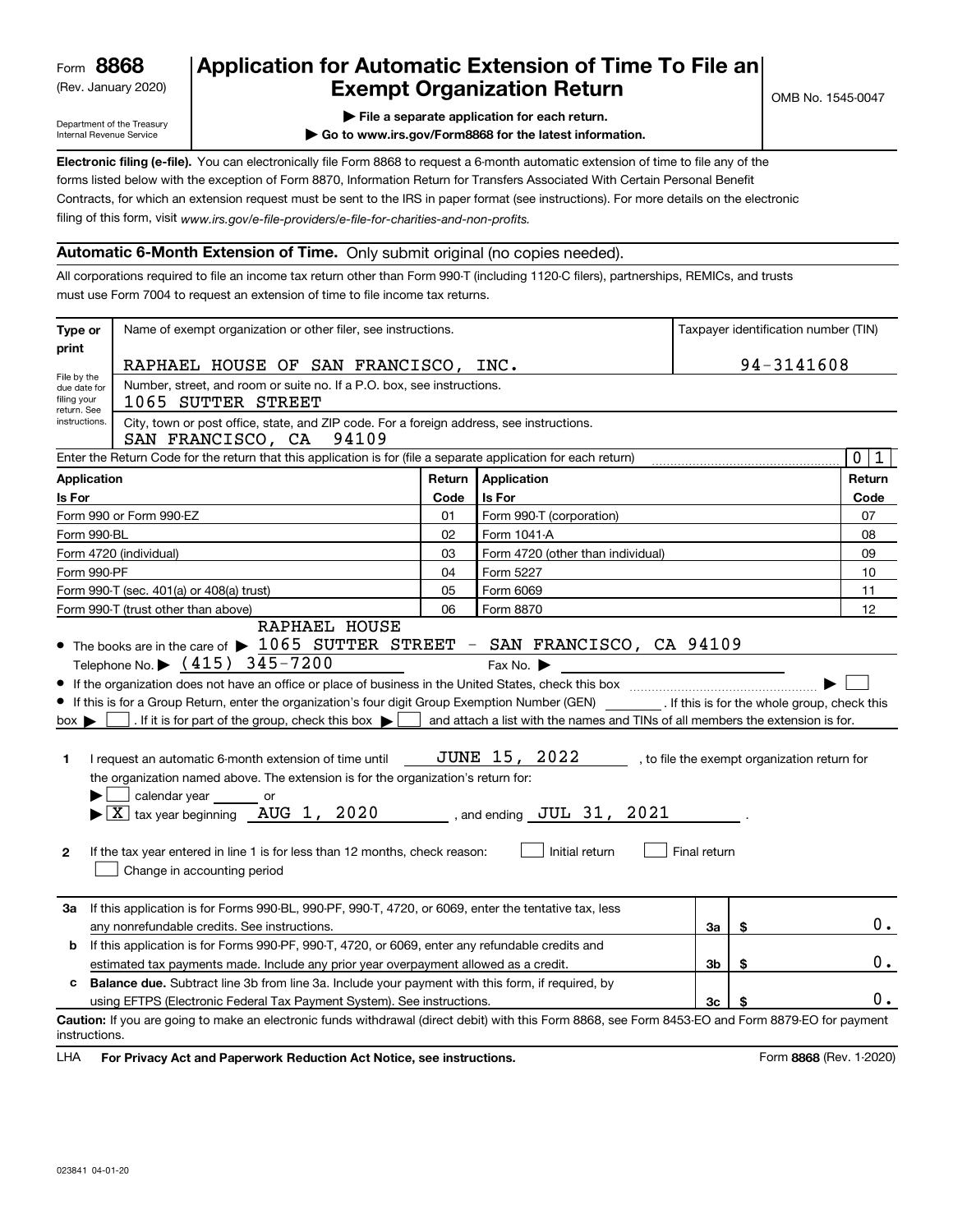|              | 94-3141608<br>RAPHAEL HOUSE OF SAN FRANCISCO, INC.<br>Page 2<br>Form 990 (2020)                                                                                                         |
|--------------|-----------------------------------------------------------------------------------------------------------------------------------------------------------------------------------------|
|              | <b>Statement of Program Service Accomplishments</b><br>Part III<br>$\overline{\mathtt{x}}$ )<br>Check if Schedule O contains a response or note to any line in this Part III            |
| 1            | Briefly describe the organization's mission:                                                                                                                                            |
|              | THE MISSION OF RAPHAEL HOUSE IS TO HELP LOW-INCOME FAMILIES AND                                                                                                                         |
|              | FAMILIES EXPERIENCING HOMELESSNESS STRENGTHEN FAMILY BONDS BY                                                                                                                           |
|              | ACHIEVING STABLE HOUSING AND FINANCIAL INDEPENDENCE.                                                                                                                                    |
| $\mathbf{2}$ | Did the organization undertake any significant program services during the year which were not listed on the                                                                            |
|              | $\sqrt{}$ Yes $\sqrt{}$ $\overline{\rm X}$ No<br>prior Form 990 or 990-EZ?                                                                                                              |
|              | If "Yes," describe these new services on Schedule O.                                                                                                                                    |
| 3            | $\sqrt{}$ Yes $\sqrt{}$ X $\sqrt{}$ No<br>Did the organization cease conducting, or make significant changes in how it conducts, any program services?                                  |
| 4            | If "Yes," describe these changes on Schedule O.<br>Describe the organization's program service accomplishments for each of its three largest program services, as measured by expenses. |
|              | Section 501(c)(3) and 501(c)(4) organizations are required to report the amount of grants and allocations to others, the total expenses, and                                            |
|              | revenue, if any, for each program service reported.                                                                                                                                     |
| 4a           | $1,170.$ (Revenue \$<br>1, 234, 336. including grants of \$<br>(Code:<br>(Expenses \$                                                                                                   |
|              | RESIDENTIAL SHELTER PROGRAM - WE CREATE A SAFE, STABLE SHELTER<br>ENVIRONMENT THAT SETS THE STAGE FOR FAMILIES WITH CHILDREN EXPERIENCING                                               |
|              | HOMELESSNESS TO BOLSTER STRENGTH AND INDEPENDENCE. FAMILIES STAY<br>IN ONE                                                                                                              |
|              | OF THIRTY-ONE BEDROOMS. IN ADDITION TO FILLING THE MOST BASIC NEEDS OF                                                                                                                  |
|              | SHELTER, FOOD AND CLOTHING, RAPHAEL HOUSE PROVIDES AN ARRAY OF SERVICES                                                                                                                 |
|              | IN WHICH FAMILIES CAN REBUILD THEIR LIVES AND CREATE POSITIVE CHANGE.                                                                                                                   |
|              | SERVICES IN THE RESIDENTIAL SHELTER PROGRAM INCLUDE: CASE MANAGEMENT,<br>EDUCATIONAL AND EMPLOYMENT SERVICES, FINANCIAL EDUCATION, COACHING                                             |
|              | SUPPORT, FAMILY WELLNESS SERVICES, CHILDREN'S SERVICES, ACADEMIC                                                                                                                        |
|              | AND ACTIVITIES FOR FAMILIES AND FINANCIAL ASSISTANCE.<br>ENRICHMENT,                                                                                                                    |
|              | FAMILIES WHO DEPART THE RESIDENTIAL SHELTER PROGRAM HAVE ACCESS TO ALL                                                                                                                  |
|              | THE SERVICES MENTIONED THROUGH OUR BRIDGE PROGRAM.                                                                                                                                      |
| 4b           | 328, 997. including grants of \$<br>$7,986.$ ) (Revenue \$<br>(Code:<br>(Expenses \$<br>CHILDREN'S SERVICES - AT RAPHAEL HOUSE, OUR CHILDREN'S SERVICES SUPPORT                         |
|              | CHILDREN EXPERIENCING HOMELESSNESS WHILE THEY LIVE IN OUR RESIDENTIAL                                                                                                                   |
|              | SHELTER AS WELL AS CHILDREN WHO ARE NO LONGER EXPERIENCING HOMELESSNESS                                                                                                                 |
|              | AND HAVE MOVED INTO STABLE HOUSING BUT ARE LOW-INCOME<br>THROUGH THE                                                                                                                    |
|              | BRIDGE PROGRAM). WE RECOGNIZE THAT CHILDREN LEARN BEST<br>IN THE CONTEXT<br>OF FAMILY AND COMMUNITY, AND HAVE DESIGNED OUR CHILDREN'S SERVICES TO                                       |
|              | SUPPORT THIS BELIEF. THE GOALS OF OUR SERVICES ARE:<br>1)<br>TO ADDRESS THE                                                                                                             |
|              | DEVELOPMENTAL NEEDS OF THE "WHOLE CHILD": SOCIALEMOTIONAL, PHYSICAL,                                                                                                                    |
|              | COGNITIVE, AND CREATIVE; 2) TO PROVIDE CHILDREN WITH ACADEMIC SUPPORT                                                                                                                   |
|              | AIMED AT PREVENTING FUTURE HOMELESSNESS AS ADULTS; AND 3) TO PROVIDE                                                                                                                    |
|              | FAMILIES<br>WITH THE NECESSARY MODELS AND SUPPORT TO PROMOTE HEALTHY RELATIONSHIPS.                                                                                                     |
|              | $\overline{\phantom{a}}$                                                                                                                                                                |
|              | BRIDGE PROGRAM AN ARRAY OF FAMILY-CENTERED SERVICES, ACTIVITIES,                                                                                                                        |
|              | FINANCIAL ASSISTANCE, AND ONGOING SUPPORT IS PROVIDED THROUGH THE                                                                                                                       |
|              | BRIDGE PROGRAM AFTER FAMILIES HAVE MOVED FROM THE SHELTER. KEY<br>COMPONENTS OF THIS PROGRAM ARE CASE MANAGEMENT SERVICES, WHICH SUPPORT                                                |
|              | FAMILIES WITH THEIR SELF-IDENTIFIED GOALS IN AREAS SUCH AS HOUSING,                                                                                                                     |
|              | BUDGETING AND FINANCE, AND COMMUNITY RESOURCE CONNECTION, AND CAREER                                                                                                                    |
|              | DEVELOPMENT SERVICES, WHICH SUPPORT FAMILIES IN IDENTIFYING AND                                                                                                                         |
|              | ADDRESSING BARRIERS TO CAREER AND EDUCATIONAL OPPORTUNITIES TO INCREASE                                                                                                                 |
|              | THEIR FAMILY'S STABILITY AND PERSONAL FULFILLMENT.                                                                                                                                      |
|              |                                                                                                                                                                                         |
|              |                                                                                                                                                                                         |
|              | 4d Other program services (Describe on Schedule O.)                                                                                                                                     |
|              | 669.) (Revenue \$93,555.)<br>$450$ , $443$ or including grants of \$<br>(Express \$<br>4e Total program service expenses 2, 377, 888.                                                   |
|              | Form 990 (2020)                                                                                                                                                                         |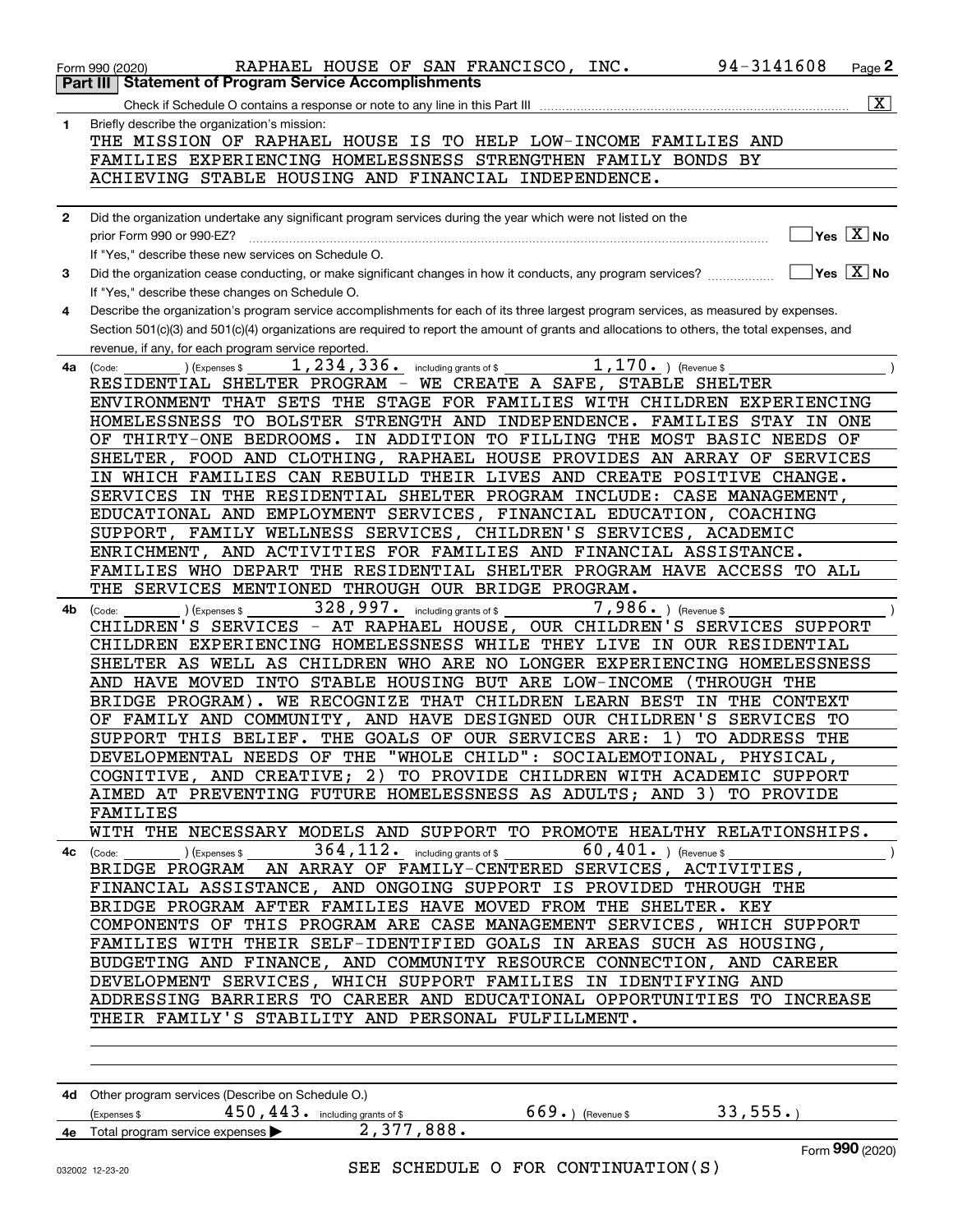|  | Form 990 (2020) |
|--|-----------------|

|     |                                                                                                                                                                                                                                |                 | Yes   No |    |
|-----|--------------------------------------------------------------------------------------------------------------------------------------------------------------------------------------------------------------------------------|-----------------|----------|----|
| 1   | Is the organization described in section 501(c)(3) or 4947(a)(1) (other than a private foundation)?                                                                                                                            |                 |          |    |
|     |                                                                                                                                                                                                                                | 1               | х        |    |
| 2   | Is the organization required to complete Schedule B, Schedule of Contributors? [11] Content of Content of Content of Contributors? [11] All of Contributors and Content of Content of the Organization required to complete th | $\overline{2}$  | X        |    |
| 3   | Did the organization engage in direct or indirect political campaign activities on behalf of or in opposition to candidates for                                                                                                |                 |          |    |
|     |                                                                                                                                                                                                                                | 3               |          | x  |
| 4   | Section 501(c)(3) organizations. Did the organization engage in lobbying activities, or have a section 501(h) election in effect                                                                                               |                 |          |    |
|     |                                                                                                                                                                                                                                | 4               |          | x  |
| 5   | Is the organization a section 501(c)(4), 501(c)(5), or 501(c)(6) organization that receives membership dues, assessments, or                                                                                                   |                 |          |    |
|     |                                                                                                                                                                                                                                | 5               |          | x  |
| 6   | Did the organization maintain any donor advised funds or any similar funds or accounts for which donors have the right to                                                                                                      |                 |          |    |
|     | provide advice on the distribution or investment of amounts in such funds or accounts? If "Yes," complete Schedule D, Part I                                                                                                   | 6               |          | x  |
| 7   | Did the organization receive or hold a conservation easement, including easements to preserve open space,                                                                                                                      |                 |          |    |
|     |                                                                                                                                                                                                                                | $\overline{7}$  |          | x  |
| 8   | Did the organization maintain collections of works of art, historical treasures, or other similar assets? If "Yes," complete                                                                                                   |                 |          |    |
|     |                                                                                                                                                                                                                                | 8               |          | x  |
| 9   | Did the organization report an amount in Part X, line 21, for escrow or custodial account liability, serve as a custodian for                                                                                                  |                 |          |    |
|     | amounts not listed in Part X; or provide credit counseling, debt management, credit repair, or debt negotiation services?                                                                                                      |                 |          |    |
|     |                                                                                                                                                                                                                                | 9               |          | x  |
| 10  | Did the organization, directly or through a related organization, hold assets in donor-restricted endowments                                                                                                                   |                 |          |    |
|     |                                                                                                                                                                                                                                | 10              | х        |    |
| 11  | If the organization's answer to any of the following questions is "Yes," then complete Schedule D, Parts VI, VII, VIII, IX, or X                                                                                               |                 |          |    |
|     | as applicable.                                                                                                                                                                                                                 |                 |          |    |
|     | Did the organization report an amount for land, buildings, and equipment in Part X, line 10? If "Yes," complete Schedule D,                                                                                                    |                 | х        |    |
|     |                                                                                                                                                                                                                                | 11a             |          |    |
| b   | Did the organization report an amount for investments - other securities in Part X, line 12, that is 5% or more of its total                                                                                                   |                 |          | x  |
|     |                                                                                                                                                                                                                                | 11 <sub>b</sub> |          |    |
| c   | Did the organization report an amount for investments - program related in Part X, line 13, that is 5% or more of its total                                                                                                    | 11c             |          | x  |
| d   | Did the organization report an amount for other assets in Part X, line 15, that is 5% or more of its total assets reported in                                                                                                  |                 |          |    |
|     |                                                                                                                                                                                                                                | 11d             | x        |    |
|     |                                                                                                                                                                                                                                | <b>11e</b>      | X        |    |
| f   | Did the organization's separate or consolidated financial statements for the tax year include a footnote that addresses                                                                                                        |                 |          |    |
|     | the organization's liability for uncertain tax positions under FIN 48 (ASC 740)? If "Yes," complete Schedule D, Part X                                                                                                         | 11f             |          | x  |
|     | 12a Did the organization obtain separate, independent audited financial statements for the tax year? If "Yes," complete                                                                                                        |                 |          |    |
|     |                                                                                                                                                                                                                                | 12a             | х        |    |
|     | <b>b</b> Was the organization included in consolidated, independent audited financial statements for the tax year?                                                                                                             |                 |          |    |
|     | If "Yes," and if the organization answered "No" to line 12a, then completing Schedule D, Parts XI and XII is optional                                                                                                          | 12 <sub>b</sub> |          | 47 |
| 13  | Is the organization a school described in section 170(b)(1)(A)(ii)? If "Yes," complete Schedule E                                                                                                                              | 13              |          | X  |
| 14a | Did the organization maintain an office, employees, or agents outside of the United States?                                                                                                                                    | 14a             |          | X  |
| b   | Did the organization have aggregate revenues or expenses of more than \$10,000 from grantmaking, fundraising, business,                                                                                                        |                 |          |    |
|     | investment, and program service activities outside the United States, or aggregate foreign investments valued at \$100,000                                                                                                     |                 |          |    |
|     |                                                                                                                                                                                                                                | 14b             |          | x  |
| 15  | Did the organization report on Part IX, column (A), line 3, more than \$5,000 of grants or other assistance to or for any                                                                                                      |                 |          |    |
|     |                                                                                                                                                                                                                                | 15              |          | X  |
| 16  | Did the organization report on Part IX, column (A), line 3, more than \$5,000 of aggregate grants or other assistance to                                                                                                       |                 |          |    |
|     |                                                                                                                                                                                                                                | 16              |          | x  |
| 17  | Did the organization report a total of more than \$15,000 of expenses for professional fundraising services on Part IX,                                                                                                        |                 |          |    |
|     |                                                                                                                                                                                                                                | 17              |          | x  |
| 18  | Did the organization report more than \$15,000 total of fundraising event gross income and contributions on Part VIII, lines                                                                                                   |                 |          |    |
|     |                                                                                                                                                                                                                                | 18              | х        |    |
| 19  | Did the organization report more than \$15,000 of gross income from gaming activities on Part VIII, line 9a? If "Yes."                                                                                                         |                 |          |    |
|     |                                                                                                                                                                                                                                | 19              |          | x  |
| 20a |                                                                                                                                                                                                                                | 20a             |          | x  |
| b   | If "Yes" to line 20a, did the organization attach a copy of its audited financial statements to this return?                                                                                                                   | 20 <sub>b</sub> |          |    |
| 21  | Did the organization report more than \$5,000 of grants or other assistance to any domestic organization or                                                                                                                    |                 |          |    |
|     |                                                                                                                                                                                                                                | 21              |          | x  |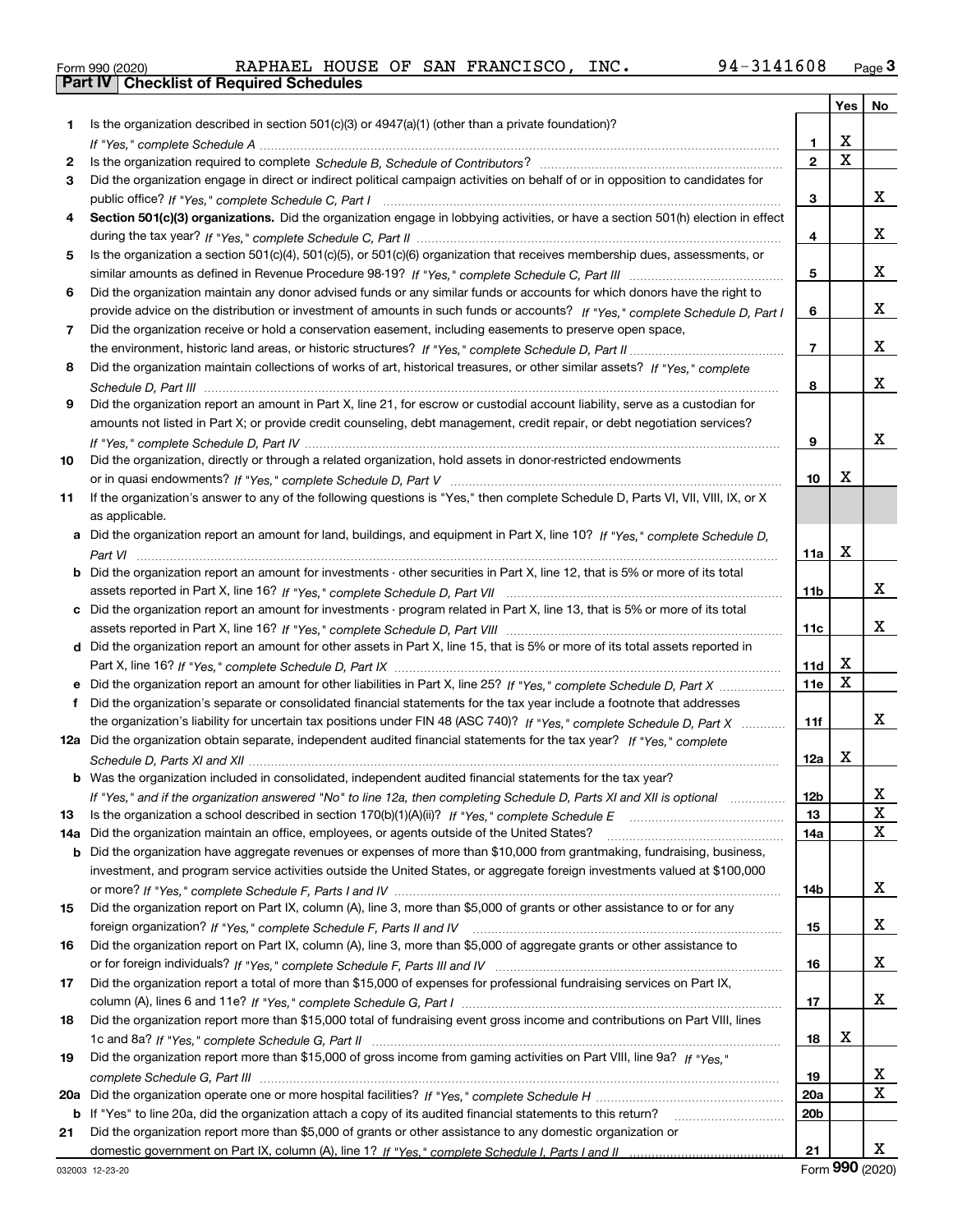|  | Form 990 (2020) |
|--|-----------------|
|  |                 |

*(continued)*

|               |                                                                                                                              |                 | Yes | No          |
|---------------|------------------------------------------------------------------------------------------------------------------------------|-----------------|-----|-------------|
| 22            | Did the organization report more than \$5,000 of grants or other assistance to or for domestic individuals on                |                 |     |             |
|               |                                                                                                                              | 22              | X   |             |
| 23            | Did the organization answer "Yes" to Part VII, Section A, line 3, 4, or 5 about compensation of the organization's current   |                 |     |             |
|               | and former officers, directors, trustees, key employees, and highest compensated employees? If "Yes," complete               |                 |     |             |
|               |                                                                                                                              | 23              | X   |             |
|               | 24a Did the organization have a tax-exempt bond issue with an outstanding principal amount of more than \$100,000 as of the  |                 |     |             |
|               | last day of the year, that was issued after December 31, 2002? If "Yes," answer lines 24b through 24d and complete           |                 |     |             |
|               |                                                                                                                              | 24a             |     | x           |
|               |                                                                                                                              | 24 <sub>b</sub> |     |             |
|               | c Did the organization maintain an escrow account other than a refunding escrow at any time during the year to defease       |                 |     |             |
|               |                                                                                                                              | 24c             |     |             |
|               |                                                                                                                              | 24d             |     |             |
|               | 25a Section 501(c)(3), 501(c)(4), and 501(c)(29) organizations. Did the organization engage in an excess benefit             |                 |     |             |
|               |                                                                                                                              | 25a             |     | x           |
|               | b Is the organization aware that it engaged in an excess benefit transaction with a disqualified person in a prior year, and |                 |     |             |
|               | that the transaction has not been reported on any of the organization's prior Forms 990 or 990-EZ? If "Yes," complete        |                 |     |             |
|               | Schedule L, Part I                                                                                                           | 25 <sub>b</sub> |     | x           |
| 26            | Did the organization report any amount on Part X, line 5 or 22, for receivables from or payables to any current              |                 |     |             |
|               | or former officer, director, trustee, key employee, creator or founder, substantial contributor, or 35%                      |                 |     |             |
|               | controlled entity or family member of any of these persons? If "Yes," complete Schedule L, Part II                           | 26              |     | x           |
| 27            | Did the organization provide a grant or other assistance to any current or former officer, director, trustee, key employee,  |                 |     |             |
|               | creator or founder, substantial contributor or employee thereof, a grant selection committee member, or to a 35% controlled  |                 |     |             |
|               | entity (including an employee thereof) or family member of any of these persons? If "Yes," complete Schedule L, Part III     | 27              |     | х           |
| 28            | Was the organization a party to a business transaction with one of the following parties (see Schedule L, Part IV            |                 |     |             |
|               | instructions, for applicable filing thresholds, conditions, and exceptions):                                                 |                 |     |             |
|               | a A current or former officer, director, trustee, key employee, creator or founder, or substantial contributor? If           |                 |     |             |
|               |                                                                                                                              | 28a             |     | х           |
|               |                                                                                                                              | 28b             |     | $\mathbf x$ |
|               | c A 35% controlled entity of one or more individuals and/or organizations described in lines 28a or 28b? If                  |                 |     |             |
|               |                                                                                                                              | 28c             |     | X           |
| 29            |                                                                                                                              | 29              |     | $\mathbf x$ |
| 30            | Did the organization receive contributions of art, historical treasures, or other similar assets, or qualified conservation  |                 |     |             |
|               |                                                                                                                              | 30              |     | х           |
| 31            | Did the organization liquidate, terminate, or dissolve and cease operations? If "Yes," complete Schedule N, Part I           | 31              |     | $\mathbf x$ |
| 32            | Did the organization sell, exchange, dispose of, or transfer more than 25% of its net assets? If "Yes," complete             |                 |     |             |
|               |                                                                                                                              | 32              |     | х           |
|               | Did the organization own 100% of an entity disregarded as separate from the organization under Regulations                   |                 |     |             |
|               |                                                                                                                              | 33              |     | х           |
| 34            | Was the organization related to any tax-exempt or taxable entity? If "Yes," complete Schedule R, Part II, III, or IV, and    |                 |     |             |
|               |                                                                                                                              | 34              |     | x           |
|               | 35a Did the organization have a controlled entity within the meaning of section 512(b)(13)?                                  | <b>35a</b>      |     | X           |
|               | b If "Yes" to line 35a, did the organization receive any payment from or engage in any transaction with a controlled entity  |                 |     |             |
|               |                                                                                                                              | 35b             |     |             |
| 36            | Section 501(c)(3) organizations. Did the organization make any transfers to an exempt non-charitable related organization?   |                 |     |             |
|               |                                                                                                                              | 36              |     | х           |
| 37            | Did the organization conduct more than 5% of its activities through an entity that is not a related organization             |                 |     |             |
|               |                                                                                                                              | 37              |     | х           |
| 38            | Did the organization complete Schedule O and provide explanations in Schedule O for Part VI, lines 11b and 19?               |                 |     |             |
| <b>Part V</b> | <b>Statements Regarding Other IRS Filings and Tax Compliance</b>                                                             | 38              | х   |             |
|               | Check if Schedule O contains a response or note to any line in this Part V                                                   |                 |     |             |
|               |                                                                                                                              |                 | Yes | No          |
|               | 18<br>1a                                                                                                                     |                 |     |             |
| b             | 0<br>Enter the number of Forms W-2G included in line 1a. Enter -0- if not applicable<br>1b                                   |                 |     |             |
|               | c Did the organization comply with backup withholding rules for reportable payments to vendors and reportable gaming         |                 |     |             |
|               |                                                                                                                              | 1c              | X   |             |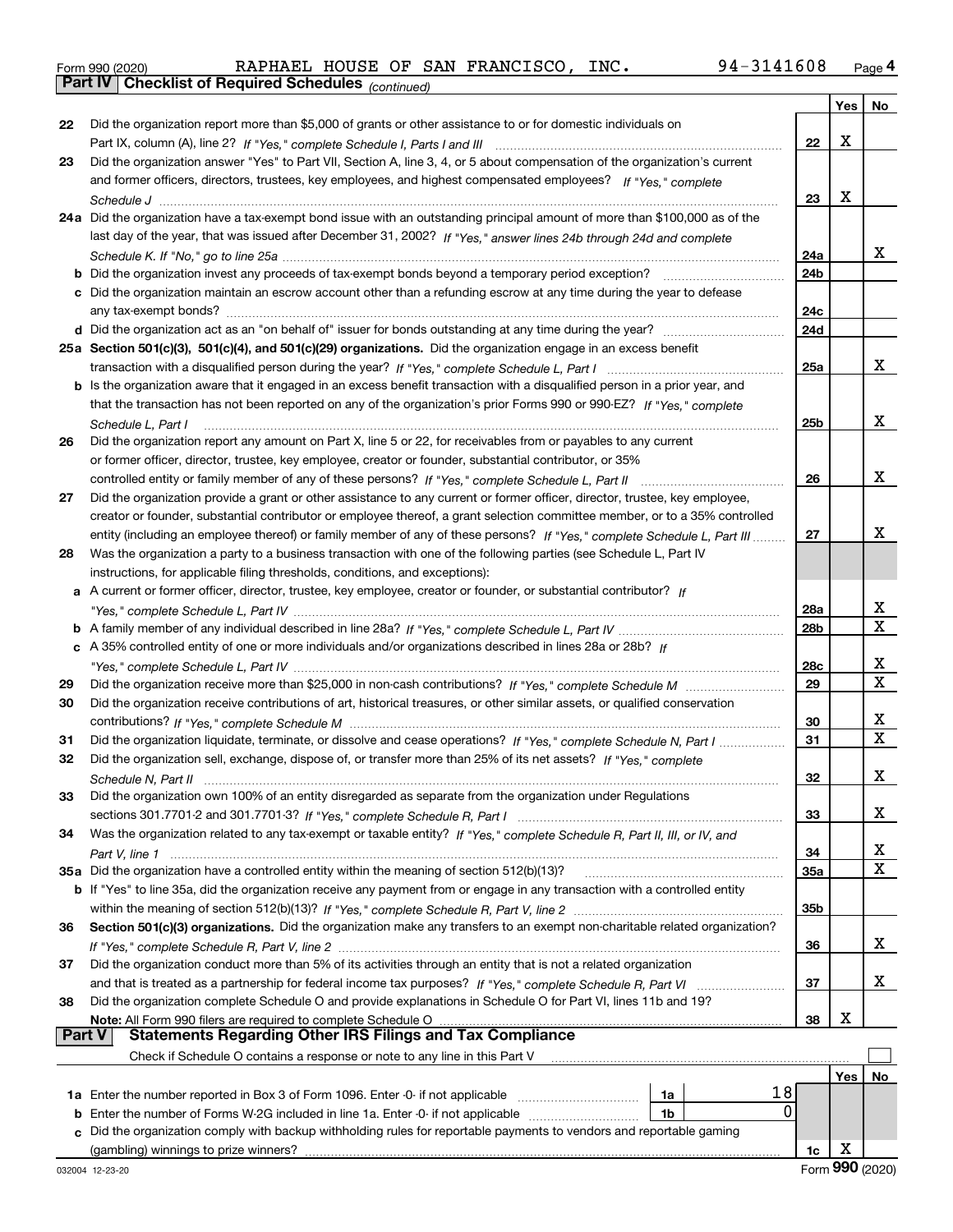|               | 94-3141608<br>RAPHAEL HOUSE OF SAN FRANCISCO,<br>INC.<br>Form 990 (2020)                                                                                                                                                            |                      |     | Page $5$ |
|---------------|-------------------------------------------------------------------------------------------------------------------------------------------------------------------------------------------------------------------------------------|----------------------|-----|----------|
| <b>Part V</b> | Statements Regarding Other IRS Filings and Tax Compliance (continued)                                                                                                                                                               |                      |     |          |
|               |                                                                                                                                                                                                                                     |                      | Yes | No       |
|               | 2a Enter the number of employees reported on Form W-3, Transmittal of Wage and Tax Statements,                                                                                                                                      |                      |     |          |
|               | 58<br>filed for the calendar year ending with or within the year covered by this return<br>2a                                                                                                                                       |                      |     |          |
|               |                                                                                                                                                                                                                                     | 2 <sub>b</sub>       | X   |          |
|               |                                                                                                                                                                                                                                     |                      |     |          |
|               | 3a Did the organization have unrelated business gross income of \$1,000 or more during the year?                                                                                                                                    | 3a                   |     | x        |
|               |                                                                                                                                                                                                                                     | 3 <sub>b</sub>       |     |          |
|               | 4a At any time during the calendar year, did the organization have an interest in, or a signature or other authority over, a                                                                                                        |                      |     |          |
|               | financial account in a foreign country (such as a bank account, securities account, or other financial account)?                                                                                                                    | 4a                   |     | x        |
|               | <b>b</b> If "Yes," enter the name of the foreign country $\blacktriangleright$                                                                                                                                                      |                      |     |          |
|               | See instructions for filing requirements for FinCEN Form 114, Report of Foreign Bank and Financial Accounts (FBAR).                                                                                                                 |                      |     | х        |
|               |                                                                                                                                                                                                                                     | 5a<br>5 <sub>b</sub> |     | x        |
| b             |                                                                                                                                                                                                                                     | 5с                   |     |          |
| c             | 6a Does the organization have annual gross receipts that are normally greater than \$100,000, and did the organization solicit                                                                                                      |                      |     |          |
|               |                                                                                                                                                                                                                                     | 6a                   |     | x        |
|               | <b>b</b> If "Yes," did the organization include with every solicitation an express statement that such contributions or gifts                                                                                                       |                      |     |          |
|               |                                                                                                                                                                                                                                     | 6b                   |     |          |
| 7             | Organizations that may receive deductible contributions under section 170(c).                                                                                                                                                       |                      |     |          |
| a             | Did the organization receive a payment in excess of \$75 made partly as a contribution and partly for goods and services provided to the payor?                                                                                     | 7a                   |     | х        |
| b             | If "Yes," did the organization notify the donor of the value of the goods or services provided?                                                                                                                                     | 7b                   |     |          |
| c             | Did the organization sell, exchange, or otherwise dispose of tangible personal property for which it was required                                                                                                                   |                      |     |          |
|               |                                                                                                                                                                                                                                     | 7c                   |     | х        |
|               | 7d<br>d If "Yes," indicate the number of Forms 8282 filed during the year [11,111] The set response to the number of Forms 8282 filed during the year                                                                               |                      |     |          |
| е             |                                                                                                                                                                                                                                     | 7e                   |     | х        |
| f             | Did the organization, during the year, pay premiums, directly or indirectly, on a personal benefit contract?                                                                                                                        | 7f                   |     | х        |
| g             | If the organization received a contribution of qualified intellectual property, did the organization file Form 8899 as required?                                                                                                    | 7g                   |     |          |
| h.            | If the organization received a contribution of cars, boats, airplanes, or other vehicles, did the organization file a Form 1098-C?                                                                                                  | 7h                   |     |          |
| 8             | Sponsoring organizations maintaining donor advised funds. Did a donor advised fund maintained by the                                                                                                                                |                      |     |          |
|               | sponsoring organization have excess business holdings at any time during the year?                                                                                                                                                  | 8                    |     |          |
| 9             | Sponsoring organizations maintaining donor advised funds.                                                                                                                                                                           |                      |     |          |
| а             | Did the sponsoring organization make any taxable distributions under section 4966?                                                                                                                                                  | <b>9a</b>            |     |          |
| b             | Did the sponsoring organization make a distribution to a donor, donor advisor, or related person?                                                                                                                                   | 9b                   |     |          |
| 10            | Section 501(c)(7) organizations. Enter:                                                                                                                                                                                             |                      |     |          |
|               | 10a                                                                                                                                                                                                                                 |                      |     |          |
|               | 10b <br>Gross receipts, included on Form 990, Part VIII, line 12, for public use of club facilities                                                                                                                                 |                      |     |          |
| 11            | Section 501(c)(12) organizations. Enter:                                                                                                                                                                                            |                      |     |          |
|               | <b>a</b> Gross income from members or shareholders<br>11a                                                                                                                                                                           |                      |     |          |
| b             | Gross income from other sources (Do not net amounts due or paid to other sources against                                                                                                                                            |                      |     |          |
|               | 11b                                                                                                                                                                                                                                 |                      |     |          |
|               | 12a Section 4947(a)(1) non-exempt charitable trusts. Is the organization filing Form 990 in lieu of Form 1041?                                                                                                                      | 12a                  |     |          |
|               | 12b<br><b>b</b> If "Yes," enter the amount of tax-exempt interest received or accrued during the year <i>manument</i> of                                                                                                            |                      |     |          |
| 13            | Section 501(c)(29) qualified nonprofit health insurance issuers.                                                                                                                                                                    |                      |     |          |
|               | a Is the organization licensed to issue qualified health plans in more than one state?                                                                                                                                              | 13a                  |     |          |
|               | Note: See the instructions for additional information the organization must report on Schedule O.                                                                                                                                   |                      |     |          |
| b             | Enter the amount of reserves the organization is required to maintain by the states in which the                                                                                                                                    |                      |     |          |
|               | 13b                                                                                                                                                                                                                                 |                      |     |          |
|               | 13с                                                                                                                                                                                                                                 |                      |     | x        |
| 14a           | Did the organization receive any payments for indoor tanning services during the tax year?                                                                                                                                          | 14a<br>14b           |     |          |
| 15            | <b>b</b> If "Yes," has it filed a Form 720 to report these payments? If "No," provide an explanation on Schedule O<br>Is the organization subject to the section 4960 tax on payment(s) of more than \$1,000,000 in remuneration or |                      |     |          |
|               |                                                                                                                                                                                                                                     | 15                   |     | x        |
|               | If "Yes," see instructions and file Form 4720, Schedule N.                                                                                                                                                                          |                      |     |          |
| 16            | Is the organization an educational institution subject to the section 4968 excise tax on net investment income?                                                                                                                     | 16                   |     | х        |
|               |                                                                                                                                                                                                                                     |                      |     |          |

Form (2020) **990**

If "Yes," complete Form 4720, Schedule O.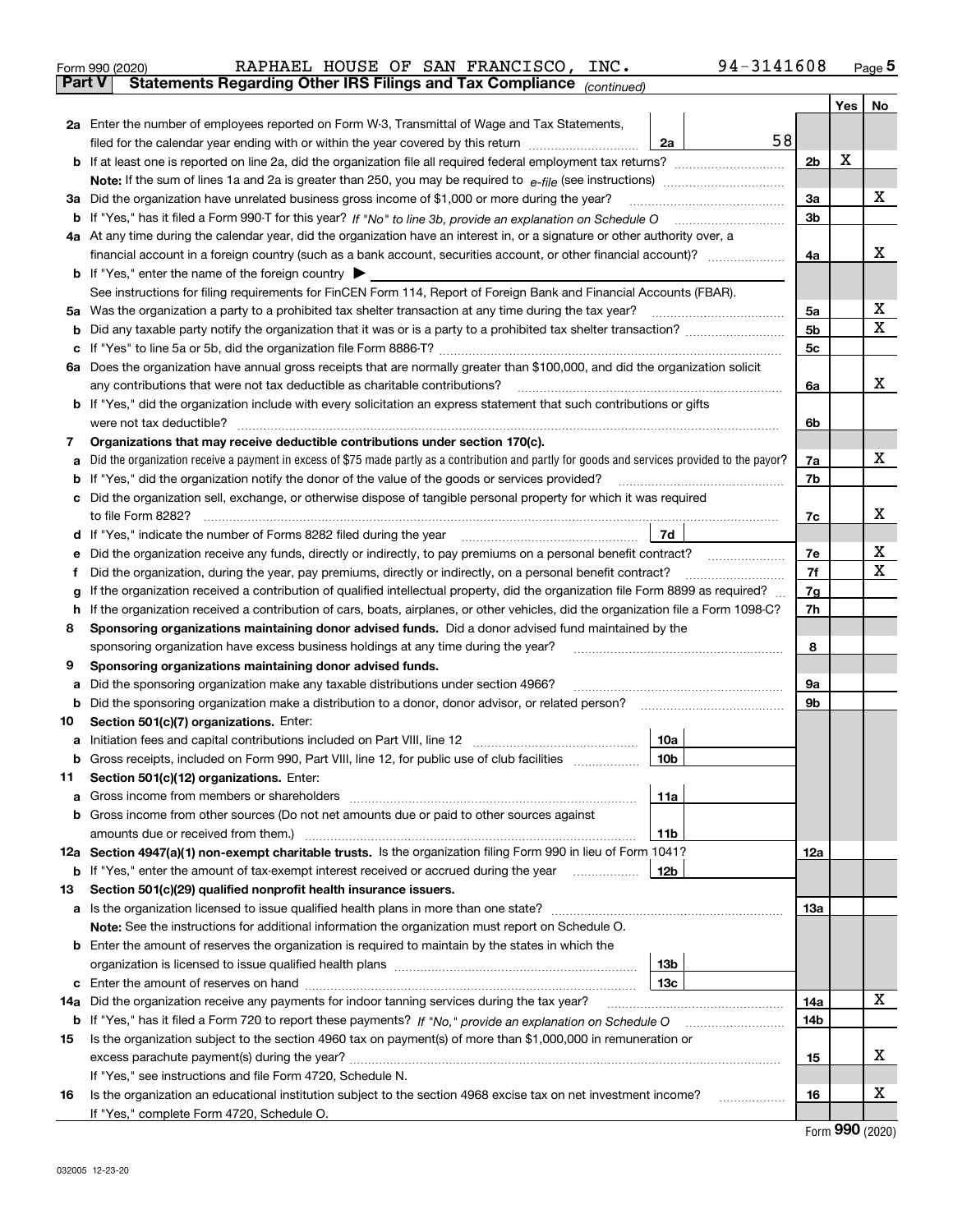|  | Form 990 (2020) |
|--|-----------------|
|  |                 |

RAPHAEL HOUSE OF SAN FRANCISCO, INC. 94-3141608

*For each "Yes" response to lines 2 through 7b below, and for a "No" response to line 8a, 8b, or 10b below, describe the circumstances, processes, or changes on Schedule O. See instructions.* Form 990 (2020) **CONVERTIGE BRANCES AND FRANCESCO, INC.** Page 6 Page 6 Page 6 Page 6 Page 6 Page 6 Page 6 Page 6 Page 6 Page 6 Page 6 Page 6 Page 6 Page 6 Page 6 Page 6 Page 6 Page 6 Page 6 Page 6 Page 6 Page 6 Page 7 Page

|     | Check if Schedule O contains a response or note to any line in this Part VI                                                                                                                                                   |    |                 |             | $\overline{\mathbf{X}}$ |
|-----|-------------------------------------------------------------------------------------------------------------------------------------------------------------------------------------------------------------------------------|----|-----------------|-------------|-------------------------|
|     | <b>Section A. Governing Body and Management</b>                                                                                                                                                                               |    |                 |             |                         |
|     |                                                                                                                                                                                                                               |    |                 | Yes         | No                      |
|     | <b>1a</b> Enter the number of voting members of the governing body at the end of the tax year<br>.                                                                                                                            | 1a | 12              |             |                         |
|     | If there are material differences in voting rights among members of the governing body, or if the governing                                                                                                                   |    |                 |             |                         |
|     | body delegated broad authority to an executive committee or similar committee, explain on Schedule O.                                                                                                                         |    |                 |             |                         |
| b   | Enter the number of voting members included on line 1a, above, who are independent                                                                                                                                            | 1b | 12              |             |                         |
| 2   | Did any officer, director, trustee, or key employee have a family relationship or a business relationship with any other                                                                                                      |    |                 |             |                         |
|     | officer, director, trustee, or key employee?                                                                                                                                                                                  |    | $\mathbf{2}$    |             | X                       |
| 3   | Did the organization delegate control over management duties customarily performed by or under the direct supervision                                                                                                         |    |                 |             |                         |
|     | of officers, directors, trustees, or key employees to a management company or other person?                                                                                                                                   |    | 3               |             | х                       |
| 4   | Did the organization make any significant changes to its governing documents since the prior Form 990 was filed?                                                                                                              |    | 4               |             | $\mathbf X$             |
| 5   | Did the organization become aware during the year of a significant diversion of the organization's assets?                                                                                                                    |    | 5               |             | $\mathbf X$             |
| 6   | Did the organization have members or stockholders?                                                                                                                                                                            |    | 6               |             | $\mathbf X$             |
| 7a  | Did the organization have members, stockholders, or other persons who had the power to elect or appoint one or                                                                                                                |    |                 |             |                         |
|     | more members of the governing body?                                                                                                                                                                                           |    | 7a              |             | х                       |
|     | <b>b</b> Are any governance decisions of the organization reserved to (or subject to approval by) members, stockholders, or                                                                                                   |    |                 |             |                         |
|     | persons other than the governing body?                                                                                                                                                                                        |    | 7b              |             | x                       |
| 8   | Did the organization contemporaneously document the meetings held or written actions undertaken during the year by the following:                                                                                             |    |                 |             |                         |
| a   |                                                                                                                                                                                                                               |    | 8а              | X           |                         |
| b   |                                                                                                                                                                                                                               |    | 8b              |             | X                       |
| 9   | Is there any officer, director, trustee, or key employee listed in Part VII, Section A, who cannot be reached at the                                                                                                          |    |                 |             |                         |
|     |                                                                                                                                                                                                                               |    | 9               |             | х                       |
|     | Section B. Policies <sub>(This Section B requests information about policies not required by the Internal Revenue Code.)</sub>                                                                                                |    |                 |             |                         |
|     |                                                                                                                                                                                                                               |    |                 | Yes         | No                      |
|     |                                                                                                                                                                                                                               |    | 10a             |             | X                       |
|     | <b>b</b> If "Yes," did the organization have written policies and procedures governing the activities of such chapters, affiliates,                                                                                           |    |                 |             |                         |
|     | and branches to ensure their operations are consistent with the organization's exempt purposes?                                                                                                                               |    | 10 <sub>b</sub> |             |                         |
|     | 11a Has the organization provided a complete copy of this Form 990 to all members of its governing body before filing the form?                                                                                               |    | 11a             | $\mathbf X$ |                         |
| b   | Describe in Schedule O the process, if any, used by the organization to review this Form 990.                                                                                                                                 |    |                 |             |                         |
| 12a |                                                                                                                                                                                                                               |    | 12a             | X           |                         |
| b   |                                                                                                                                                                                                                               |    | 12 <sub>b</sub> | X           |                         |
| с   | Did the organization regularly and consistently monitor and enforce compliance with the policy? If "Yes." describe                                                                                                            |    |                 |             |                         |
|     | in Schedule O how this was done www.communication.com/www.communication.com/www.communication.com/www.communic                                                                                                                |    | 12c             | X           |                         |
| 13  | Did the organization have a written whistleblower policy?                                                                                                                                                                     |    | 13              | X           |                         |
| 14  | Did the organization have a written document retention and destruction policy?                                                                                                                                                |    | 14              | X           |                         |
| 15  | Did the process for determining compensation of the following persons include a review and approval by independent                                                                                                            |    |                 |             |                         |
|     | persons, comparability data, and contemporaneous substantiation of the deliberation and decision?                                                                                                                             |    |                 |             |                         |
| a   | The organization's CEO, Executive Director, or top management official manufactured content content of the organization's CEO, Executive Director, or top management official manufactured content of the organization's CEO, |    | 15a             | X           |                         |
|     | <b>b</b> Other officers or key employees of the organization                                                                                                                                                                  |    | 15 <sub>b</sub> | X           |                         |
|     | If "Yes" to line 15a or 15b, describe the process in Schedule O (see instructions).                                                                                                                                           |    |                 |             |                         |
|     | 16a Did the organization invest in, contribute assets to, or participate in a joint venture or similar arrangement with a                                                                                                     |    |                 |             |                         |
|     | taxable entity during the year?                                                                                                                                                                                               |    | 16a             |             | x                       |
|     | b If "Yes," did the organization follow a written policy or procedure requiring the organization to evaluate its participation                                                                                                |    |                 |             |                         |
|     | in joint venture arrangements under applicable federal tax law, and take steps to safeguard the organization's                                                                                                                |    |                 |             |                         |
|     | exempt status with respect to such arrangements?                                                                                                                                                                              |    | 16b             |             |                         |
|     | <b>Section C. Disclosure</b>                                                                                                                                                                                                  |    |                 |             |                         |
| 17  | List the states with which a copy of this Form 990 is required to be filed $\blacktriangleright$ CA                                                                                                                           |    |                 |             |                         |
| 18  | Section 6104 requires an organization to make its Forms 1023 (1024 or 1024-A, if applicable), 990, and 990-T (Section 501(c)(3)s only) available                                                                              |    |                 |             |                         |
|     | for public inspection. Indicate how you made these available. Check all that apply.                                                                                                                                           |    |                 |             |                         |
|     | $X$ Own website<br>$X$ Another's website<br>$\lfloor x \rfloor$ Upon request<br>Other (explain on Schedule O)                                                                                                                 |    |                 |             |                         |
| 19  | Describe on Schedule O whether (and if so, how) the organization made its governing documents, conflict of interest policy, and financial                                                                                     |    |                 |             |                         |
|     | statements available to the public during the tax year.                                                                                                                                                                       |    |                 |             |                         |
| 20  | State the name, address, and telephone number of the person who possesses the organization's books and records                                                                                                                |    |                 |             |                         |
|     | RAPHAEL HOUSE - (415) 345-7200                                                                                                                                                                                                |    |                 |             |                         |
|     | 94109<br>1065 SUTTER STREET, SAN FRANCISCO, CA                                                                                                                                                                                |    |                 |             |                         |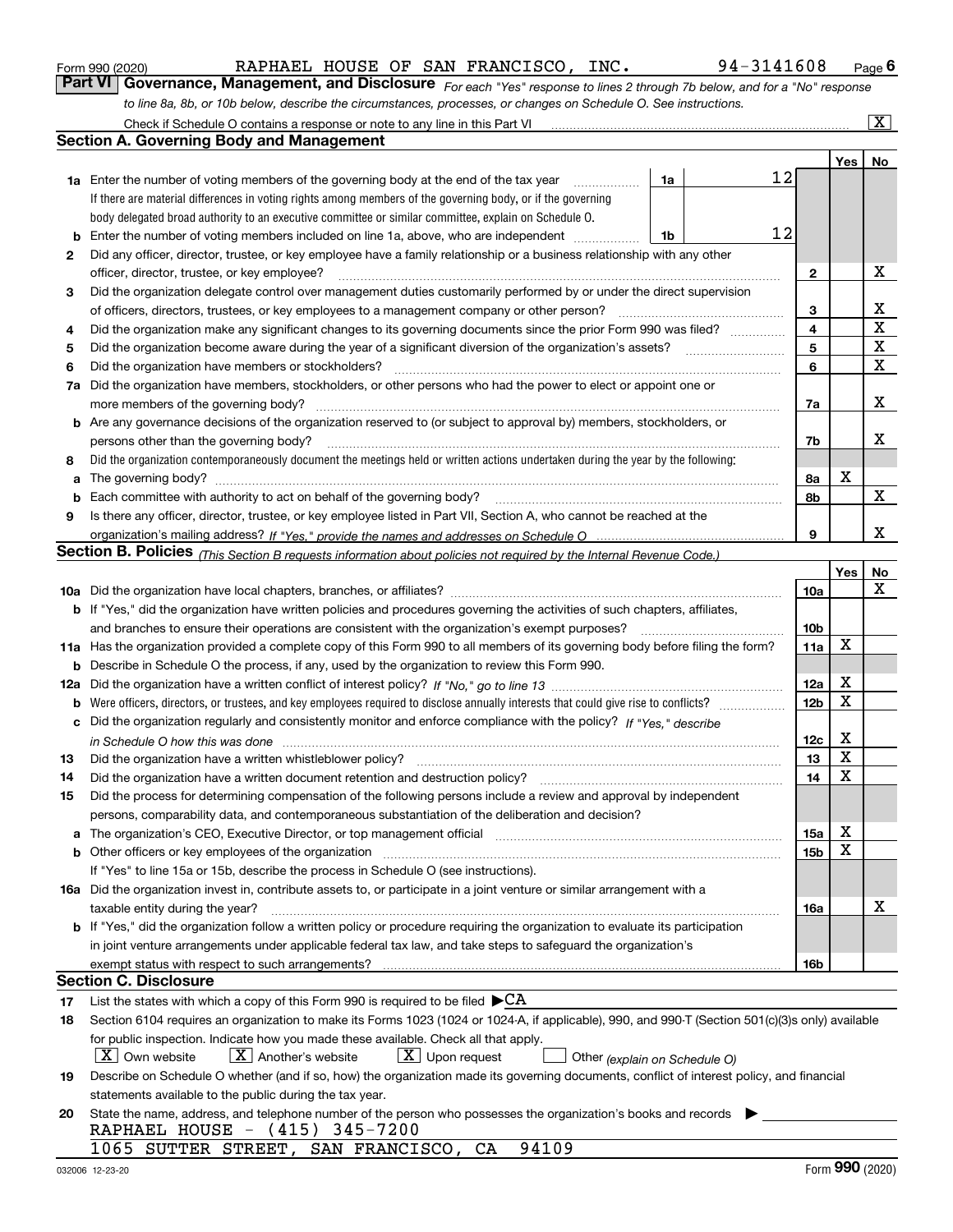| Form 990 (2020)                                                                                   |                                                                              |  |  | RAPHAEL HOUSE OF SAN FRANCISCO.                                                 | INC. | 94-3141608 | Page 7 |  |
|---------------------------------------------------------------------------------------------------|------------------------------------------------------------------------------|--|--|---------------------------------------------------------------------------------|------|------------|--------|--|
| <b>Part VII</b> Compensation of Officers, Directors, Trustees, Key Employees, Highest Compensated |                                                                              |  |  |                                                                                 |      |            |        |  |
| <b>Employees, and Independent Contractors</b>                                                     |                                                                              |  |  |                                                                                 |      |            |        |  |
|                                                                                                   | Check if Schedule O contains a response or note to any line in this Part VII |  |  |                                                                                 |      |            |        |  |
| <b>Section A.</b>                                                                                 |                                                                              |  |  | Officers, Directors, Trustees, Key Employees, and Highest Compensated Employees |      |            |        |  |

**1a**  Complete this table for all persons required to be listed. Report compensation for the calendar year ending with or within the organization's tax year. **•** List all of the organization's current officers, directors, trustees (whether individuals or organizations), regardless of amount of compensation.

Enter -0- in columns (D), (E), and (F) if no compensation was paid.

 $\bullet$  List all of the organization's  $\,$ current key employees, if any. See instructions for definition of "key employee."

**•** List the organization's five current highest compensated employees (other than an officer, director, trustee, or key employee) who received reportable compensation (Box 5 of Form W-2 and/or Box 7 of Form 1099-MISC) of more than \$100,000 from the organization and any related organizations.

**•** List all of the organization's former officers, key employees, and highest compensated employees who received more than \$100,000 of reportable compensation from the organization and any related organizations.

**former directors or trustees**  ¥ List all of the organization's that received, in the capacity as a former director or trustee of the organization, more than \$10,000 of reportable compensation from the organization and any related organizations.

See instructions for the order in which to list the persons above.

Check this box if neither the organization nor any related organization compensated any current officer, director, or trustee.  $\mathcal{L}^{\text{max}}$ 

| Position<br>Reportable<br>Name and title<br>Average<br>Reportable<br>Estimated<br>(do not check more than one<br>hours per<br>compensation<br>compensation<br>amount of<br>box, unless person is both an<br>officer and a director/trustee)<br>from<br>from related<br>other<br>week<br>ndividual trustee or director<br>the<br>(list any<br>organizations<br>compensation<br>(W-2/1099-MISC)<br>hours for<br>organization<br>from the<br>Highest compensated<br>employee<br>nstitutional trustee<br>(W-2/1099-MISC)<br>related<br>organization<br>Key employee<br>organizations<br>and related<br>below<br>organizations<br>Former<br>Officer<br>line)<br>40.00<br>MARC SLATER<br>(1)<br>969.<br>$\overline{\mathbf{X}}$<br>158,183.<br>$\mathbf 0$ .<br>EXECUTIVE DIRECTOR<br>40.00<br>(2)<br><b>MARIE WANG</b><br>1,218.<br>X<br>132,387.<br>$\mathbf 0$ .<br>DIRECTOR OF FINANCE<br>40.00<br>CECILIA FERBER<br>(3)<br>93,914.<br>$\mathbf 0$ .<br>14,251.<br>X<br>DIRECTOR OF FAMILY SERVICES<br>40.00<br>ROBERT TAYLOR<br>(4)<br>$\overline{\mathbf{X}}$<br>90,000.<br>$\mathbf 0$ .<br>6,555.<br>DIRECTOR OF IMPACT<br>40.00<br>ELISA FERIA<br>(5)<br>80,000.<br>$\mathbf 0$ .<br>10,778.<br>X<br>ASSISTANT PROGRAM DIRECTOR<br>40.00<br>MELISSA HEREDIA<br>(6)<br>$\overline{\textbf{X}}$<br>74,267.<br>$\mathbf 0$ .<br>11,686.<br>DIRECTOR OF OPERATIONS<br>40.00<br>ERIN GOLDFARB<br>(7)<br>74,080.<br>4,061.<br>$\overline{\textbf{X}}$<br>$\mathbf 0$ .<br>DIRECTOR OF DEVELOPMENT (TO 7/20)<br>1.00<br>THOMAS MILLER<br>(8)<br>$\overline{\text{X}}$<br>0.<br>0.<br>X<br>0.<br><b>BOARD CHAIR</b><br>1.00<br><b>LAURA LARSEN</b><br>(9)<br>X<br>X<br>0.<br>$\mathbf 0$ .<br>$\mathbf 0$ .<br>BOARD VICE PRESIDENT<br>1.00<br>(10) CHARLIE MCEACHRON<br>X<br>$\overline{\textbf{X}}$<br>0.<br>$\mathbf 0$ .<br>$0_{.}$<br><b>BOARD TREASURER</b><br>1.00<br>(11) TOM POSER<br>$\mathbf X$<br>$\overline{\textbf{X}}$<br>0.<br>$\mathbf 0$ .<br>$\mathbf 0$ .<br>BOARD CORPORATE SECRETARY<br>1.00<br>(12) KARL WERWATH<br>0.<br>$\mathbf 0$ .<br>$\mathbf x$<br>0.<br><b>BOARD MEMBER</b><br>1.00<br>(13) ELIZABETH DOLLAR<br>$\mathbf 0$ .<br>$\mathbf X$<br>0.<br>0.<br><b>BOARD MEMBER</b><br>(14) RALPH DRYBROUGH<br>1.00<br>0.<br>$\mathbf 0$ .<br>$0_{.}$<br>X<br><b>BOARD MEMBER</b><br>1.00<br>(15) TERRA SOLLMAN<br>$\mathbf X$<br>0.<br>$\mathbf 0$ .<br>$0_{.}$<br><b>BOARD MEMBER</b><br>1.00<br>(16) BETHANY JOHNSON-KERNER<br>X<br>0.<br>$\mathbf 0$ .<br>0.<br><b>BOARD MEMBER</b><br>1.00<br>(17) ORLANDO HARRIS<br>$\mathbf 0$ .<br>X<br>0.<br>0.<br><b>BOARD MEMBER</b> | (A) | (B) | (C) |  | (D) | (E) | (F) |  |  |
|-------------------------------------------------------------------------------------------------------------------------------------------------------------------------------------------------------------------------------------------------------------------------------------------------------------------------------------------------------------------------------------------------------------------------------------------------------------------------------------------------------------------------------------------------------------------------------------------------------------------------------------------------------------------------------------------------------------------------------------------------------------------------------------------------------------------------------------------------------------------------------------------------------------------------------------------------------------------------------------------------------------------------------------------------------------------------------------------------------------------------------------------------------------------------------------------------------------------------------------------------------------------------------------------------------------------------------------------------------------------------------------------------------------------------------------------------------------------------------------------------------------------------------------------------------------------------------------------------------------------------------------------------------------------------------------------------------------------------------------------------------------------------------------------------------------------------------------------------------------------------------------------------------------------------------------------------------------------------------------------------------------------------------------------------------------------------------------------------------------------------------------------------------------------------------------------------------------------------------------------------------------------------------------------------------------------------------------------------------------------------------------------------------------------------------------------------------------------------------------------------------------------------------------------------------------------------------------------------------|-----|-----|-----|--|-----|-----|-----|--|--|
|                                                                                                                                                                                                                                                                                                                                                                                                                                                                                                                                                                                                                                                                                                                                                                                                                                                                                                                                                                                                                                                                                                                                                                                                                                                                                                                                                                                                                                                                                                                                                                                                                                                                                                                                                                                                                                                                                                                                                                                                                                                                                                                                                                                                                                                                                                                                                                                                                                                                                                                                                                                                       |     |     |     |  |     |     |     |  |  |
|                                                                                                                                                                                                                                                                                                                                                                                                                                                                                                                                                                                                                                                                                                                                                                                                                                                                                                                                                                                                                                                                                                                                                                                                                                                                                                                                                                                                                                                                                                                                                                                                                                                                                                                                                                                                                                                                                                                                                                                                                                                                                                                                                                                                                                                                                                                                                                                                                                                                                                                                                                                                       |     |     |     |  |     |     |     |  |  |
|                                                                                                                                                                                                                                                                                                                                                                                                                                                                                                                                                                                                                                                                                                                                                                                                                                                                                                                                                                                                                                                                                                                                                                                                                                                                                                                                                                                                                                                                                                                                                                                                                                                                                                                                                                                                                                                                                                                                                                                                                                                                                                                                                                                                                                                                                                                                                                                                                                                                                                                                                                                                       |     |     |     |  |     |     |     |  |  |
|                                                                                                                                                                                                                                                                                                                                                                                                                                                                                                                                                                                                                                                                                                                                                                                                                                                                                                                                                                                                                                                                                                                                                                                                                                                                                                                                                                                                                                                                                                                                                                                                                                                                                                                                                                                                                                                                                                                                                                                                                                                                                                                                                                                                                                                                                                                                                                                                                                                                                                                                                                                                       |     |     |     |  |     |     |     |  |  |
|                                                                                                                                                                                                                                                                                                                                                                                                                                                                                                                                                                                                                                                                                                                                                                                                                                                                                                                                                                                                                                                                                                                                                                                                                                                                                                                                                                                                                                                                                                                                                                                                                                                                                                                                                                                                                                                                                                                                                                                                                                                                                                                                                                                                                                                                                                                                                                                                                                                                                                                                                                                                       |     |     |     |  |     |     |     |  |  |
|                                                                                                                                                                                                                                                                                                                                                                                                                                                                                                                                                                                                                                                                                                                                                                                                                                                                                                                                                                                                                                                                                                                                                                                                                                                                                                                                                                                                                                                                                                                                                                                                                                                                                                                                                                                                                                                                                                                                                                                                                                                                                                                                                                                                                                                                                                                                                                                                                                                                                                                                                                                                       |     |     |     |  |     |     |     |  |  |
|                                                                                                                                                                                                                                                                                                                                                                                                                                                                                                                                                                                                                                                                                                                                                                                                                                                                                                                                                                                                                                                                                                                                                                                                                                                                                                                                                                                                                                                                                                                                                                                                                                                                                                                                                                                                                                                                                                                                                                                                                                                                                                                                                                                                                                                                                                                                                                                                                                                                                                                                                                                                       |     |     |     |  |     |     |     |  |  |
|                                                                                                                                                                                                                                                                                                                                                                                                                                                                                                                                                                                                                                                                                                                                                                                                                                                                                                                                                                                                                                                                                                                                                                                                                                                                                                                                                                                                                                                                                                                                                                                                                                                                                                                                                                                                                                                                                                                                                                                                                                                                                                                                                                                                                                                                                                                                                                                                                                                                                                                                                                                                       |     |     |     |  |     |     |     |  |  |
|                                                                                                                                                                                                                                                                                                                                                                                                                                                                                                                                                                                                                                                                                                                                                                                                                                                                                                                                                                                                                                                                                                                                                                                                                                                                                                                                                                                                                                                                                                                                                                                                                                                                                                                                                                                                                                                                                                                                                                                                                                                                                                                                                                                                                                                                                                                                                                                                                                                                                                                                                                                                       |     |     |     |  |     |     |     |  |  |
|                                                                                                                                                                                                                                                                                                                                                                                                                                                                                                                                                                                                                                                                                                                                                                                                                                                                                                                                                                                                                                                                                                                                                                                                                                                                                                                                                                                                                                                                                                                                                                                                                                                                                                                                                                                                                                                                                                                                                                                                                                                                                                                                                                                                                                                                                                                                                                                                                                                                                                                                                                                                       |     |     |     |  |     |     |     |  |  |
|                                                                                                                                                                                                                                                                                                                                                                                                                                                                                                                                                                                                                                                                                                                                                                                                                                                                                                                                                                                                                                                                                                                                                                                                                                                                                                                                                                                                                                                                                                                                                                                                                                                                                                                                                                                                                                                                                                                                                                                                                                                                                                                                                                                                                                                                                                                                                                                                                                                                                                                                                                                                       |     |     |     |  |     |     |     |  |  |
|                                                                                                                                                                                                                                                                                                                                                                                                                                                                                                                                                                                                                                                                                                                                                                                                                                                                                                                                                                                                                                                                                                                                                                                                                                                                                                                                                                                                                                                                                                                                                                                                                                                                                                                                                                                                                                                                                                                                                                                                                                                                                                                                                                                                                                                                                                                                                                                                                                                                                                                                                                                                       |     |     |     |  |     |     |     |  |  |
|                                                                                                                                                                                                                                                                                                                                                                                                                                                                                                                                                                                                                                                                                                                                                                                                                                                                                                                                                                                                                                                                                                                                                                                                                                                                                                                                                                                                                                                                                                                                                                                                                                                                                                                                                                                                                                                                                                                                                                                                                                                                                                                                                                                                                                                                                                                                                                                                                                                                                                                                                                                                       |     |     |     |  |     |     |     |  |  |
|                                                                                                                                                                                                                                                                                                                                                                                                                                                                                                                                                                                                                                                                                                                                                                                                                                                                                                                                                                                                                                                                                                                                                                                                                                                                                                                                                                                                                                                                                                                                                                                                                                                                                                                                                                                                                                                                                                                                                                                                                                                                                                                                                                                                                                                                                                                                                                                                                                                                                                                                                                                                       |     |     |     |  |     |     |     |  |  |
|                                                                                                                                                                                                                                                                                                                                                                                                                                                                                                                                                                                                                                                                                                                                                                                                                                                                                                                                                                                                                                                                                                                                                                                                                                                                                                                                                                                                                                                                                                                                                                                                                                                                                                                                                                                                                                                                                                                                                                                                                                                                                                                                                                                                                                                                                                                                                                                                                                                                                                                                                                                                       |     |     |     |  |     |     |     |  |  |
|                                                                                                                                                                                                                                                                                                                                                                                                                                                                                                                                                                                                                                                                                                                                                                                                                                                                                                                                                                                                                                                                                                                                                                                                                                                                                                                                                                                                                                                                                                                                                                                                                                                                                                                                                                                                                                                                                                                                                                                                                                                                                                                                                                                                                                                                                                                                                                                                                                                                                                                                                                                                       |     |     |     |  |     |     |     |  |  |
|                                                                                                                                                                                                                                                                                                                                                                                                                                                                                                                                                                                                                                                                                                                                                                                                                                                                                                                                                                                                                                                                                                                                                                                                                                                                                                                                                                                                                                                                                                                                                                                                                                                                                                                                                                                                                                                                                                                                                                                                                                                                                                                                                                                                                                                                                                                                                                                                                                                                                                                                                                                                       |     |     |     |  |     |     |     |  |  |
|                                                                                                                                                                                                                                                                                                                                                                                                                                                                                                                                                                                                                                                                                                                                                                                                                                                                                                                                                                                                                                                                                                                                                                                                                                                                                                                                                                                                                                                                                                                                                                                                                                                                                                                                                                                                                                                                                                                                                                                                                                                                                                                                                                                                                                                                                                                                                                                                                                                                                                                                                                                                       |     |     |     |  |     |     |     |  |  |
|                                                                                                                                                                                                                                                                                                                                                                                                                                                                                                                                                                                                                                                                                                                                                                                                                                                                                                                                                                                                                                                                                                                                                                                                                                                                                                                                                                                                                                                                                                                                                                                                                                                                                                                                                                                                                                                                                                                                                                                                                                                                                                                                                                                                                                                                                                                                                                                                                                                                                                                                                                                                       |     |     |     |  |     |     |     |  |  |
|                                                                                                                                                                                                                                                                                                                                                                                                                                                                                                                                                                                                                                                                                                                                                                                                                                                                                                                                                                                                                                                                                                                                                                                                                                                                                                                                                                                                                                                                                                                                                                                                                                                                                                                                                                                                                                                                                                                                                                                                                                                                                                                                                                                                                                                                                                                                                                                                                                                                                                                                                                                                       |     |     |     |  |     |     |     |  |  |
|                                                                                                                                                                                                                                                                                                                                                                                                                                                                                                                                                                                                                                                                                                                                                                                                                                                                                                                                                                                                                                                                                                                                                                                                                                                                                                                                                                                                                                                                                                                                                                                                                                                                                                                                                                                                                                                                                                                                                                                                                                                                                                                                                                                                                                                                                                                                                                                                                                                                                                                                                                                                       |     |     |     |  |     |     |     |  |  |
|                                                                                                                                                                                                                                                                                                                                                                                                                                                                                                                                                                                                                                                                                                                                                                                                                                                                                                                                                                                                                                                                                                                                                                                                                                                                                                                                                                                                                                                                                                                                                                                                                                                                                                                                                                                                                                                                                                                                                                                                                                                                                                                                                                                                                                                                                                                                                                                                                                                                                                                                                                                                       |     |     |     |  |     |     |     |  |  |
|                                                                                                                                                                                                                                                                                                                                                                                                                                                                                                                                                                                                                                                                                                                                                                                                                                                                                                                                                                                                                                                                                                                                                                                                                                                                                                                                                                                                                                                                                                                                                                                                                                                                                                                                                                                                                                                                                                                                                                                                                                                                                                                                                                                                                                                                                                                                                                                                                                                                                                                                                                                                       |     |     |     |  |     |     |     |  |  |
|                                                                                                                                                                                                                                                                                                                                                                                                                                                                                                                                                                                                                                                                                                                                                                                                                                                                                                                                                                                                                                                                                                                                                                                                                                                                                                                                                                                                                                                                                                                                                                                                                                                                                                                                                                                                                                                                                                                                                                                                                                                                                                                                                                                                                                                                                                                                                                                                                                                                                                                                                                                                       |     |     |     |  |     |     |     |  |  |
|                                                                                                                                                                                                                                                                                                                                                                                                                                                                                                                                                                                                                                                                                                                                                                                                                                                                                                                                                                                                                                                                                                                                                                                                                                                                                                                                                                                                                                                                                                                                                                                                                                                                                                                                                                                                                                                                                                                                                                                                                                                                                                                                                                                                                                                                                                                                                                                                                                                                                                                                                                                                       |     |     |     |  |     |     |     |  |  |
|                                                                                                                                                                                                                                                                                                                                                                                                                                                                                                                                                                                                                                                                                                                                                                                                                                                                                                                                                                                                                                                                                                                                                                                                                                                                                                                                                                                                                                                                                                                                                                                                                                                                                                                                                                                                                                                                                                                                                                                                                                                                                                                                                                                                                                                                                                                                                                                                                                                                                                                                                                                                       |     |     |     |  |     |     |     |  |  |
|                                                                                                                                                                                                                                                                                                                                                                                                                                                                                                                                                                                                                                                                                                                                                                                                                                                                                                                                                                                                                                                                                                                                                                                                                                                                                                                                                                                                                                                                                                                                                                                                                                                                                                                                                                                                                                                                                                                                                                                                                                                                                                                                                                                                                                                                                                                                                                                                                                                                                                                                                                                                       |     |     |     |  |     |     |     |  |  |
|                                                                                                                                                                                                                                                                                                                                                                                                                                                                                                                                                                                                                                                                                                                                                                                                                                                                                                                                                                                                                                                                                                                                                                                                                                                                                                                                                                                                                                                                                                                                                                                                                                                                                                                                                                                                                                                                                                                                                                                                                                                                                                                                                                                                                                                                                                                                                                                                                                                                                                                                                                                                       |     |     |     |  |     |     |     |  |  |
|                                                                                                                                                                                                                                                                                                                                                                                                                                                                                                                                                                                                                                                                                                                                                                                                                                                                                                                                                                                                                                                                                                                                                                                                                                                                                                                                                                                                                                                                                                                                                                                                                                                                                                                                                                                                                                                                                                                                                                                                                                                                                                                                                                                                                                                                                                                                                                                                                                                                                                                                                                                                       |     |     |     |  |     |     |     |  |  |
|                                                                                                                                                                                                                                                                                                                                                                                                                                                                                                                                                                                                                                                                                                                                                                                                                                                                                                                                                                                                                                                                                                                                                                                                                                                                                                                                                                                                                                                                                                                                                                                                                                                                                                                                                                                                                                                                                                                                                                                                                                                                                                                                                                                                                                                                                                                                                                                                                                                                                                                                                                                                       |     |     |     |  |     |     |     |  |  |
|                                                                                                                                                                                                                                                                                                                                                                                                                                                                                                                                                                                                                                                                                                                                                                                                                                                                                                                                                                                                                                                                                                                                                                                                                                                                                                                                                                                                                                                                                                                                                                                                                                                                                                                                                                                                                                                                                                                                                                                                                                                                                                                                                                                                                                                                                                                                                                                                                                                                                                                                                                                                       |     |     |     |  |     |     |     |  |  |
|                                                                                                                                                                                                                                                                                                                                                                                                                                                                                                                                                                                                                                                                                                                                                                                                                                                                                                                                                                                                                                                                                                                                                                                                                                                                                                                                                                                                                                                                                                                                                                                                                                                                                                                                                                                                                                                                                                                                                                                                                                                                                                                                                                                                                                                                                                                                                                                                                                                                                                                                                                                                       |     |     |     |  |     |     |     |  |  |
|                                                                                                                                                                                                                                                                                                                                                                                                                                                                                                                                                                                                                                                                                                                                                                                                                                                                                                                                                                                                                                                                                                                                                                                                                                                                                                                                                                                                                                                                                                                                                                                                                                                                                                                                                                                                                                                                                                                                                                                                                                                                                                                                                                                                                                                                                                                                                                                                                                                                                                                                                                                                       |     |     |     |  |     |     |     |  |  |
|                                                                                                                                                                                                                                                                                                                                                                                                                                                                                                                                                                                                                                                                                                                                                                                                                                                                                                                                                                                                                                                                                                                                                                                                                                                                                                                                                                                                                                                                                                                                                                                                                                                                                                                                                                                                                                                                                                                                                                                                                                                                                                                                                                                                                                                                                                                                                                                                                                                                                                                                                                                                       |     |     |     |  |     |     |     |  |  |
|                                                                                                                                                                                                                                                                                                                                                                                                                                                                                                                                                                                                                                                                                                                                                                                                                                                                                                                                                                                                                                                                                                                                                                                                                                                                                                                                                                                                                                                                                                                                                                                                                                                                                                                                                                                                                                                                                                                                                                                                                                                                                                                                                                                                                                                                                                                                                                                                                                                                                                                                                                                                       |     |     |     |  |     |     |     |  |  |
|                                                                                                                                                                                                                                                                                                                                                                                                                                                                                                                                                                                                                                                                                                                                                                                                                                                                                                                                                                                                                                                                                                                                                                                                                                                                                                                                                                                                                                                                                                                                                                                                                                                                                                                                                                                                                                                                                                                                                                                                                                                                                                                                                                                                                                                                                                                                                                                                                                                                                                                                                                                                       |     |     |     |  |     |     |     |  |  |
|                                                                                                                                                                                                                                                                                                                                                                                                                                                                                                                                                                                                                                                                                                                                                                                                                                                                                                                                                                                                                                                                                                                                                                                                                                                                                                                                                                                                                                                                                                                                                                                                                                                                                                                                                                                                                                                                                                                                                                                                                                                                                                                                                                                                                                                                                                                                                                                                                                                                                                                                                                                                       |     |     |     |  |     |     |     |  |  |
|                                                                                                                                                                                                                                                                                                                                                                                                                                                                                                                                                                                                                                                                                                                                                                                                                                                                                                                                                                                                                                                                                                                                                                                                                                                                                                                                                                                                                                                                                                                                                                                                                                                                                                                                                                                                                                                                                                                                                                                                                                                                                                                                                                                                                                                                                                                                                                                                                                                                                                                                                                                                       |     |     |     |  |     |     |     |  |  |
|                                                                                                                                                                                                                                                                                                                                                                                                                                                                                                                                                                                                                                                                                                                                                                                                                                                                                                                                                                                                                                                                                                                                                                                                                                                                                                                                                                                                                                                                                                                                                                                                                                                                                                                                                                                                                                                                                                                                                                                                                                                                                                                                                                                                                                                                                                                                                                                                                                                                                                                                                                                                       |     |     |     |  |     |     |     |  |  |
|                                                                                                                                                                                                                                                                                                                                                                                                                                                                                                                                                                                                                                                                                                                                                                                                                                                                                                                                                                                                                                                                                                                                                                                                                                                                                                                                                                                                                                                                                                                                                                                                                                                                                                                                                                                                                                                                                                                                                                                                                                                                                                                                                                                                                                                                                                                                                                                                                                                                                                                                                                                                       |     |     |     |  |     |     |     |  |  |
|                                                                                                                                                                                                                                                                                                                                                                                                                                                                                                                                                                                                                                                                                                                                                                                                                                                                                                                                                                                                                                                                                                                                                                                                                                                                                                                                                                                                                                                                                                                                                                                                                                                                                                                                                                                                                                                                                                                                                                                                                                                                                                                                                                                                                                                                                                                                                                                                                                                                                                                                                                                                       |     |     |     |  |     |     |     |  |  |
|                                                                                                                                                                                                                                                                                                                                                                                                                                                                                                                                                                                                                                                                                                                                                                                                                                                                                                                                                                                                                                                                                                                                                                                                                                                                                                                                                                                                                                                                                                                                                                                                                                                                                                                                                                                                                                                                                                                                                                                                                                                                                                                                                                                                                                                                                                                                                                                                                                                                                                                                                                                                       |     |     |     |  |     |     |     |  |  |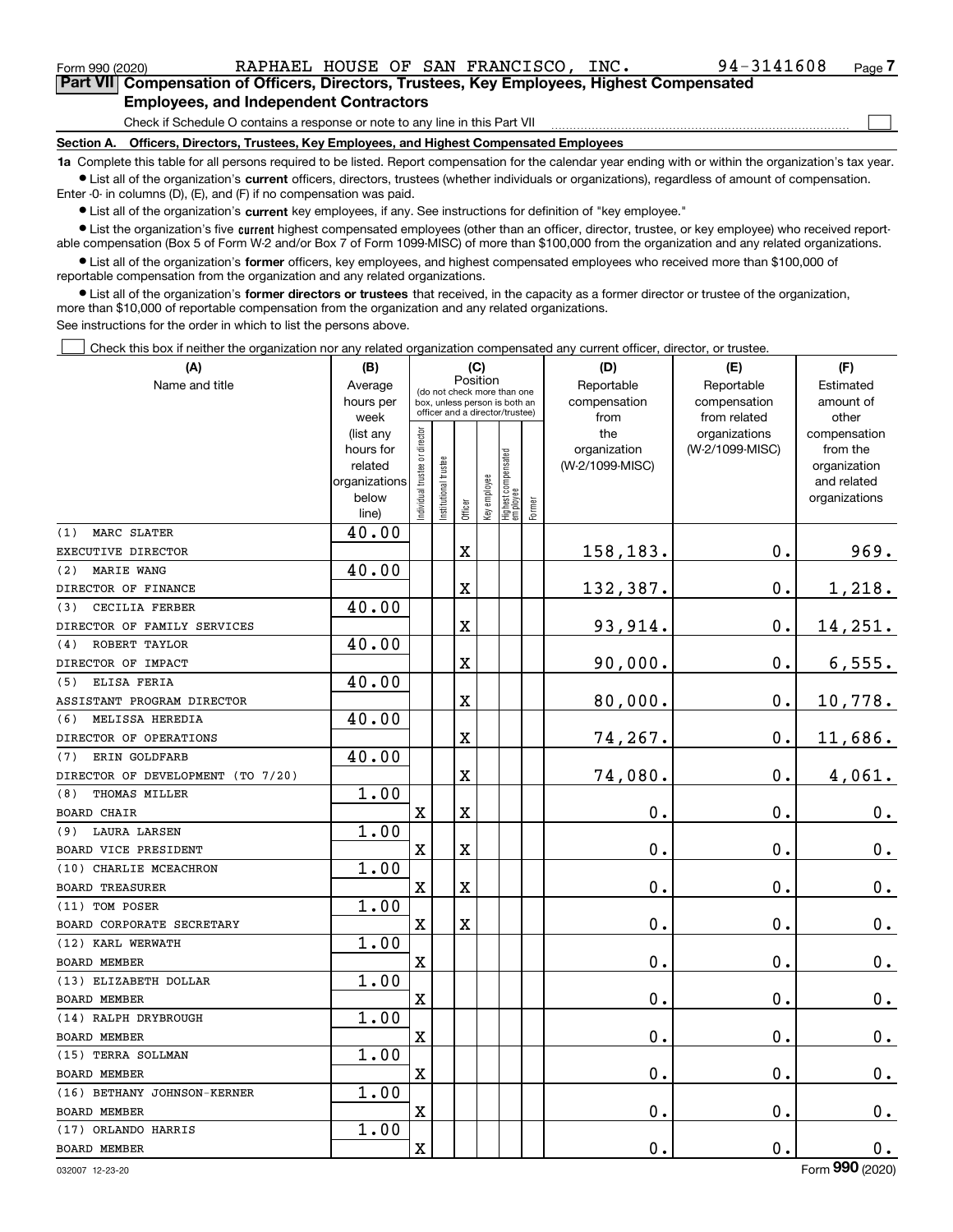| RAPHAEL HOUSE OF SAN FRANCISCO, INC.<br>Form 990 (2020)                                                                                         |                      |                                |                       |         |                 |                                                                  |        |                                | 94-3141608                   |                        |                     | Page 8             |
|-------------------------------------------------------------------------------------------------------------------------------------------------|----------------------|--------------------------------|-----------------------|---------|-----------------|------------------------------------------------------------------|--------|--------------------------------|------------------------------|------------------------|---------------------|--------------------|
| <b>Part VII</b><br>Section A. Officers, Directors, Trustees, Key Employees, and Highest Compensated Employees (continued)                       |                      |                                |                       |         |                 |                                                                  |        |                                |                              |                        |                     |                    |
| (A)                                                                                                                                             | (B)                  |                                |                       |         | (C)<br>Position |                                                                  |        | (D)                            | (E)                          |                        |                     | (F)                |
| Name and title                                                                                                                                  | Average<br>hours per |                                |                       |         |                 | (do not check more than one                                      |        | Reportable                     | Reportable                   |                        |                     | Estimated          |
|                                                                                                                                                 | week                 |                                |                       |         |                 | box, unless person is both an<br>officer and a director/trustee) |        | compensation<br>from           | compensation<br>from related |                        |                     | amount of<br>other |
|                                                                                                                                                 | (list any            |                                |                       |         |                 |                                                                  |        | the                            | organizations                |                        |                     | compensation       |
|                                                                                                                                                 | hours for            |                                |                       |         |                 |                                                                  |        | organization                   | (W-2/1099-MISC)              |                        |                     | from the           |
|                                                                                                                                                 | related              |                                |                       |         |                 |                                                                  |        | (W-2/1099-MISC)                |                              |                        |                     | organization       |
|                                                                                                                                                 | organizations        |                                |                       |         |                 |                                                                  |        |                                |                              |                        |                     | and related        |
|                                                                                                                                                 | below<br>line)       | Individual trustee or director | Institutional trustee | Officer | key employee    | Highest compensated<br>employee                                  | Former |                                |                              |                        |                     | organizations      |
| (18) ANTON TIMMS                                                                                                                                | 1.00                 |                                |                       |         |                 |                                                                  |        |                                |                              |                        |                     |                    |
| BOARD MEMBER                                                                                                                                    |                      | $\mathbf X$                    |                       |         |                 |                                                                  |        | 0.                             |                              | 0.                     |                     | 0.                 |
| (19) HEATHER SAGER                                                                                                                              | 1.00                 |                                |                       |         |                 |                                                                  |        |                                |                              |                        |                     |                    |
| BOARD MEMBER                                                                                                                                    |                      | $\mathbf X$                    |                       |         |                 |                                                                  |        | 0.                             |                              | 0.                     |                     | 0.                 |
| (20) NORA NIESEN                                                                                                                                | 40.00                |                                |                       |         |                 |                                                                  |        |                                |                              |                        |                     |                    |
| DIRECTOR OF DEVELOPMENT (FROM 1/21)                                                                                                             |                      |                                |                       | X       |                 |                                                                  |        | 0.                             |                              | 0.                     |                     | 0.                 |
|                                                                                                                                                 |                      |                                |                       |         |                 |                                                                  |        |                                |                              |                        |                     |                    |
|                                                                                                                                                 |                      |                                |                       |         |                 |                                                                  |        |                                |                              |                        |                     |                    |
|                                                                                                                                                 |                      |                                |                       |         |                 |                                                                  |        |                                |                              |                        |                     |                    |
|                                                                                                                                                 |                      |                                |                       |         |                 |                                                                  |        |                                |                              |                        |                     |                    |
|                                                                                                                                                 |                      |                                |                       |         |                 |                                                                  |        |                                |                              |                        |                     |                    |
|                                                                                                                                                 |                      |                                |                       |         |                 |                                                                  |        |                                |                              |                        |                     |                    |
|                                                                                                                                                 |                      |                                |                       |         |                 |                                                                  |        |                                |                              |                        |                     |                    |
|                                                                                                                                                 |                      |                                |                       |         |                 |                                                                  |        |                                |                              |                        |                     |                    |
|                                                                                                                                                 |                      |                                |                       |         |                 |                                                                  |        |                                |                              |                        |                     |                    |
|                                                                                                                                                 |                      |                                |                       |         |                 |                                                                  |        |                                |                              |                        |                     |                    |
|                                                                                                                                                 |                      |                                |                       |         |                 |                                                                  |        |                                |                              |                        |                     |                    |
| 1b Subtotal                                                                                                                                     |                      |                                |                       |         |                 |                                                                  |        | 702,831.                       |                              | 0.                     |                     | 49,518.            |
| c Total from continuation sheets to Part VII, Section A <b>Constant Contract Control</b>                                                        |                      |                                |                       |         |                 |                                                                  |        | 0.<br>702,831.                 |                              | 0.<br>$\overline{0}$ . |                     | 0.<br>49,518.      |
| Total number of individuals (including but not limited to those listed above) who received more than \$100,000 of reportable<br>2               |                      |                                |                       |         |                 |                                                                  |        |                                |                              |                        |                     |                    |
| compensation from the organization $\blacktriangleright$                                                                                        |                      |                                |                       |         |                 |                                                                  |        |                                |                              |                        |                     | $\overline{a}$     |
|                                                                                                                                                 |                      |                                |                       |         |                 |                                                                  |        |                                |                              |                        |                     | No<br>Yes          |
| Did the organization list any former officer, director, trustee, key employee, or highest compensated employee on<br>3                          |                      |                                |                       |         |                 |                                                                  |        |                                |                              |                        |                     |                    |
| line 1a? If "Yes," complete Schedule J for such individual manufactured contained and the 1a? If "Yes," complete Schedule J for such individual |                      |                                |                       |         |                 |                                                                  |        |                                |                              |                        | 3                   | x                  |
| For any individual listed on line 1a, is the sum of reportable compensation and other compensation from the organization<br>4                   |                      |                                |                       |         |                 |                                                                  |        |                                |                              |                        |                     |                    |
|                                                                                                                                                 |                      |                                |                       |         |                 |                                                                  |        |                                |                              |                        | 4                   | X                  |
| Did any person listed on line 1a receive or accrue compensation from any unrelated organization or individual for services<br>5                 |                      |                                |                       |         |                 |                                                                  |        |                                |                              |                        |                     |                    |
|                                                                                                                                                 |                      |                                |                       |         |                 |                                                                  |        |                                |                              |                        | 5                   | х                  |
| <b>Section B. Independent Contractors</b>                                                                                                       |                      |                                |                       |         |                 |                                                                  |        |                                |                              |                        |                     |                    |
| Complete this table for your five highest compensated independent contractors that received more than \$100,000 of compensation from<br>1       |                      |                                |                       |         |                 |                                                                  |        |                                |                              |                        |                     |                    |
| the organization. Report compensation for the calendar year ending with or within the organization's tax year.                                  |                      |                                |                       |         |                 |                                                                  |        |                                |                              |                        |                     |                    |
| (A)<br>Name and business address                                                                                                                |                      |                                | <b>NONE</b>           |         |                 |                                                                  |        | (B)<br>Description of services |                              |                        | (C)<br>Compensation |                    |
|                                                                                                                                                 |                      |                                |                       |         |                 |                                                                  |        |                                |                              |                        |                     |                    |
|                                                                                                                                                 |                      |                                |                       |         |                 |                                                                  |        |                                |                              |                        |                     |                    |
|                                                                                                                                                 |                      |                                |                       |         |                 |                                                                  |        |                                |                              |                        |                     |                    |
|                                                                                                                                                 |                      |                                |                       |         |                 |                                                                  |        |                                |                              |                        |                     |                    |
|                                                                                                                                                 |                      |                                |                       |         |                 |                                                                  |        |                                |                              |                        |                     |                    |
|                                                                                                                                                 |                      |                                |                       |         |                 |                                                                  |        |                                |                              |                        |                     |                    |
|                                                                                                                                                 |                      |                                |                       |         |                 |                                                                  |        |                                |                              |                        |                     |                    |
|                                                                                                                                                 |                      |                                |                       |         |                 |                                                                  |        |                                |                              |                        |                     |                    |
|                                                                                                                                                 |                      |                                |                       |         |                 |                                                                  |        |                                |                              |                        |                     |                    |
| Total number of independent contractors (including but not limited to those listed above) who received more than<br>2                           |                      |                                |                       |         |                 |                                                                  |        |                                |                              |                        |                     |                    |
| \$100,000 of compensation from the organization                                                                                                 |                      |                                |                       |         | 0               |                                                                  |        |                                |                              |                        |                     |                    |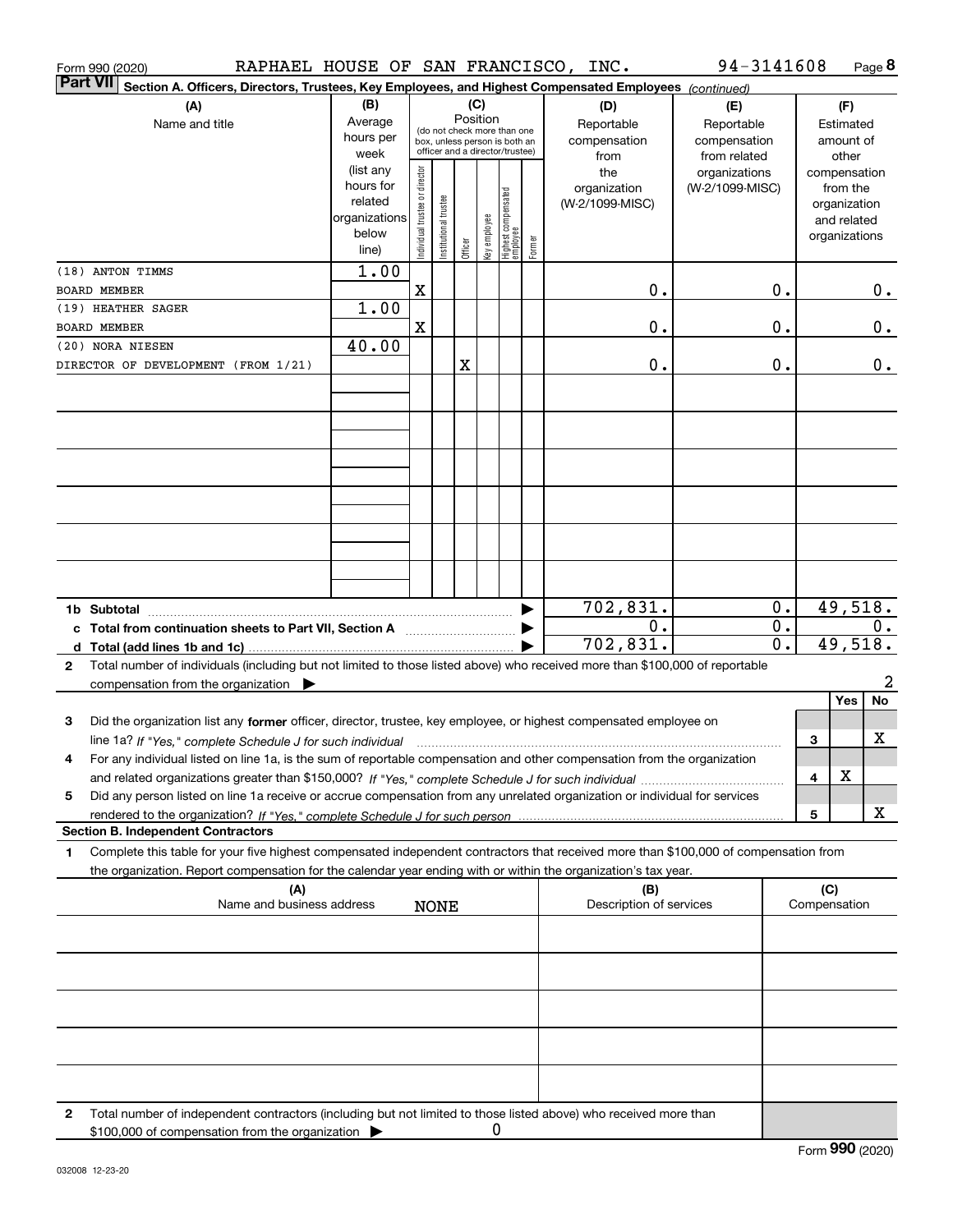|                                                           |                  | Form 990 (2020)                                                                                                        |                      |                      | RAPHAEL HOUSE OF SAN FRANCISCO, INC.     |                                              | 94-3141608                                      | Page 9                                                          |
|-----------------------------------------------------------|------------------|------------------------------------------------------------------------------------------------------------------------|----------------------|----------------------|------------------------------------------|----------------------------------------------|-------------------------------------------------|-----------------------------------------------------------------|
|                                                           | <b>Part VIII</b> | <b>Statement of Revenue</b>                                                                                            |                      |                      |                                          |                                              |                                                 |                                                                 |
|                                                           |                  | Check if Schedule O contains a response or note to any line in this Part VIII                                          |                      |                      |                                          |                                              |                                                 |                                                                 |
|                                                           |                  |                                                                                                                        |                      |                      | (A)<br>Total revenue                     | (B)<br>Related or exempt<br>function revenue | $\overline{C}$<br>Unrelated<br>business revenue | (D)<br>Revenue excluded<br>from tax under<br>sections 512 - 514 |
|                                                           |                  |                                                                                                                        |                      |                      |                                          |                                              |                                                 |                                                                 |
|                                                           |                  | 1 a Federated campaigns<br><b>b</b> Membership dues                                                                    | 1a<br>1 <sub>b</sub> |                      |                                          |                                              |                                                 |                                                                 |
|                                                           |                  | c Fundraising events                                                                                                   | 1c                   | 418,052.             |                                          |                                              |                                                 |                                                                 |
|                                                           |                  | d Related organizations                                                                                                | 1 <sub>d</sub>       |                      |                                          |                                              |                                                 |                                                                 |
|                                                           |                  | e Government grants (contributions)                                                                                    | 1e                   | 851, 800.            |                                          |                                              |                                                 |                                                                 |
|                                                           |                  | f All other contributions, gifts, grants, and                                                                          |                      |                      |                                          |                                              |                                                 |                                                                 |
|                                                           |                  | similar amounts not included above                                                                                     | 1f                   | 2,108,674.           |                                          |                                              |                                                 |                                                                 |
| Contributions, Gifts, Grants<br>and Other Similar Amounts | g                | Noncash contributions included in lines 1a-1f                                                                          | $1g$ \$              | 4,190.               |                                          |                                              |                                                 |                                                                 |
|                                                           |                  |                                                                                                                        |                      |                      | $\blacktriangleright$ 3,378,526.         |                                              |                                                 |                                                                 |
|                                                           |                  |                                                                                                                        |                      | <b>Business Code</b> |                                          |                                              |                                                 |                                                                 |
|                                                           |                  | 2 a FEES FOR SERVICES                                                                                                  |                      | 624200               | 33,555.                                  | 33,555.                                      |                                                 |                                                                 |
|                                                           | b                | <u> 1980 - Andrea Aonaichte ann an t-Aonaichte ann an t-Aonaichte ann an t-Aonaichte ann an t-Aonaichte ann an t-</u>  |                      |                      |                                          |                                              |                                                 |                                                                 |
|                                                           | c                | <u> 1989 - Johann Barn, mars ann an t-Amhain ann an t-Amhain ann an t-Amhain ann an t-Amhain ann an t-Amhain ann a</u> |                      |                      |                                          |                                              |                                                 |                                                                 |
|                                                           | d                | <u> 1989 - Johann Barn, amerikansk politiker (d. 1989)</u>                                                             |                      |                      |                                          |                                              |                                                 |                                                                 |
| Program Service<br>Revenue                                | е                |                                                                                                                        |                      |                      |                                          |                                              |                                                 |                                                                 |
|                                                           | f                | All other program service revenue                                                                                      |                      |                      | 33,555.                                  |                                              |                                                 |                                                                 |
|                                                           | a<br>3           | Investment income (including dividends, interest, and                                                                  |                      |                      |                                          |                                              |                                                 |                                                                 |
|                                                           |                  |                                                                                                                        |                      |                      | 51, 223.                                 |                                              |                                                 | 51,223.                                                         |
|                                                           | 4                | Income from investment of tax-exempt bond proceeds                                                                     |                      |                      |                                          |                                              |                                                 |                                                                 |
|                                                           | 5                |                                                                                                                        |                      |                      |                                          |                                              |                                                 |                                                                 |
|                                                           |                  |                                                                                                                        | (i) Real             | (ii) Personal        |                                          |                                              |                                                 |                                                                 |
|                                                           |                  | 6a<br>6 a Gross rents<br>.                                                                                             | 41,209.              |                      |                                          |                                              |                                                 |                                                                 |
|                                                           |                  | 6b<br><b>b</b> Less: rental expenses $\ldots$                                                                          | $\overline{0}$ .     |                      |                                          |                                              |                                                 |                                                                 |
|                                                           | c                | 6c<br>Rental income or (loss)                                                                                          | 41,209.              |                      |                                          |                                              |                                                 |                                                                 |
|                                                           |                  | d Net rental income or (loss)                                                                                          |                      |                      | 41,209.                                  |                                              |                                                 | 41,209.                                                         |
|                                                           |                  | 7 a Gross amount from sales of                                                                                         | (i) Securities       | (ii) Other           |                                          |                                              |                                                 |                                                                 |
|                                                           |                  | assets other than inventory                                                                                            | $7a$ 101, 325.       |                      |                                          |                                              |                                                 |                                                                 |
|                                                           |                  | <b>b</b> Less: cost or other basis<br>and sales expenses                                                               | $ 7b $ 61,999.       |                      |                                          |                                              |                                                 |                                                                 |
| venue                                                     |                  | c Gain or (loss)                                                                                                       | $7c$ 39, 326.        |                      |                                          |                                              |                                                 |                                                                 |
|                                                           |                  |                                                                                                                        |                      |                      | 39,326.                                  |                                              |                                                 | 39,326.                                                         |
| Other Re                                                  |                  | 8 a Gross income from fundraising events (not                                                                          |                      |                      |                                          |                                              |                                                 |                                                                 |
|                                                           |                  | $418,052$ . of<br>including \$                                                                                         |                      |                      |                                          |                                              |                                                 |                                                                 |
|                                                           |                  | contributions reported on line 1c). See                                                                                |                      |                      |                                          |                                              |                                                 |                                                                 |
|                                                           |                  |                                                                                                                        | 8a                   |                      | 0.                                       |                                              |                                                 |                                                                 |
|                                                           |                  | <b>b</b> Less: direct expenses                                                                                         | 8 <sub>b</sub>       | 57, 258.             |                                          |                                              |                                                 |                                                                 |
|                                                           | c                | Net income or (loss) from fundraising events                                                                           |                      |                      | $-57,258.$                               |                                              |                                                 | $-57,258.$                                                      |
|                                                           |                  | 9 a Gross income from gaming activities. See                                                                           |                      |                      |                                          |                                              |                                                 |                                                                 |
|                                                           |                  |                                                                                                                        | 9a<br>9b             |                      |                                          |                                              |                                                 |                                                                 |
|                                                           |                  | c Net income or (loss) from gaming activities                                                                          |                      |                      |                                          |                                              |                                                 |                                                                 |
|                                                           |                  | 10 a Gross sales of inventory, less returns                                                                            |                      |                      |                                          |                                              |                                                 |                                                                 |
|                                                           |                  |                                                                                                                        | 10al                 |                      |                                          |                                              |                                                 |                                                                 |
|                                                           |                  | <b>b</b> Less: cost of goods sold                                                                                      | 10b                  |                      |                                          |                                              |                                                 |                                                                 |
|                                                           |                  | c Net income or (loss) from sales of inventory                                                                         |                      |                      |                                          |                                              |                                                 |                                                                 |
|                                                           |                  |                                                                                                                        |                      | <b>Business Code</b> |                                          |                                              |                                                 |                                                                 |
|                                                           | 11 a             |                                                                                                                        |                      |                      |                                          |                                              |                                                 |                                                                 |
|                                                           | b                |                                                                                                                        |                      |                      |                                          |                                              |                                                 |                                                                 |
| Miscellaneous<br>Revenue                                  | c                |                                                                                                                        |                      |                      |                                          |                                              |                                                 |                                                                 |
|                                                           |                  |                                                                                                                        |                      |                      |                                          |                                              |                                                 |                                                                 |
|                                                           |                  |                                                                                                                        |                      |                      | ▶<br>3,486,581.<br>$\blacktriangleright$ | 33,555.                                      | 0.                                              | 74,500.                                                         |
|                                                           | 12               |                                                                                                                        |                      |                      |                                          |                                              |                                                 |                                                                 |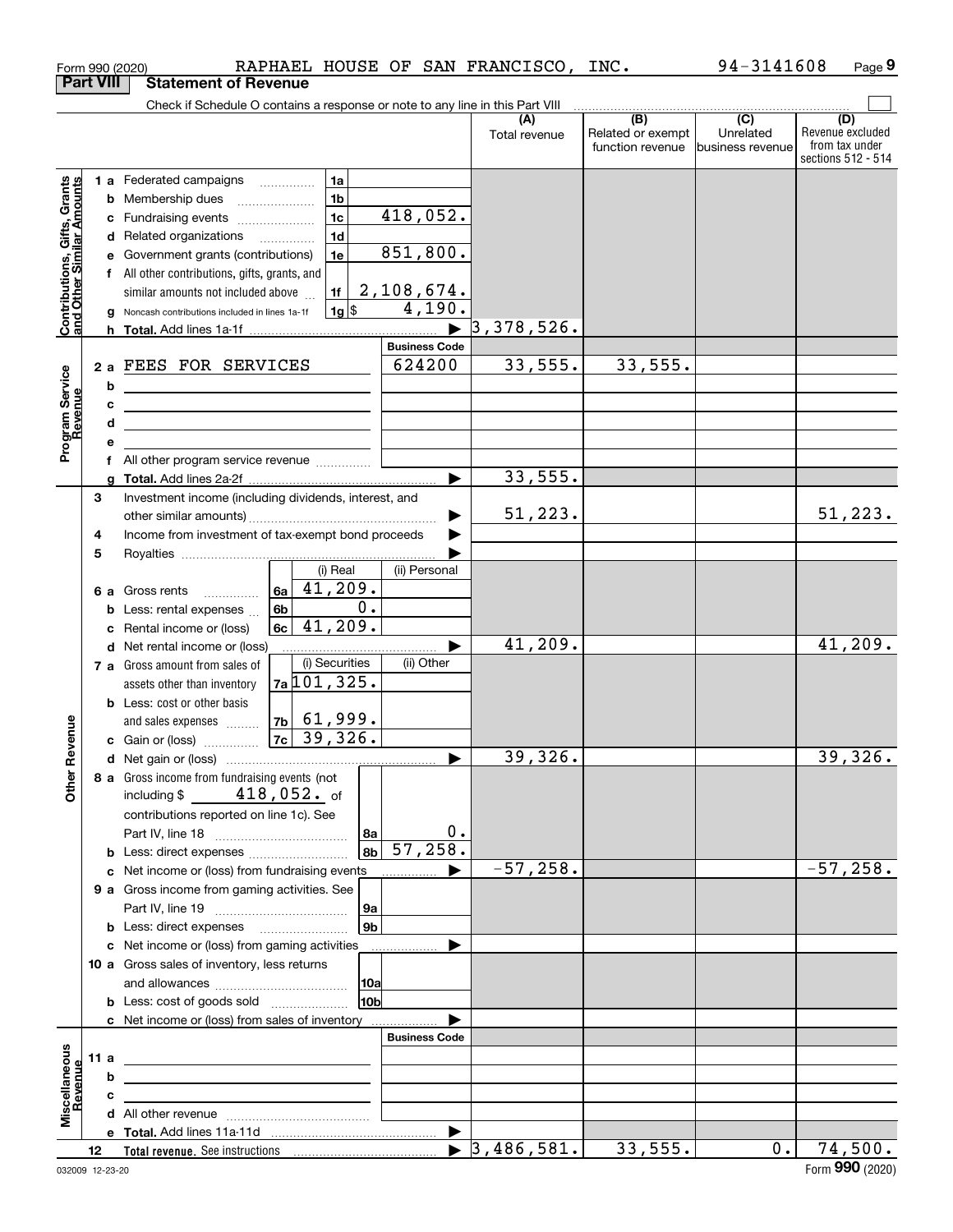*Section 501(c)(3) and 501(c)(4) organizations must complete all columns. All other organizations must complete column (A).* Check if Schedule O contains a response or note to any line in this Part IX

|              | Check if Schedule O contains a response or note to any line in this Part IX                        |                       |                                    |                                           |                                |  |  |  |
|--------------|----------------------------------------------------------------------------------------------------|-----------------------|------------------------------------|-------------------------------------------|--------------------------------|--|--|--|
|              | Do not include amounts reported on lines 6b,<br>7b, 8b, 9b, and 10b of Part VIII.                  | (A)<br>Total expenses | (B)<br>Program service<br>expenses | (C)<br>Management and<br>general expenses | (D)<br>Fundraising<br>expenses |  |  |  |
| 1.           | Grants and other assistance to domestic organizations                                              |                       |                                    |                                           |                                |  |  |  |
|              | and domestic governments. See Part IV, line 21                                                     |                       |                                    |                                           |                                |  |  |  |
| $\mathbf{2}$ | Grants and other assistance to domestic                                                            |                       |                                    |                                           |                                |  |  |  |
|              | individuals. See Part IV, line 22                                                                  | 70, 226.              | 70,226.                            |                                           |                                |  |  |  |
| 3            | Grants and other assistance to foreign                                                             |                       |                                    |                                           |                                |  |  |  |
|              | organizations, foreign governments, and foreign                                                    |                       |                                    |                                           |                                |  |  |  |
|              | individuals. See Part IV, lines 15 and 16                                                          |                       |                                    |                                           |                                |  |  |  |
| 4            | Benefits paid to or for members                                                                    |                       |                                    |                                           |                                |  |  |  |
| 5            | Compensation of current officers, directors,                                                       |                       |                                    |                                           |                                |  |  |  |
|              | trustees, and key employees                                                                        | 761,477.              | 509,398.                           | 113,889.                                  | 138,190.                       |  |  |  |
| 6            | Compensation not included above to disqualified                                                    |                       |                                    |                                           |                                |  |  |  |
|              | persons (as defined under section 4958(f)(1)) and                                                  |                       |                                    |                                           |                                |  |  |  |
| 7            | persons described in section 4958(c)(3)(B)<br>Other salaries and wages                             | 1,423,102.            | 951,999.                           | 212,844.                                  | 258, 259.                      |  |  |  |
| 8            | Pension plan accruals and contributions (include                                                   |                       |                                    |                                           |                                |  |  |  |
|              | section 401(k) and 403(b) employer contributions)                                                  |                       |                                    |                                           |                                |  |  |  |
| 9            |                                                                                                    | 225,874.              | 151,101.                           | 33,782.                                   | <u>40,991.</u>                 |  |  |  |
| 10           |                                                                                                    | 155,491.              | 104,017.                           | 23, 256.                                  | 28, 218.                       |  |  |  |
| 11           | Fees for services (nonemployees):                                                                  |                       |                                    |                                           |                                |  |  |  |
| a            |                                                                                                    |                       |                                    |                                           |                                |  |  |  |
| b            |                                                                                                    |                       |                                    |                                           |                                |  |  |  |
| c            |                                                                                                    | 35,310.               |                                    | 35,310.                                   |                                |  |  |  |
| d            |                                                                                                    |                       |                                    |                                           |                                |  |  |  |
| е            | Professional fundraising services. See Part IV, line 17                                            |                       |                                    |                                           |                                |  |  |  |
| f            | Investment management fees                                                                         | 26,095.               |                                    | 26,095.                                   |                                |  |  |  |
| g            | Other. (If line 11g amount exceeds 10% of line 25,                                                 |                       |                                    |                                           |                                |  |  |  |
|              | column (A) amount, list line 11g expenses on Sch O.)                                               |                       |                                    |                                           |                                |  |  |  |
| 12           |                                                                                                    |                       |                                    |                                           |                                |  |  |  |
| 13           |                                                                                                    | 114,013.              | 32,920.                            | 48,092.                                   | 33,001.                        |  |  |  |
| 14           |                                                                                                    | 123,976.              | 78, 163.                           | 17,392.                                   | 28,421.                        |  |  |  |
| 15           |                                                                                                    | 135,069.              | 106,904.                           | 14,709.                                   | 13,456.                        |  |  |  |
| 16           |                                                                                                    |                       |                                    |                                           |                                |  |  |  |
| 17           | Travel<br>Payments of travel or entertainment expenses                                             |                       |                                    |                                           |                                |  |  |  |
| 18           | for any federal, state, or local public officials                                                  |                       |                                    |                                           |                                |  |  |  |
| 19           | Conferences, conventions, and meetings                                                             |                       |                                    |                                           |                                |  |  |  |
| 20           | Interest                                                                                           |                       |                                    |                                           |                                |  |  |  |
| 21           |                                                                                                    |                       |                                    |                                           |                                |  |  |  |
| 22           | Depreciation, depletion, and amortization                                                          | 244,060.              | 202, 713.                          | 28,550.                                   | 12,797.                        |  |  |  |
| 23           | Insurance                                                                                          |                       |                                    |                                           |                                |  |  |  |
| 24           | Other expenses. Itemize expenses not covered<br>above (List miscellaneous expenses on line 24e. If |                       |                                    |                                           |                                |  |  |  |
|              | line 24e amount exceeds 10% of line 25, column (A)                                                 |                       |                                    |                                           |                                |  |  |  |
| a            | amount, list line 24e expenses on Schedule O.)<br>CHILDRENS ACTIVITIES AN                          | 54,364.               | 54,364.                            |                                           |                                |  |  |  |
| b            | FOOD AND OTHER KITCHEN                                                                             | 44,972.               | 44,972.                            |                                           |                                |  |  |  |
|              | TELECOMMUNICATIONS                                                                                 | 32,880.               | 22,586.                            | 5,676.                                    | 4,618.                         |  |  |  |
| d            | INTERNSHIPS                                                                                        | 23,692.               | 23,692.                            |                                           |                                |  |  |  |
| е            | All other expenses                                                                                 | 41,013.               | 24,833.                            | $-18,658.$                                | 34,838.                        |  |  |  |
| 25           | Total functional expenses. Add lines 1 through 24e                                                 | 3,511,614.            | 2,377,888.                         | 540,937.                                  | 592,789.                       |  |  |  |
| 26           | Joint costs. Complete this line only if the organization                                           |                       |                                    |                                           |                                |  |  |  |
|              | reported in column (B) joint costs from a combined                                                 |                       |                                    |                                           |                                |  |  |  |
|              | educational campaign and fundraising solicitation.                                                 |                       |                                    |                                           |                                |  |  |  |
|              | Check here $\blacktriangleright$<br>if following SOP 98-2 (ASC 958-720)                            |                       |                                    |                                           |                                |  |  |  |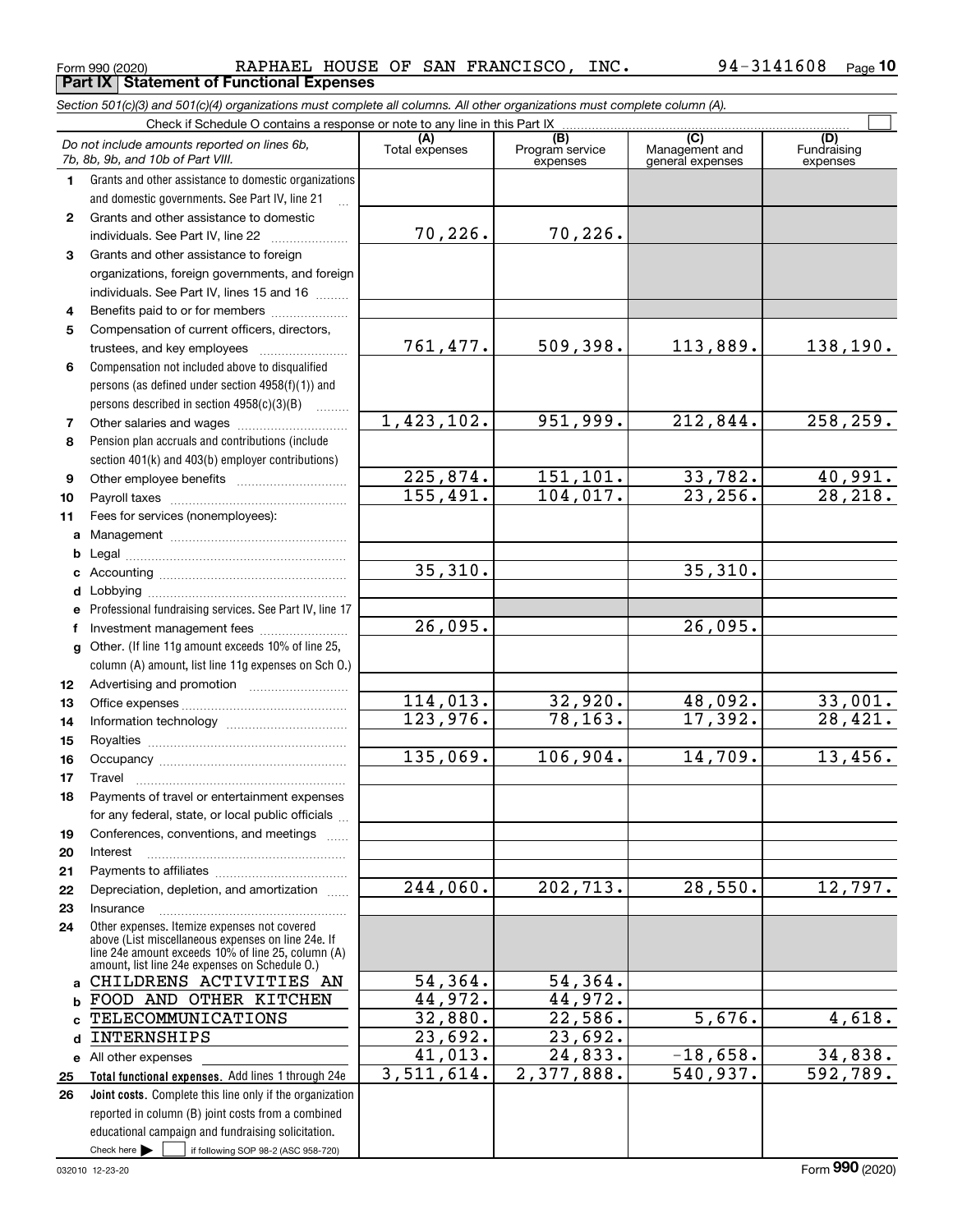| .608<br>3141<br>INC.<br>SAN FRANCISCO<br>RAPHAEL<br>HOUSE<br>OF<br>$94 -$<br><sup>⊏</sup> orm 990 (2020) | Page |
|----------------------------------------------------------------------------------------------------------|------|
|----------------------------------------------------------------------------------------------------------|------|

|                             |          | Check if Schedule O contains a response or note to any line in this Part X [11] manufacture in this part X and the Schedule O contains a response or note to any line in this Part X [12] manufacture in the Schedule O contai |                 |                          |                                |                         |                     |
|-----------------------------|----------|--------------------------------------------------------------------------------------------------------------------------------------------------------------------------------------------------------------------------------|-----------------|--------------------------|--------------------------------|-------------------------|---------------------|
|                             |          |                                                                                                                                                                                                                                |                 |                          | (A)<br>Beginning of year       |                         | (B)<br>End of year  |
|                             | 1        |                                                                                                                                                                                                                                |                 |                          |                                | 1                       |                     |
|                             | 2        |                                                                                                                                                                                                                                |                 |                          | 468,737.                       | $\overline{\mathbf{2}}$ | 531,158.            |
|                             | з        |                                                                                                                                                                                                                                |                 |                          | 5,250.                         | 3                       | 30, 250.            |
|                             | 4        |                                                                                                                                                                                                                                |                 |                          | 1,045.                         | $\overline{\mathbf{4}}$ | 45.                 |
|                             | 5        | Loans and other receivables from any current or former officer, director,                                                                                                                                                      |                 |                          |                                |                         |                     |
|                             |          | trustee, key employee, creator or founder, substantial contributor, or 35%                                                                                                                                                     |                 |                          |                                |                         |                     |
|                             |          | controlled entity or family member of any of these persons                                                                                                                                                                     |                 |                          |                                | 5                       |                     |
|                             | 6        | Loans and other receivables from other disqualified persons (as defined                                                                                                                                                        |                 |                          |                                |                         |                     |
|                             |          | under section $4958(f)(1)$ , and persons described in section $4958(c)(3)(B)$                                                                                                                                                  |                 | 1.1.1.1                  |                                | 6                       |                     |
|                             | 7        |                                                                                                                                                                                                                                |                 |                          |                                | $\overline{7}$          |                     |
| Assets                      | 8        |                                                                                                                                                                                                                                |                 |                          | 15, 249.                       | 8                       | <u>17,352.</u>      |
|                             | 9        | Prepaid expenses and deferred charges                                                                                                                                                                                          |                 |                          | 143, 246.                      | $\boldsymbol{9}$        | 106, 142.           |
|                             |          | <b>10a</b> Land, buildings, and equipment: cost or other                                                                                                                                                                       |                 |                          |                                |                         |                     |
|                             |          | basis. Complete Part VI of Schedule D  10a   5, 250, 636.                                                                                                                                                                      |                 |                          |                                |                         |                     |
|                             |          | <b>b</b> Less: accumulated depreciation<br>. 1                                                                                                                                                                                 | 10 <sub>b</sub> | 3, 204, 629.             | 2, 279, 115.                   | 10 <sub>c</sub>         | 2,046,007.          |
|                             | 11       |                                                                                                                                                                                                                                |                 |                          |                                | 11                      |                     |
|                             | 12       |                                                                                                                                                                                                                                |                 |                          |                                | 12                      |                     |
|                             | 13       |                                                                                                                                                                                                                                |                 |                          | 13                             |                         |                     |
|                             | 14       |                                                                                                                                                                                                                                |                 |                          | 14                             |                         |                     |
|                             | 15       |                                                                                                                                                                                                                                |                 |                          | 2,553,066.                     | 15                      | 2,897,201.          |
|                             | 16       |                                                                                                                                                                                                                                |                 |                          | 5,465,708.                     | 16                      | 5,628,155.          |
|                             | 17       |                                                                                                                                                                                                                                |                 |                          | 263, 220.                      | 17                      | 306, 797.           |
|                             | 18       |                                                                                                                                                                                                                                |                 |                          |                                | 18                      |                     |
|                             | 19       |                                                                                                                                                                                                                                |                 |                          | 174,089.                       | 19                      | 23,000.             |
|                             | 20       |                                                                                                                                                                                                                                |                 |                          |                                | 20                      |                     |
|                             | 21       | Escrow or custodial account liability. Complete Part IV of Schedule D                                                                                                                                                          |                 |                          |                                | 21                      |                     |
|                             | 22       | Loans and other payables to any current or former officer, director,                                                                                                                                                           |                 |                          |                                |                         |                     |
| Liabilities                 |          | trustee, key employee, creator or founder, substantial contributor, or 35%                                                                                                                                                     |                 |                          |                                |                         |                     |
|                             |          | controlled entity or family member of any of these persons                                                                                                                                                                     |                 |                          |                                | 22                      |                     |
|                             | 23       | Secured mortgages and notes payable to unrelated third parties                                                                                                                                                                 |                 |                          | $\overline{420,900}$ .         | 23                      | 150,000.            |
|                             | 24       |                                                                                                                                                                                                                                |                 |                          |                                | 24                      |                     |
|                             | 25       | Other liabilities (including federal income tax, payables to related third                                                                                                                                                     |                 |                          |                                |                         |                     |
|                             |          | parties, and other liabilities not included on lines 17-24). Complete Part X                                                                                                                                                   |                 |                          |                                |                         |                     |
|                             |          | of Schedule D                                                                                                                                                                                                                  |                 |                          | $7,500$ . 25<br>$865, 709.$ 26 |                         | 7,500.<br>487, 297. |
|                             | 26       |                                                                                                                                                                                                                                |                 |                          |                                |                         |                     |
|                             |          | Organizations that follow FASB ASC 958, check here $\blacktriangleright \lfloor X \rfloor$                                                                                                                                     |                 |                          |                                |                         |                     |
|                             |          | and complete lines 27, 28, 32, and 33.                                                                                                                                                                                         |                 |                          | 3,581,591.                     | 27                      | 4, 242, 858.        |
|                             | 27<br>28 |                                                                                                                                                                                                                                |                 | $\overline{1,018,408}$ . | 28                             | 898,000.                |                     |
|                             |          | Organizations that do not follow FASB ASC 958, check here $\blacktriangleright \lfloor$                                                                                                                                        |                 |                          |                                |                         |                     |
|                             |          |                                                                                                                                                                                                                                |                 |                          |                                |                         |                     |
|                             | 29       | and complete lines 29 through 33.                                                                                                                                                                                              |                 |                          |                                | 29                      |                     |
|                             | 30       | Paid-in or capital surplus, or land, building, or equipment fund                                                                                                                                                               |                 |                          |                                | 30                      |                     |
|                             | 31       | Retained earnings, endowment, accumulated income, or other funds                                                                                                                                                               |                 |                          |                                | 31                      |                     |
| Net Assets or Fund Balances | 32       |                                                                                                                                                                                                                                |                 |                          | $\overline{4,599},999.$        | 32                      | 5,140,858.          |
|                             | 33       |                                                                                                                                                                                                                                |                 |                          | 5,465,708.                     | 33                      | 5,628,155.          |
|                             |          |                                                                                                                                                                                                                                |                 |                          |                                |                         |                     |

Form (2020) **990**

## **Part X Balance Sheet**

| Form 990 (2020 |  |
|----------------|--|
|                |  |
|                |  |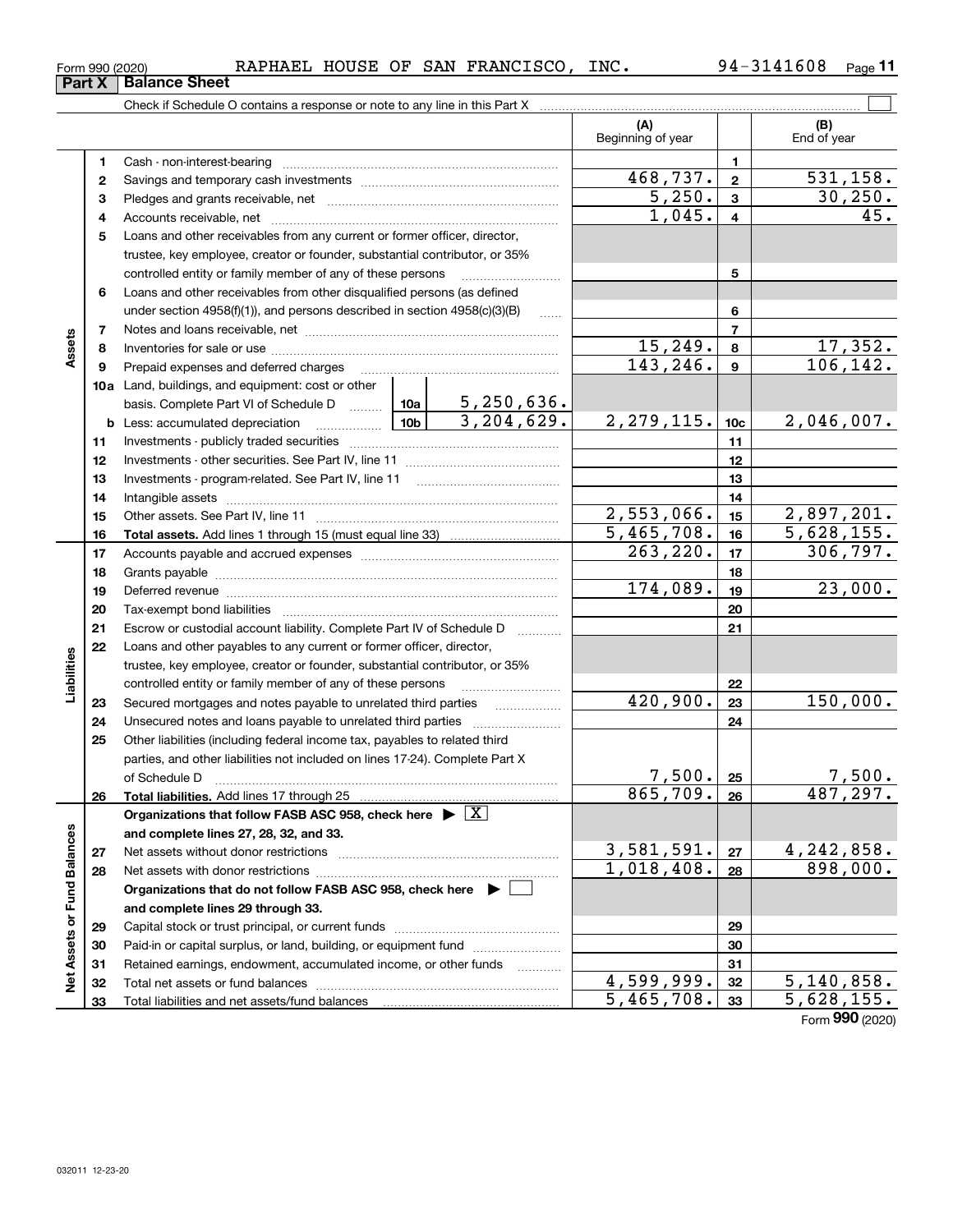|    | RAPHAEL HOUSE OF SAN FRANCISCO, INC.<br>Form 990 (2020)                                                                                                                                                                        |                         | 94-3141608     |            | Page $12$    |  |
|----|--------------------------------------------------------------------------------------------------------------------------------------------------------------------------------------------------------------------------------|-------------------------|----------------|------------|--------------|--|
|    | <b>Part XI</b><br><b>Reconciliation of Net Assets</b>                                                                                                                                                                          |                         |                |            |              |  |
|    |                                                                                                                                                                                                                                |                         |                |            |              |  |
|    |                                                                                                                                                                                                                                |                         |                |            |              |  |
| 1  |                                                                                                                                                                                                                                | 1                       | 3,486,581.     |            |              |  |
| 2  |                                                                                                                                                                                                                                | $\mathbf{2}$            | 3,511,614.     |            | $-25,033.$   |  |
| з  | 3<br>Revenue less expenses. Subtract line 2 from line 1                                                                                                                                                                        |                         |                |            |              |  |
| 4  |                                                                                                                                                                                                                                | $\overline{\mathbf{4}}$ | 4,599,999.     |            |              |  |
| 5  | Net unrealized gains (losses) on investments [11] [12] [12] [13] [13] [13] [13] [14] [15] [15] [15] [15] [15] [                                                                                                                | 5                       |                |            | 565,892.     |  |
| 6  | Donated services and use of facilities [111] matter contracts and the facilities in the matter of facilities [11] matter contracts and use of facilities [11] matter contracts and the service of the service of the service o | 6                       |                |            |              |  |
| 7  |                                                                                                                                                                                                                                | $\overline{7}$          |                |            |              |  |
| 8  | Prior period adjustments material contents and content of the content of the content of the content of the content of the content of the content of the content of the content of the content of the content of the content of | 8                       |                |            |              |  |
| 9  | Other changes in net assets or fund balances (explain on Schedule O)                                                                                                                                                           | 9                       |                |            | 0.           |  |
| 10 | Net assets or fund balances at end of year. Combine lines 3 through 9 (must equal Part X, line 32,                                                                                                                             |                         |                |            |              |  |
|    |                                                                                                                                                                                                                                | 10                      | 5,140,858.     |            |              |  |
|    | Part XII Financial Statements and Reporting                                                                                                                                                                                    |                         |                |            |              |  |
|    |                                                                                                                                                                                                                                |                         |                |            | $\mathbf{x}$ |  |
|    |                                                                                                                                                                                                                                |                         |                | <b>Yes</b> | <b>No</b>    |  |
| 1  | $\boxed{\text{X}}$ Accrual<br>Accounting method used to prepare the Form 990: <u>I</u> Cash<br>Other<br>$\perp$                                                                                                                |                         |                |            |              |  |
|    | If the organization changed its method of accounting from a prior year or checked "Other," explain in Schedule O.                                                                                                              |                         |                |            |              |  |
|    | 2a Were the organization's financial statements compiled or reviewed by an independent accountant?<br>2a                                                                                                                       |                         |                |            |              |  |
|    | If "Yes," check a box below to indicate whether the financial statements for the year were compiled or reviewed on a                                                                                                           |                         |                |            |              |  |
|    | separate basis, consolidated basis, or both:                                                                                                                                                                                   |                         |                |            |              |  |
|    | Separate basis<br>Consolidated basis<br>Both consolidated and separate basis                                                                                                                                                   |                         |                |            |              |  |
|    | <b>b</b> Were the organization's financial statements audited by an independent accountant?                                                                                                                                    |                         | 2 <sub>b</sub> | Х          |              |  |
|    | If "Yes," check a box below to indicate whether the financial statements for the year were audited on a separate basis,                                                                                                        |                         |                |            |              |  |
|    | consolidated basis, or both:                                                                                                                                                                                                   |                         |                |            |              |  |
|    | $ \mathbf{X} $ Separate basis<br><b>Consolidated basis</b><br>Both consolidated and separate basis                                                                                                                             |                         |                |            |              |  |
|    | c If "Yes" to line 2a or 2b, does the organization have a committee that assumes responsibility for oversight of the audit,                                                                                                    |                         |                |            |              |  |
|    | х<br>2c                                                                                                                                                                                                                        |                         |                |            |              |  |
|    | If the organization changed either its oversight process or selection process during the tax year, explain on Schedule O.                                                                                                      |                         |                |            |              |  |
|    | 3a As a result of a federal award, was the organization required to undergo an audit or audits as set forth in the Single Audit                                                                                                |                         |                |            |              |  |
|    |                                                                                                                                                                                                                                |                         | 3a             |            | x            |  |
|    | <b>b</b> If "Yes," did the organization undergo the required audit or audits? If the organization did not undergo the required audit                                                                                           |                         |                |            |              |  |
|    |                                                                                                                                                                                                                                |                         | 3 <sub>b</sub> |            |              |  |

Form (2020) **990**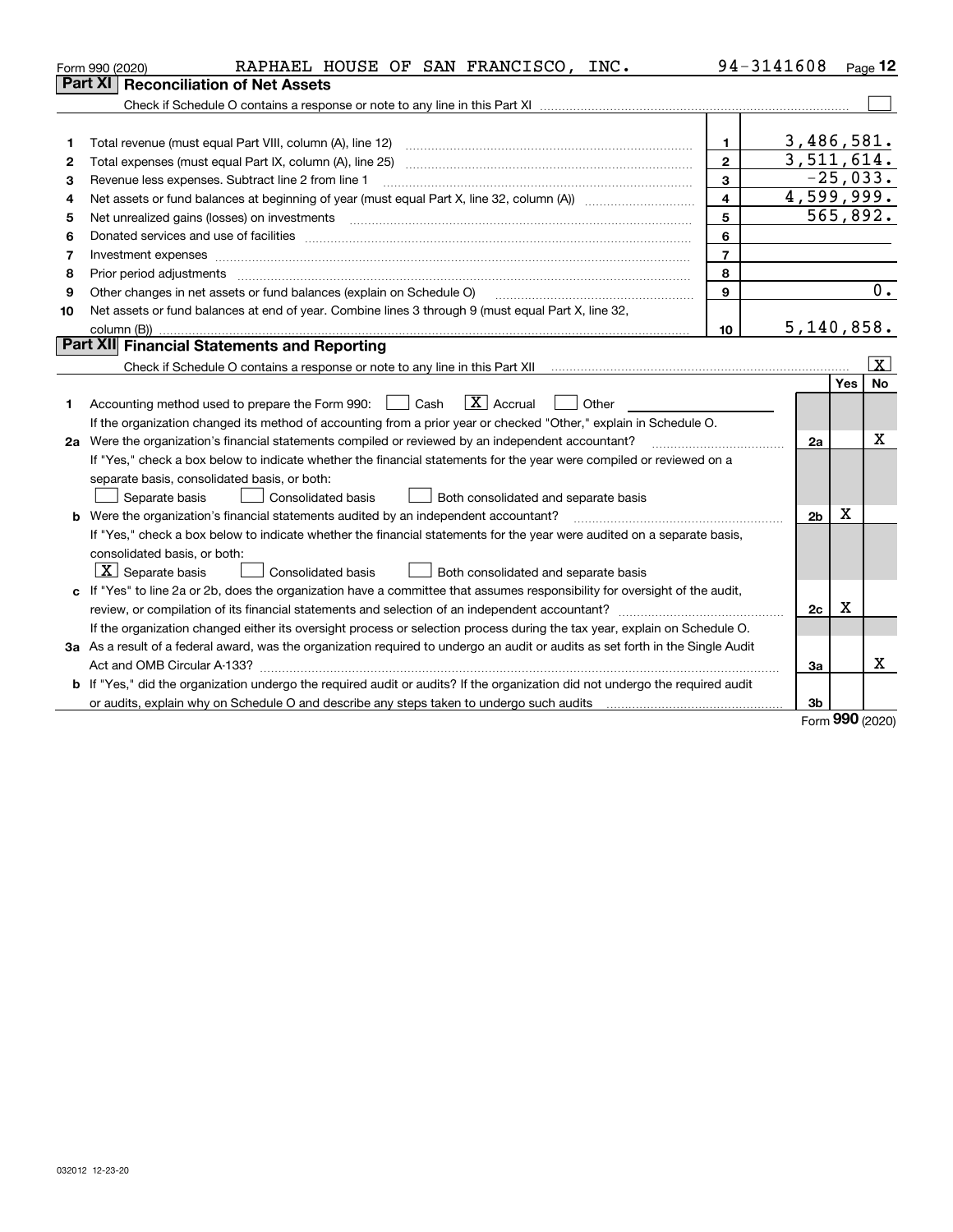|  | <b>SCHEDULE A</b> |
|--|-------------------|
|--|-------------------|

Department of the Treasury Internal Revenue Service

**(Form 990 or 990-EZ)**

## **Public Charity Status and Public Support**

**Complete if the organization is a section 501(c)(3) organization or a section 4947(a)(1) nonexempt charitable trust. | Attach to Form 990 or Form 990-EZ.** 

| $\blacksquare$                                                           |
|--------------------------------------------------------------------------|
| ▶ Go to www.irs.gov/Form990 for instructions and the latest information. |

| OMB No 1545-0047             |
|------------------------------|
| 2020                         |
| Open to Public<br>Inspection |

|  | Name of the organization |
|--|--------------------------|
|--|--------------------------|

|            |                                                                                                           | Name of the organization                                                                                                                                                                                                                                                              |          |                                      |                                 |     |                            |  | <b>Employer identification number</b> |
|------------|-----------------------------------------------------------------------------------------------------------|---------------------------------------------------------------------------------------------------------------------------------------------------------------------------------------------------------------------------------------------------------------------------------------|----------|--------------------------------------|---------------------------------|-----|----------------------------|--|---------------------------------------|
|            |                                                                                                           |                                                                                                                                                                                                                                                                                       |          | RAPHAEL HOUSE OF SAN FRANCISCO, INC. |                                 |     |                            |  | 94-3141608                            |
| Part I     |                                                                                                           | Reason for Public Charity Status. (All organizations must complete this part.) See instructions.                                                                                                                                                                                      |          |                                      |                                 |     |                            |  |                                       |
|            | The organization is not a private foundation because it is: (For lines 1 through 12, check only one box.) |                                                                                                                                                                                                                                                                                       |          |                                      |                                 |     |                            |  |                                       |
| 1          |                                                                                                           | A church, convention of churches, or association of churches described in section 170(b)(1)(A)(i).                                                                                                                                                                                    |          |                                      |                                 |     |                            |  |                                       |
| 2          |                                                                                                           | A school described in section 170(b)(1)(A)(ii). (Attach Schedule E (Form 990 or 990-EZ).)                                                                                                                                                                                             |          |                                      |                                 |     |                            |  |                                       |
| з          |                                                                                                           | A hospital or a cooperative hospital service organization described in section 170(b)(1)(A)(iii).                                                                                                                                                                                     |          |                                      |                                 |     |                            |  |                                       |
| 4          |                                                                                                           | A medical research organization operated in conjunction with a hospital described in section 170(b)(1)(A)(iii). Enter the hospital's name,                                                                                                                                            |          |                                      |                                 |     |                            |  |                                       |
|            |                                                                                                           | city, and state:                                                                                                                                                                                                                                                                      |          |                                      |                                 |     |                            |  |                                       |
| 5          |                                                                                                           | An organization operated for the benefit of a college or university owned or operated by a governmental unit described in                                                                                                                                                             |          |                                      |                                 |     |                            |  |                                       |
|            |                                                                                                           | section 170(b)(1)(A)(iv). (Complete Part II.)                                                                                                                                                                                                                                         |          |                                      |                                 |     |                            |  |                                       |
| 6          |                                                                                                           | A federal, state, or local government or governmental unit described in section 170(b)(1)(A)(v).                                                                                                                                                                                      |          |                                      |                                 |     |                            |  |                                       |
| $7 \times$ |                                                                                                           | An organization that normally receives a substantial part of its support from a governmental unit or from the general public described in                                                                                                                                             |          |                                      |                                 |     |                            |  |                                       |
|            |                                                                                                           | section 170(b)(1)(A)(vi). (Complete Part II.)                                                                                                                                                                                                                                         |          |                                      |                                 |     |                            |  |                                       |
| 8          |                                                                                                           | A community trust described in section 170(b)(1)(A)(vi). (Complete Part II.)                                                                                                                                                                                                          |          |                                      |                                 |     |                            |  |                                       |
| 9          |                                                                                                           | An agricultural research organization described in section 170(b)(1)(A)(ix) operated in conjunction with a land-grant college                                                                                                                                                         |          |                                      |                                 |     |                            |  |                                       |
|            |                                                                                                           | or university or a non-land-grant college of agriculture (see instructions). Enter the name, city, and state of the college or                                                                                                                                                        |          |                                      |                                 |     |                            |  |                                       |
|            |                                                                                                           | university:                                                                                                                                                                                                                                                                           |          |                                      |                                 |     |                            |  |                                       |
| 10         |                                                                                                           | An organization that normally receives (1) more than 33 1/3% of its support from contributions, membership fees, and gross receipts from                                                                                                                                              |          |                                      |                                 |     |                            |  |                                       |
|            |                                                                                                           | activities related to its exempt functions, subject to certain exceptions; and (2) no more than 33 1/3% of its support from gross investment<br>income and unrelated business taxable income (less section 511 tax) from businesses acquired by the organization after June 30, 1975. |          |                                      |                                 |     |                            |  |                                       |
|            |                                                                                                           | See section 509(a)(2). (Complete Part III.)                                                                                                                                                                                                                                           |          |                                      |                                 |     |                            |  |                                       |
| 11         |                                                                                                           | An organization organized and operated exclusively to test for public safety. See section 509(a)(4).                                                                                                                                                                                  |          |                                      |                                 |     |                            |  |                                       |
| 12         |                                                                                                           | An organization organized and operated exclusively for the benefit of, to perform the functions of, or to carry out the purposes of one or                                                                                                                                            |          |                                      |                                 |     |                            |  |                                       |
|            |                                                                                                           | more publicly supported organizations described in section 509(a)(1) or section 509(a)(2). See section 509(a)(3). Check the box in                                                                                                                                                    |          |                                      |                                 |     |                            |  |                                       |
|            |                                                                                                           | lines 12a through 12d that describes the type of supporting organization and complete lines 12e, 12f, and 12g.                                                                                                                                                                        |          |                                      |                                 |     |                            |  |                                       |
| а          |                                                                                                           | Type I. A supporting organization operated, supervised, or controlled by its supported organization(s), typically by giving                                                                                                                                                           |          |                                      |                                 |     |                            |  |                                       |
|            |                                                                                                           | the supported organization(s) the power to regularly appoint or elect a majority of the directors or trustees of the supporting                                                                                                                                                       |          |                                      |                                 |     |                            |  |                                       |
|            |                                                                                                           | organization. You must complete Part IV, Sections A and B.                                                                                                                                                                                                                            |          |                                      |                                 |     |                            |  |                                       |
| b          |                                                                                                           | Type II. A supporting organization supervised or controlled in connection with its supported organization(s), by having                                                                                                                                                               |          |                                      |                                 |     |                            |  |                                       |
|            |                                                                                                           | control or management of the supporting organization vested in the same persons that control or manage the supported                                                                                                                                                                  |          |                                      |                                 |     |                            |  |                                       |
|            |                                                                                                           | organization(s). You must complete Part IV, Sections A and C.                                                                                                                                                                                                                         |          |                                      |                                 |     |                            |  |                                       |
| с          |                                                                                                           | Type III functionally integrated. A supporting organization operated in connection with, and functionally integrated with,                                                                                                                                                            |          |                                      |                                 |     |                            |  |                                       |
|            |                                                                                                           | its supported organization(s) (see instructions). You must complete Part IV, Sections A, D, and E.                                                                                                                                                                                    |          |                                      |                                 |     |                            |  |                                       |
| d          |                                                                                                           | Type III non-functionally integrated. A supporting organization operated in connection with its supported organization(s)                                                                                                                                                             |          |                                      |                                 |     |                            |  |                                       |
|            |                                                                                                           | that is not functionally integrated. The organization generally must satisfy a distribution requirement and an attentiveness                                                                                                                                                          |          |                                      |                                 |     |                            |  |                                       |
|            |                                                                                                           | requirement (see instructions). You must complete Part IV, Sections A and D, and Part V.                                                                                                                                                                                              |          |                                      |                                 |     |                            |  |                                       |
| е          |                                                                                                           | Check this box if the organization received a written determination from the IRS that it is a Type I, Type II, Type III                                                                                                                                                               |          |                                      |                                 |     |                            |  |                                       |
|            |                                                                                                           | functionally integrated, or Type III non-functionally integrated supporting organization.                                                                                                                                                                                             |          |                                      |                                 |     |                            |  |                                       |
| f          |                                                                                                           | Enter the number of supported organizations                                                                                                                                                                                                                                           |          |                                      |                                 |     |                            |  |                                       |
|            |                                                                                                           | g Provide the following information about the supported organization(s).<br>(i) Name of supported                                                                                                                                                                                     | (ii) EIN | (iii) Type of organization           | (iv) Is the organization listed |     | (v) Amount of monetary     |  | (vi) Amount of other                  |
|            |                                                                                                           | organization                                                                                                                                                                                                                                                                          |          | (described on lines 1-10             | in your governing document?     |     | support (see instructions) |  | support (see instructions)            |
|            |                                                                                                           |                                                                                                                                                                                                                                                                                       |          | above (see instructions))            | Yes                             | No. |                            |  |                                       |
|            |                                                                                                           |                                                                                                                                                                                                                                                                                       |          |                                      |                                 |     |                            |  |                                       |
|            |                                                                                                           |                                                                                                                                                                                                                                                                                       |          |                                      |                                 |     |                            |  |                                       |
|            |                                                                                                           |                                                                                                                                                                                                                                                                                       |          |                                      |                                 |     |                            |  |                                       |
|            |                                                                                                           |                                                                                                                                                                                                                                                                                       |          |                                      |                                 |     |                            |  |                                       |
|            |                                                                                                           |                                                                                                                                                                                                                                                                                       |          |                                      |                                 |     |                            |  |                                       |
|            |                                                                                                           |                                                                                                                                                                                                                                                                                       |          |                                      |                                 |     |                            |  |                                       |
|            |                                                                                                           |                                                                                                                                                                                                                                                                                       |          |                                      |                                 |     |                            |  |                                       |
|            |                                                                                                           |                                                                                                                                                                                                                                                                                       |          |                                      |                                 |     |                            |  |                                       |
|            |                                                                                                           |                                                                                                                                                                                                                                                                                       |          |                                      |                                 |     |                            |  |                                       |
| Total      |                                                                                                           |                                                                                                                                                                                                                                                                                       |          |                                      |                                 |     |                            |  |                                       |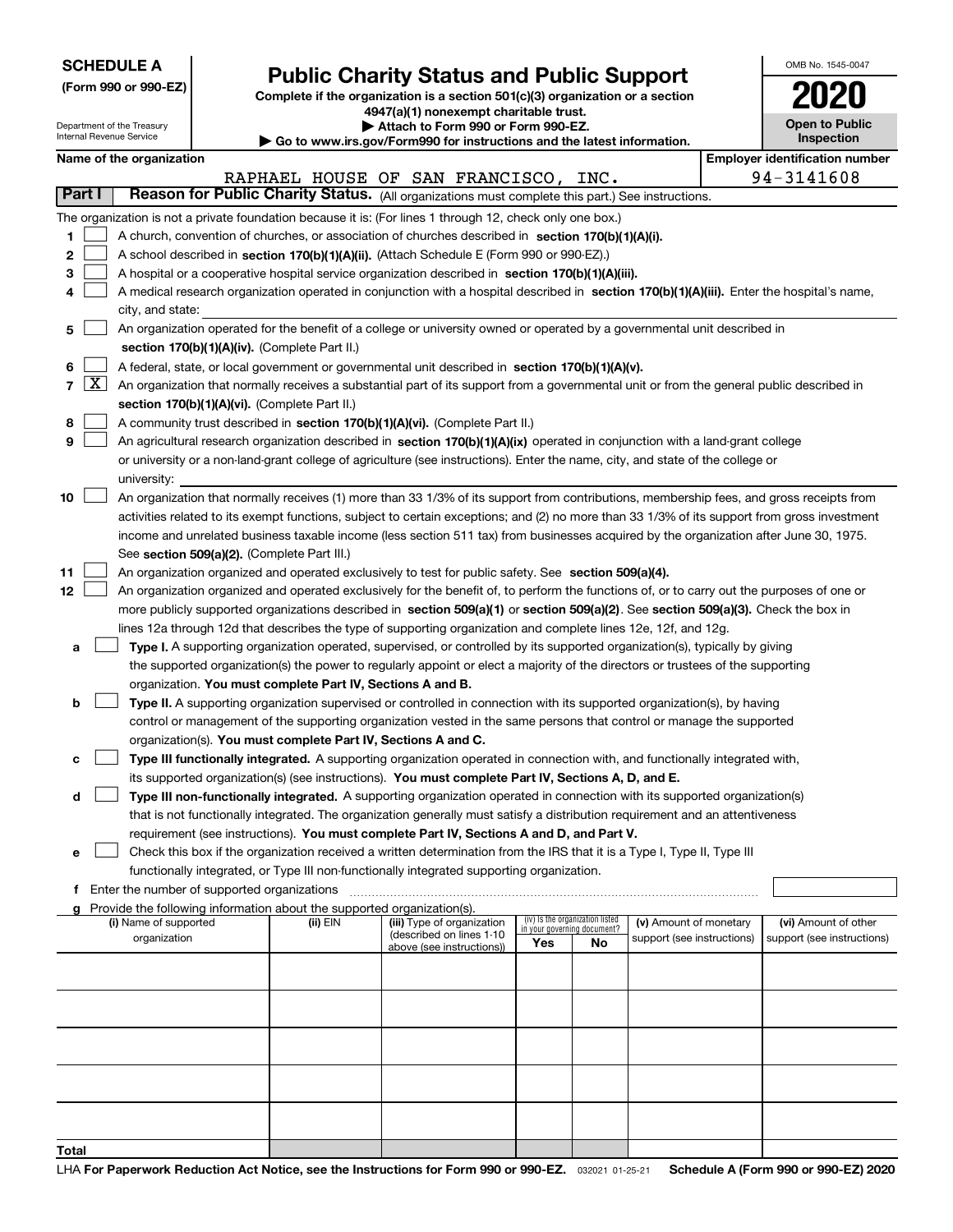### **2** Schedule A (Form 990 or 990-EZ) 2020  $\,$  RAPHAEL  $\,$  HOUSE OF SAN FRANCISCO ,  $\,$  INC  $\,$  .  $\,$   $\,$   $\,$  94  $-$  3141608  $\,$   $\,$  Page **Part II Support Schedule for Organizations Described in Sections 170(b)(1)(A)(iv) and 170(b)(1)(A)(vi)**

(Complete only if you checked the box on line 5, 7, or 8 of Part I or if the organization failed to qualify under Part III. If the organization fails to qualify under the tests listed below, please complete Part III.)

|    | <b>Section A. Public Support</b>                                                                                                                                                                                               |          |          |            |            |          |                                          |
|----|--------------------------------------------------------------------------------------------------------------------------------------------------------------------------------------------------------------------------------|----------|----------|------------|------------|----------|------------------------------------------|
|    | Calendar year (or fiscal year beginning in)                                                                                                                                                                                    | (a) 2016 | (b) 2017 | $(c)$ 2018 | $(d)$ 2019 | (e) 2020 | (f) Total                                |
|    | 1 Gifts, grants, contributions, and                                                                                                                                                                                            |          |          |            |            |          |                                          |
|    | membership fees received. (Do not                                                                                                                                                                                              |          |          |            |            |          |                                          |
|    | include any "unusual grants.")                                                                                                                                                                                                 | 1776912. | 1757339. | 1441568.   | 2451333.   |          | 3378526.10805678.                        |
|    | 2 Tax revenues levied for the organ-                                                                                                                                                                                           |          |          |            |            |          |                                          |
|    | ization's benefit and either paid to                                                                                                                                                                                           |          |          |            |            |          |                                          |
|    | or expended on its behalf                                                                                                                                                                                                      |          |          |            |            |          |                                          |
|    | 3 The value of services or facilities                                                                                                                                                                                          |          |          |            |            |          |                                          |
|    | furnished by a governmental unit to                                                                                                                                                                                            |          |          |            |            |          |                                          |
|    | the organization without charge                                                                                                                                                                                                |          |          |            |            |          |                                          |
|    | 4 Total. Add lines 1 through 3                                                                                                                                                                                                 | 1776912. | 1757339. | 1441568.   | 2451333.   |          | 3378526.10805678.                        |
| 5. | The portion of total contributions                                                                                                                                                                                             |          |          |            |            |          |                                          |
|    | by each person (other than a                                                                                                                                                                                                   |          |          |            |            |          |                                          |
|    | governmental unit or publicly                                                                                                                                                                                                  |          |          |            |            |          |                                          |
|    | supported organization) included                                                                                                                                                                                               |          |          |            |            |          |                                          |
|    | on line 1 that exceeds 2% of the                                                                                                                                                                                               |          |          |            |            |          |                                          |
|    | amount shown on line 11,                                                                                                                                                                                                       |          |          |            |            |          |                                          |
|    | column (f)                                                                                                                                                                                                                     |          |          |            |            |          | 465, 103.                                |
|    | 6 Public support. Subtract line 5 from line 4.                                                                                                                                                                                 |          |          |            |            |          | 10340575.                                |
|    | <b>Section B. Total Support</b>                                                                                                                                                                                                |          |          |            |            |          |                                          |
|    | Calendar year (or fiscal year beginning in)                                                                                                                                                                                    | (a) 2016 | (b) 2017 | $(c)$ 2018 | $(d)$ 2019 | (e) 2020 | (f) Total                                |
|    | <b>7</b> Amounts from line 4                                                                                                                                                                                                   | 1776912. | 1757339. | 1441568.   | 2451333.   |          | 3378526.10805678.                        |
| 8  | Gross income from interest,                                                                                                                                                                                                    |          |          |            |            |          |                                          |
|    | dividends, payments received on                                                                                                                                                                                                |          |          |            |            |          |                                          |
|    | securities loans, rents, royalties,                                                                                                                                                                                            |          |          |            |            |          |                                          |
|    | and income from similar sources                                                                                                                                                                                                | 53,551.  | 58,462.  | 59,334.    | 49,834.    | 51,223.  | 272,404.                                 |
|    | 9 Net income from unrelated business                                                                                                                                                                                           |          |          |            |            |          |                                          |
|    | activities, whether or not the                                                                                                                                                                                                 |          |          |            |            |          |                                          |
|    | business is regularly carried on                                                                                                                                                                                               |          |          |            |            |          |                                          |
|    | 10 Other income. Do not include gain                                                                                                                                                                                           |          |          |            |            |          |                                          |
|    | or loss from the sale of capital                                                                                                                                                                                               |          |          |            |            |          |                                          |
|    | assets (Explain in Part VI.)                                                                                                                                                                                                   |          |          |            |            |          |                                          |
|    | 11 Total support. Add lines 7 through 10                                                                                                                                                                                       |          |          |            |            |          | 11078082.                                |
|    | <b>12</b> Gross receipts from related activities, etc. (see instructions)                                                                                                                                                      |          |          |            |            | 12       | 401,128.                                 |
|    | 13 First 5 years. If the Form 990 is for the organization's first, second, third, fourth, or fifth tax year as a section 501(c)(3)                                                                                             |          |          |            |            |          |                                          |
|    | organization, check this box and stop here manufactured and stop here and stop here are all the control of the state of the state of the state of the state of the state of the state of the state of the state of the state o |          |          |            |            |          |                                          |
|    | <b>Section C. Computation of Public Support Percentage</b>                                                                                                                                                                     |          |          |            |            |          |                                          |
|    | 14 Public support percentage for 2020 (line 6, column (f), divided by line 11, column (f) <i>mummanon</i> mummanon                                                                                                             |          |          |            |            | 14       | 93.34<br>%                               |
|    |                                                                                                                                                                                                                                |          |          |            |            | 15       | 94.51<br>%                               |
|    | 16a 33 1/3% support test - 2020. If the organization did not check the box on line 13, and line 14 is 33 1/3% or more, check this box and                                                                                      |          |          |            |            |          |                                          |
|    | stop here. The organization qualifies as a publicly supported organization                                                                                                                                                     |          |          |            |            |          | $\blacktriangleright$ $\boxed{\text{X}}$ |
|    | b 33 1/3% support test - 2019. If the organization did not check a box on line 13 or 16a, and line 15 is 33 1/3% or more, check this box                                                                                       |          |          |            |            |          |                                          |
|    |                                                                                                                                                                                                                                |          |          |            |            |          |                                          |
|    | and stop here. The organization qualifies as a publicly supported organization                                                                                                                                                 |          |          |            |            |          |                                          |
|    | 17a 10% -facts-and-circumstances test - 2020. If the organization did not check a box on line 13, 16a, or 16b, and line 14 is 10% or more,                                                                                     |          |          |            |            |          |                                          |
|    | and if the organization meets the facts-and-circumstances test, check this box and stop here. Explain in Part VI how the organization                                                                                          |          |          |            |            |          |                                          |
|    | meets the facts-and-circumstances test. The organization qualifies as a publicly supported organization                                                                                                                        |          |          |            |            |          |                                          |
|    | <b>b 10% -facts-and-circumstances test - 2019.</b> If the organization did not check a box on line 13, 16a, 16b, or 17a, and line 15 is 10% or                                                                                 |          |          |            |            |          |                                          |
|    | more, and if the organization meets the facts-and-circumstances test, check this box and stop here. Explain in Part VI how the                                                                                                 |          |          |            |            |          |                                          |
|    | organization meets the facts-and-circumstances test. The organization qualifies as a publicly supported organization                                                                                                           |          |          |            |            |          |                                          |
|    | 18 Private foundation. If the organization did not check a box on line 13, 16a, 16b, 17a, or 17b, check this box and see instructions                                                                                          |          |          |            |            |          |                                          |

**Schedule A (Form 990 or 990-EZ) 2020**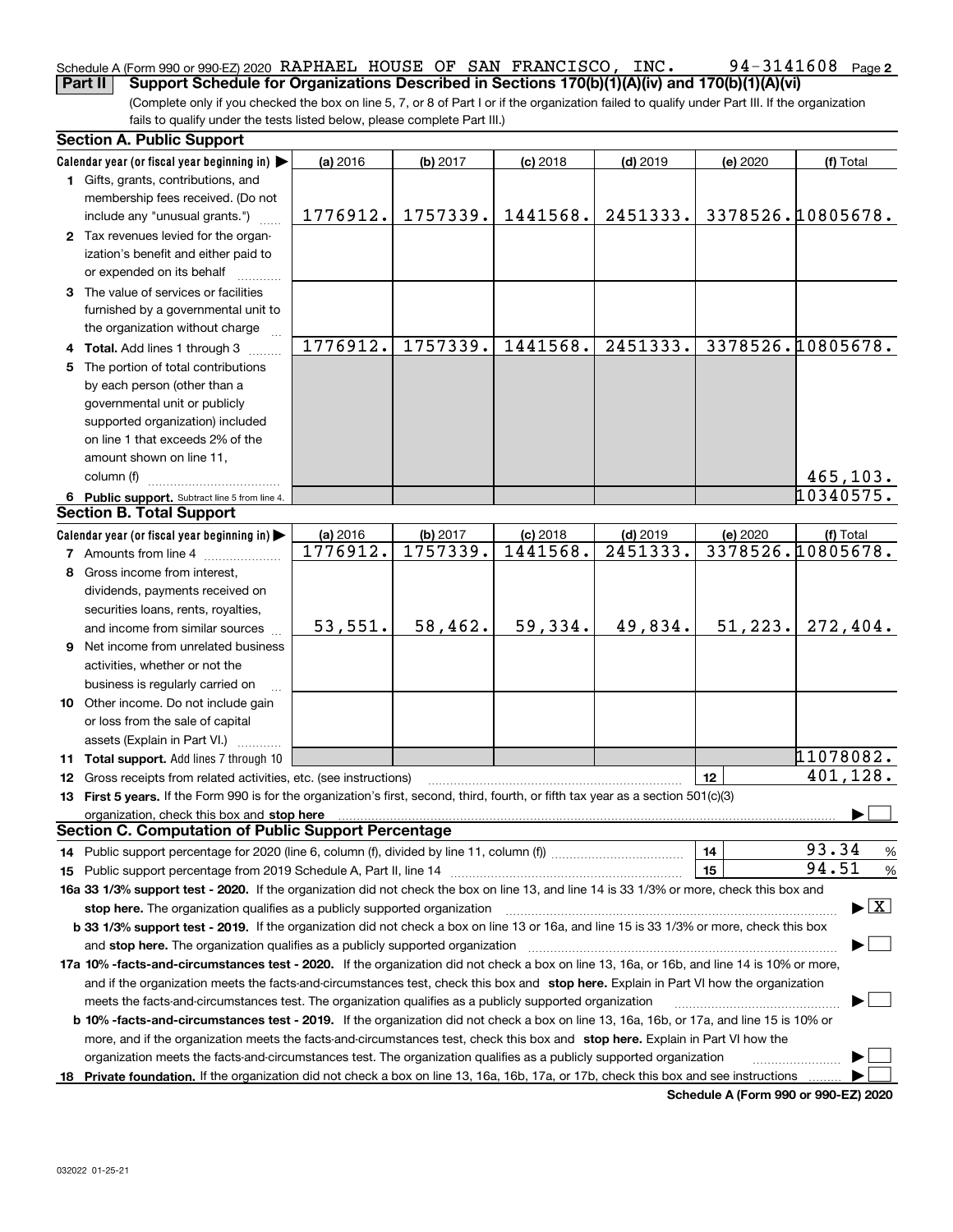### Schedule A (Form 990 or 990-EZ) 2020  $\,$  RAPHAEL  $\,$  HOUSE OF SAN FRANCISCO ,  $\,$  INC  $\,$  .  $\,$   $\,$   $\,$  94  $-$  3141608  $\,$   $\,$  Page **Part III** | Support Schedule for Organizations Described in Section 509(a)(2)

(Complete only if you checked the box on line 10 of Part I or if the organization failed to qualify under Part II. If the organization fails to qualify under the tests listed below, please complete Part II.)

|    | <b>Section A. Public Support</b>                                                                                                                 |          |          |            |            |          |           |
|----|--------------------------------------------------------------------------------------------------------------------------------------------------|----------|----------|------------|------------|----------|-----------|
|    | Calendar year (or fiscal year beginning in) $\blacktriangleright$                                                                                | (a) 2016 | (b) 2017 | $(c)$ 2018 | $(d)$ 2019 | (e) 2020 | (f) Total |
|    | 1 Gifts, grants, contributions, and                                                                                                              |          |          |            |            |          |           |
|    | membership fees received. (Do not                                                                                                                |          |          |            |            |          |           |
|    | include any "unusual grants.")                                                                                                                   |          |          |            |            |          |           |
|    | <b>2</b> Gross receipts from admissions,                                                                                                         |          |          |            |            |          |           |
|    | merchandise sold or services per-                                                                                                                |          |          |            |            |          |           |
|    | formed, or facilities furnished in                                                                                                               |          |          |            |            |          |           |
|    | any activity that is related to the<br>organization's tax-exempt purpose                                                                         |          |          |            |            |          |           |
|    | 3 Gross receipts from activities that                                                                                                            |          |          |            |            |          |           |
|    | are not an unrelated trade or bus-                                                                                                               |          |          |            |            |          |           |
|    |                                                                                                                                                  |          |          |            |            |          |           |
|    | iness under section 513                                                                                                                          |          |          |            |            |          |           |
|    | 4 Tax revenues levied for the organ-                                                                                                             |          |          |            |            |          |           |
|    | ization's benefit and either paid to                                                                                                             |          |          |            |            |          |           |
|    | or expended on its behalf<br>.                                                                                                                   |          |          |            |            |          |           |
|    | 5 The value of services or facilities                                                                                                            |          |          |            |            |          |           |
|    | furnished by a governmental unit to                                                                                                              |          |          |            |            |          |           |
|    | the organization without charge                                                                                                                  |          |          |            |            |          |           |
|    | <b>6 Total.</b> Add lines 1 through 5                                                                                                            |          |          |            |            |          |           |
|    | 7a Amounts included on lines 1, 2, and                                                                                                           |          |          |            |            |          |           |
|    | 3 received from disqualified persons                                                                                                             |          |          |            |            |          |           |
|    | <b>b</b> Amounts included on lines 2 and 3 received                                                                                              |          |          |            |            |          |           |
|    | from other than disqualified persons that                                                                                                        |          |          |            |            |          |           |
|    | exceed the greater of \$5,000 or 1% of the<br>amount on line 13 for the year                                                                     |          |          |            |            |          |           |
|    | c Add lines 7a and 7b                                                                                                                            |          |          |            |            |          |           |
|    | 8 Public support. (Subtract line 7c from line 6.)                                                                                                |          |          |            |            |          |           |
|    | <b>Section B. Total Support</b>                                                                                                                  |          |          |            |            |          |           |
|    | Calendar year (or fiscal year beginning in)                                                                                                      | (a) 2016 | (b) 2017 | $(c)$ 2018 | $(d)$ 2019 | (e) 2020 | (f) Total |
|    | 9 Amounts from line 6                                                                                                                            |          |          |            |            |          |           |
|    | <b>10a</b> Gross income from interest,                                                                                                           |          |          |            |            |          |           |
|    | dividends, payments received on                                                                                                                  |          |          |            |            |          |           |
|    | securities loans, rents, royalties,<br>and income from similar sources                                                                           |          |          |            |            |          |           |
|    | <b>b</b> Unrelated business taxable income                                                                                                       |          |          |            |            |          |           |
|    | (less section 511 taxes) from businesses                                                                                                         |          |          |            |            |          |           |
|    | acquired after June 30, 1975 [10001]                                                                                                             |          |          |            |            |          |           |
|    |                                                                                                                                                  |          |          |            |            |          |           |
|    | c Add lines 10a and 10b<br>11 Net income from unrelated business                                                                                 |          |          |            |            |          |           |
|    | activities not included in line 10b,                                                                                                             |          |          |            |            |          |           |
|    | whether or not the business is                                                                                                                   |          |          |            |            |          |           |
|    | regularly carried on                                                                                                                             |          |          |            |            |          |           |
|    | <b>12</b> Other income. Do not include gain<br>or loss from the sale of capital                                                                  |          |          |            |            |          |           |
|    | assets (Explain in Part VI.)                                                                                                                     |          |          |            |            |          |           |
|    | <b>13</b> Total support. (Add lines 9, 10c, 11, and 12.)                                                                                         |          |          |            |            |          |           |
|    | 14 First 5 years. If the Form 990 is for the organization's first, second, third, fourth, or fifth tax year as a section 501(c)(3) organization, |          |          |            |            |          |           |
|    | check this box and stop here measurements are constructed as the state of the state of the state of the state o                                  |          |          |            |            |          |           |
|    | <b>Section C. Computation of Public Support Percentage</b>                                                                                       |          |          |            |            |          |           |
|    | 15 Public support percentage for 2020 (line 8, column (f), divided by line 13, column (f))                                                       |          |          |            |            | 15       | %         |
|    | 16 Public support percentage from 2019 Schedule A, Part III, line 15                                                                             |          |          |            |            | 16       | %         |
|    | Section D. Computation of Investment Income Percentage                                                                                           |          |          |            |            |          |           |
|    | 17 Investment income percentage for 2020 (line 10c, column (f), divided by line 13, column (f))                                                  |          |          |            |            | 17       | %         |
|    | <b>18</b> Investment income percentage from <b>2019</b> Schedule A, Part III, line 17                                                            |          |          |            |            | 18       | %         |
|    | 19a 33 1/3% support tests - 2020. If the organization did not check the box on line 14, and line 15 is more than 33 1/3%, and line 17 is not     |          |          |            |            |          |           |
|    | more than 33 1/3%, check this box and stop here. The organization qualifies as a publicly supported organization                                 |          |          |            |            |          | ▶         |
|    | b 33 1/3% support tests - 2019. If the organization did not check a box on line 14 or line 19a, and line 16 is more than 33 1/3%, and            |          |          |            |            |          |           |
|    | line 18 is not more than 33 1/3%, check this box and stop here. The organization qualifies as a publicly supported organization                  |          |          |            |            |          |           |
| 20 |                                                                                                                                                  |          |          |            |            |          |           |
|    |                                                                                                                                                  |          |          |            |            |          |           |

**Schedule A (Form 990 or 990-EZ) 2020**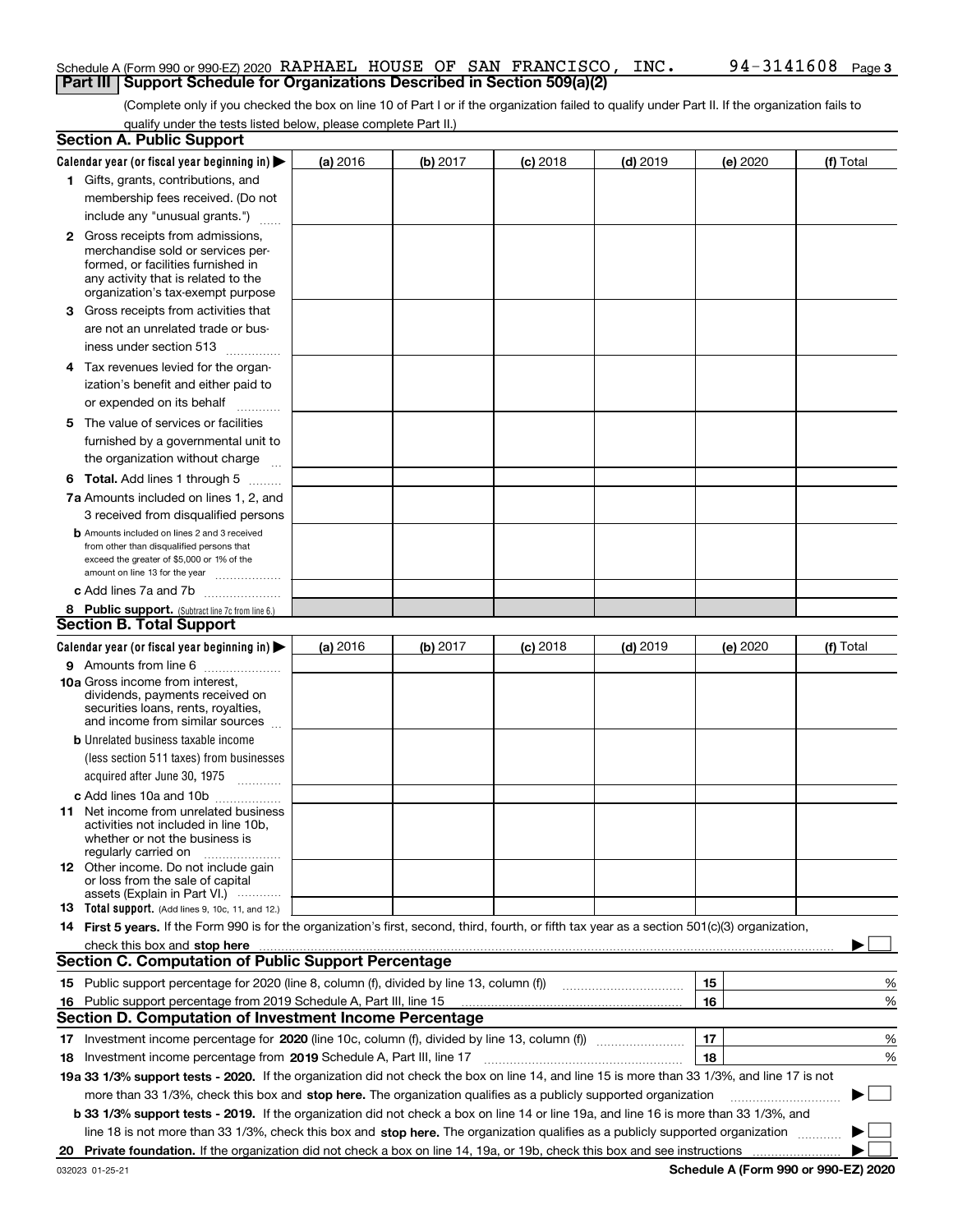**1**

**YesNo**

## **Part IV Supporting Organizations**

(Complete only if you checked a box in line 12 on Part I. If you checked box 12a, Part I, complete Sections A and B. If you checked box 12b, Part I, complete Sections A and C. If you checked box 12c, Part I, complete Sections A, D, and E. If you checked box 12d, Part I, complete Sections A and D, and complete Part V.)

### **Section A. All Supporting Organizations**

- **1** Are all of the organization's supported organizations listed by name in the organization's governing documents? If "No," describe in **Part VI** how the supported organizations are designated. If designated by *class or purpose, describe the designation. If historic and continuing relationship, explain.*
- **2** Did the organization have any supported organization that does not have an IRS determination of status under section 509(a)(1) or (2)? If "Yes," explain in Part VI how the organization determined that the supported *organization was described in section 509(a)(1) or (2).*
- **3a** Did the organization have a supported organization described in section 501(c)(4), (5), or (6)? If "Yes," answer *lines 3b and 3c below.*
- **b** Did the organization confirm that each supported organization qualified under section 501(c)(4), (5), or (6) and satisfied the public support tests under section 509(a)(2)? If "Yes," describe in **Part VI** when and how the *organization made the determination.*
- **c**Did the organization ensure that all support to such organizations was used exclusively for section 170(c)(2)(B) purposes? If "Yes," explain in **Part VI** what controls the organization put in place to ensure such use.
- **4a***If* Was any supported organization not organized in the United States ("foreign supported organization")? *"Yes," and if you checked box 12a or 12b in Part I, answer lines 4b and 4c below.*
- **b** Did the organization have ultimate control and discretion in deciding whether to make grants to the foreign supported organization? If "Yes," describe in **Part VI** how the organization had such control and discretion *despite being controlled or supervised by or in connection with its supported organizations.*
- **c** Did the organization support any foreign supported organization that does not have an IRS determination under sections 501(c)(3) and 509(a)(1) or (2)? If "Yes," explain in **Part VI** what controls the organization used *to ensure that all support to the foreign supported organization was used exclusively for section 170(c)(2)(B) purposes.*
- **5a***If "Yes,"* Did the organization add, substitute, or remove any supported organizations during the tax year? answer lines 5b and 5c below (if applicable). Also, provide detail in **Part VI,** including (i) the names and EIN *numbers of the supported organizations added, substituted, or removed; (ii) the reasons for each such action; (iii) the authority under the organization's organizing document authorizing such action; and (iv) how the action was accomplished (such as by amendment to the organizing document).*
- **b** Type I or Type II only. Was any added or substituted supported organization part of a class already designated in the organization's organizing document?
- **cSubstitutions only.**  Was the substitution the result of an event beyond the organization's control?
- **6** Did the organization provide support (whether in the form of grants or the provision of services or facilities) to **Part VI.** *If "Yes," provide detail in* support or benefit one or more of the filing organization's supported organizations? anyone other than (i) its supported organizations, (ii) individuals that are part of the charitable class benefited by one or more of its supported organizations, or (iii) other supporting organizations that also
- **7**Did the organization provide a grant, loan, compensation, or other similar payment to a substantial contributor *If "Yes," complete Part I of Schedule L (Form 990 or 990-EZ).* regard to a substantial contributor? (as defined in section 4958(c)(3)(C)), a family member of a substantial contributor, or a 35% controlled entity with
- **8** Did the organization make a loan to a disqualified person (as defined in section 4958) not described in line 7? *If "Yes," complete Part I of Schedule L (Form 990 or 990-EZ).*
- **9a** Was the organization controlled directly or indirectly at any time during the tax year by one or more in section 509(a)(1) or (2))? If "Yes," *provide detail in* <code>Part VI.</code> disqualified persons, as defined in section 4946 (other than foundation managers and organizations described
- **b** Did one or more disqualified persons (as defined in line 9a) hold a controlling interest in any entity in which the supporting organization had an interest? If "Yes," provide detail in P**art VI**.
- **c**Did a disqualified person (as defined in line 9a) have an ownership interest in, or derive any personal benefit from, assets in which the supporting organization also had an interest? If "Yes," provide detail in P**art VI.**
- **10a** Was the organization subject to the excess business holdings rules of section 4943 because of section supporting organizations)? If "Yes," answer line 10b below. 4943(f) (regarding certain Type II supporting organizations, and all Type III non-functionally integrated
- **b** Did the organization have any excess business holdings in the tax year? (Use Schedule C, Form 4720, to *determine whether the organization had excess business holdings.)*

**23a3b3c4a4b4c5a5b5c6789a 9b9c10a**

**10b**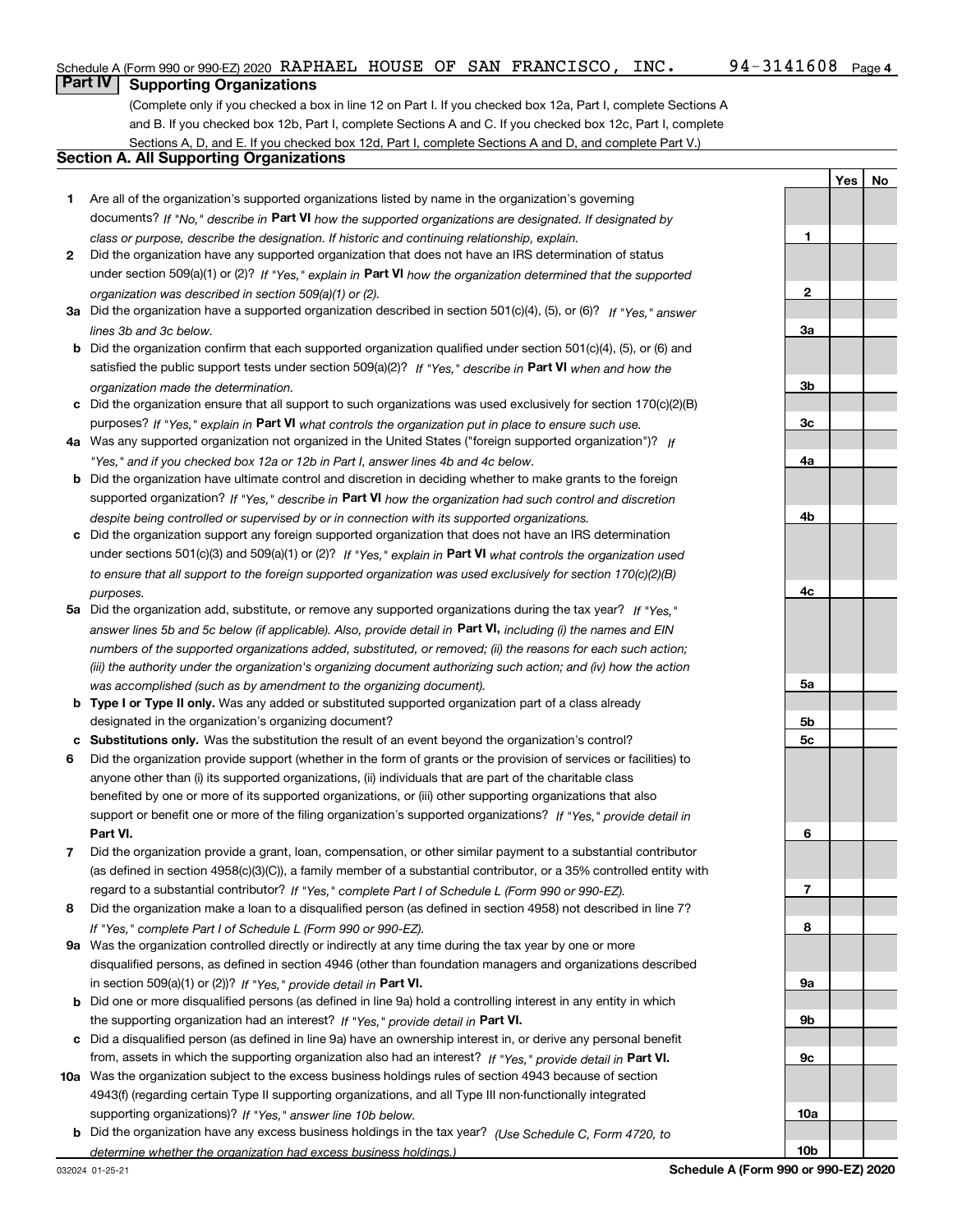### Schedule A (Form 990 or 990-EZ) 2020  $\,$  RAPHAEL  $\,$  HOUSE OF SAN FRANCISCO ,  $\,$  INC  $\,$  .  $\,$   $\,$   $\,$  94  $-$  3141608  $\,$   $\,$  Page

|              | <b>Part IV</b> | <b>Supporting Organizations (continued)</b>                                                                                                                                                                                                               |                 |            |    |
|--------------|----------------|-----------------------------------------------------------------------------------------------------------------------------------------------------------------------------------------------------------------------------------------------------------|-----------------|------------|----|
|              |                |                                                                                                                                                                                                                                                           |                 | Yes        | No |
| 11           |                | Has the organization accepted a gift or contribution from any of the following persons?                                                                                                                                                                   |                 |            |    |
|              |                | a A person who directly or indirectly controls, either alone or together with persons described in lines 11b and                                                                                                                                          |                 |            |    |
|              |                | 11c below, the governing body of a supported organization?                                                                                                                                                                                                | 11a             |            |    |
|              |                | <b>b</b> A family member of a person described in line 11a above?                                                                                                                                                                                         | 11 <sub>b</sub> |            |    |
|              |                | c A 35% controlled entity of a person described in line 11a or 11b above? If "Yes" to line 11a, 11b, or 11c, provide                                                                                                                                      |                 |            |    |
|              |                | detail in Part VI.                                                                                                                                                                                                                                        | 11c             |            |    |
|              |                | <b>Section B. Type I Supporting Organizations</b>                                                                                                                                                                                                         |                 |            |    |
|              |                |                                                                                                                                                                                                                                                           |                 | Yes        | No |
| 1            |                | Did the governing body, members of the governing body, officers acting in their official capacity, or membership of one or                                                                                                                                |                 |            |    |
|              |                | more supported organizations have the power to regularly appoint or elect at least a majority of the organization's officers,                                                                                                                             |                 |            |    |
|              |                | directors, or trustees at all times during the tax year? If "No," describe in Part VI how the supported organization(s)<br>effectively operated, supervised, or controlled the organization's activities. If the organization had more than one supported |                 |            |    |
|              |                | organization, describe how the powers to appoint and/or remove officers, directors, or trustees were allocated among the                                                                                                                                  |                 |            |    |
|              |                | supported organizations and what conditions or restrictions, if any, applied to such powers during the tax year.                                                                                                                                          | 1               |            |    |
| $\mathbf{2}$ |                | Did the organization operate for the benefit of any supported organization other than the supported                                                                                                                                                       |                 |            |    |
|              |                | organization(s) that operated, supervised, or controlled the supporting organization? If "Yes," explain in                                                                                                                                                |                 |            |    |
|              |                | Part VI how providing such benefit carried out the purposes of the supported organization(s) that operated,                                                                                                                                               |                 |            |    |
|              |                | supervised, or controlled the supporting organization.                                                                                                                                                                                                    | $\mathbf{2}$    |            |    |
|              |                | <b>Section C. Type II Supporting Organizations</b>                                                                                                                                                                                                        |                 |            |    |
|              |                |                                                                                                                                                                                                                                                           |                 | Yes        | No |
| 1.           |                | Were a majority of the organization's directors or trustees during the tax year also a majority of the directors                                                                                                                                          |                 |            |    |
|              |                | or trustees of each of the organization's supported organization(s)? If "No," describe in Part VI how control                                                                                                                                             |                 |            |    |
|              |                | or management of the supporting organization was vested in the same persons that controlled or managed                                                                                                                                                    |                 |            |    |
|              |                | the supported organization(s).<br>Section D. All Type III Supporting Organizations                                                                                                                                                                        | 1               |            |    |
|              |                |                                                                                                                                                                                                                                                           |                 |            |    |
|              |                |                                                                                                                                                                                                                                                           |                 | Yes        | No |
| 1            |                | Did the organization provide to each of its supported organizations, by the last day of the fifth month of the                                                                                                                                            |                 |            |    |
|              |                | organization's tax year, (i) a written notice describing the type and amount of support provided during the prior tax                                                                                                                                     |                 |            |    |
|              |                | year, (ii) a copy of the Form 990 that was most recently filed as of the date of notification, and (iii) copies of the                                                                                                                                    |                 |            |    |
|              |                | organization's governing documents in effect on the date of notification, to the extent not previously provided?                                                                                                                                          | 1               |            |    |
| $\mathbf{2}$ |                | Were any of the organization's officers, directors, or trustees either (i) appointed or elected by the supported                                                                                                                                          |                 |            |    |
|              |                | organization(s) or (ii) serving on the governing body of a supported organization? If "No," explain in Part VI how                                                                                                                                        |                 |            |    |
|              |                | the organization maintained a close and continuous working relationship with the supported organization(s).                                                                                                                                               | $\mathbf{2}$    |            |    |
| 3            |                | By reason of the relationship described in line 2, above, did the organization's supported organizations have a                                                                                                                                           |                 |            |    |
|              |                | significant voice in the organization's investment policies and in directing the use of the organization's                                                                                                                                                |                 |            |    |
|              |                | income or assets at all times during the tax year? If "Yes," describe in Part VI the role the organization's                                                                                                                                              |                 |            |    |
|              |                | supported organizations played in this regard.<br>Section E. Type III Functionally Integrated Supporting Organizations                                                                                                                                    | з               |            |    |
| 1            |                | Check the box next to the method that the organization used to satisfy the Integral Part Test during the year (see instructions).                                                                                                                         |                 |            |    |
| a            |                | The organization satisfied the Activities Test. Complete line 2 below.                                                                                                                                                                                    |                 |            |    |
| b            |                | The organization is the parent of each of its supported organizations. Complete line 3 below.                                                                                                                                                             |                 |            |    |
| c            |                | The organization supported a governmental entity. Describe in Part VI how you supported a governmental entity (see instructions).                                                                                                                         |                 |            |    |
| 2            |                | Activities Test. Answer lines 2a and 2b below.                                                                                                                                                                                                            |                 | <b>Yes</b> | No |
| а            |                | Did substantially all of the organization's activities during the tax year directly further the exempt purposes of                                                                                                                                        |                 |            |    |
|              |                | the supported organization(s) to which the organization was responsive? If "Yes." then in Part VI identify                                                                                                                                                |                 |            |    |
|              |                | those supported organizations and explain how these activities directly furthered their exempt purposes,                                                                                                                                                  |                 |            |    |
|              |                | how the organization was responsive to those supported organizations, and how the organization determined                                                                                                                                                 |                 |            |    |

- *that these activities constituted substantially all of its activities.*
- **b** Did the activities described in line 2a, above, constitute activities that, but for the organization's involvement, **Part VI**  *the reasons for the organization's position that its supported organization(s) would have engaged in* one or more of the organization's supported organization(s) would have been engaged in? If "Yes," e*xplain in these activities but for the organization's involvement.*
- **3** Parent of Supported Organizations. Answer lines 3a and 3b below.

**a** Did the organization have the power to regularly appoint or elect a majority of the officers, directors, or trustees of each of the supported organizations? If "Yes" or "No" provide details in **Part VI.** 

**b** Did the organization exercise a substantial degree of direction over the policies, programs, and activities of each of its supported organizations? If "Yes," describe in Part VI the role played by the organization in this regard.

**Schedule A (Form 990 or 990-EZ) 2020**

**2a**

**2b**

**3a**

**3b**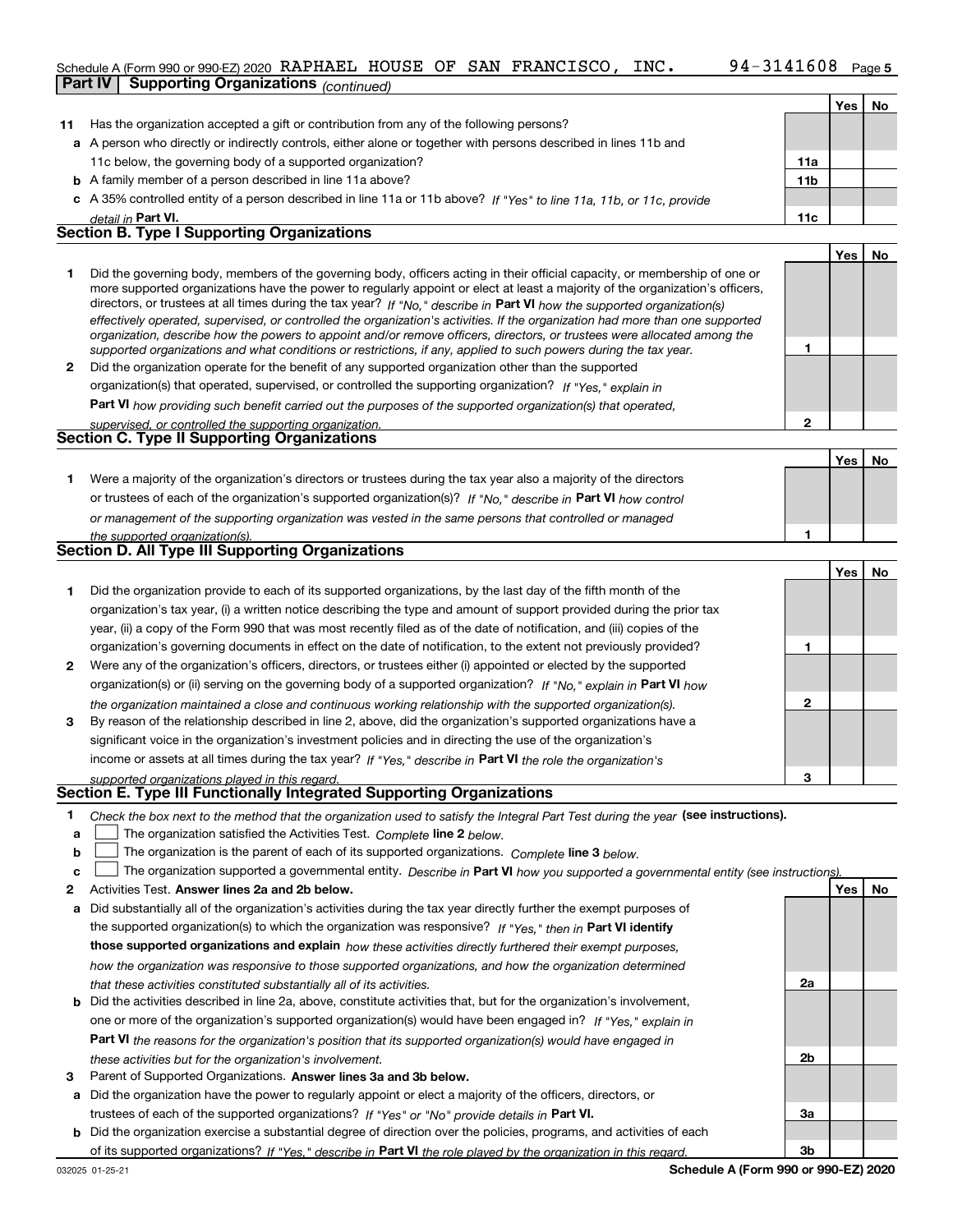| <b>Part V</b> | Schedule A (Form 990 or 990-EZ) 2020 RAPHAEL HOUSE OF SAN FRANCISCO, INC.<br>Type III Non-Functionally Integrated 509(a)(3) Supporting Organizations |                |                | 94-3141608 Page 6              |
|---------------|------------------------------------------------------------------------------------------------------------------------------------------------------|----------------|----------------|--------------------------------|
|               |                                                                                                                                                      |                |                |                                |
| 1             | Check here if the organization satisfied the Integral Part Test as a qualifying trust on Nov. 20, 1970 (explain in Part VI). See instructions.       |                |                |                                |
|               | All other Type III non-functionally integrated supporting organizations must complete Sections A through E.<br>Section A - Adjusted Net Income       |                | (A) Prior Year | (B) Current Year<br>(optional) |
|               | Net short-term capital gain                                                                                                                          | 1              |                |                                |
| 2             | Recoveries of prior-year distributions                                                                                                               | $\mathbf 2$    |                |                                |
| 3             | Other gross income (see instructions)                                                                                                                | 3              |                |                                |
| 4             | Add lines 1 through 3.                                                                                                                               | 4              |                |                                |
| 5             | Depreciation and depletion                                                                                                                           | 5              |                |                                |
| 6             | Portion of operating expenses paid or incurred for production or                                                                                     |                |                |                                |
|               | collection of gross income or for management, conservation, or                                                                                       |                |                |                                |
|               | maintenance of property held for production of income (see instructions)                                                                             | 6              |                |                                |
| 7             | Other expenses (see instructions)                                                                                                                    | $\overline{7}$ |                |                                |
| 8             | Adjusted Net Income (subtract lines 5, 6, and 7 from line 4)                                                                                         | 8              |                |                                |
|               | <b>Section B - Minimum Asset Amount</b>                                                                                                              |                | (A) Prior Year | (B) Current Year<br>(optional) |
| 1.            | Aggregate fair market value of all non-exempt-use assets (see                                                                                        |                |                |                                |
|               | instructions for short tax year or assets held for part of year):                                                                                    |                |                |                                |
|               | a Average monthly value of securities                                                                                                                | 1a             |                |                                |
|               | <b>b</b> Average monthly cash balances                                                                                                               | 1b             |                |                                |
|               | c Fair market value of other non-exempt-use assets                                                                                                   | 1c             |                |                                |
|               | <b>d</b> Total (add lines 1a, 1b, and 1c)                                                                                                            | 1d             |                |                                |
|               | <b>e</b> Discount claimed for blockage or other factors                                                                                              |                |                |                                |
|               | (explain in detail in Part VI):                                                                                                                      |                |                |                                |
| 2             | Acquisition indebtedness applicable to non-exempt-use assets                                                                                         | $\mathbf{2}$   |                |                                |
| 3             | Subtract line 2 from line 1d.                                                                                                                        | 3              |                |                                |
| 4             | Cash deemed held for exempt use. Enter 0.015 of line 3 (for greater amount,                                                                          |                |                |                                |
|               | see instructions).                                                                                                                                   | 4              |                |                                |
| 5             | Net value of non-exempt-use assets (subtract line 4 from line 3)                                                                                     | 5              |                |                                |
| 6             | Multiply line 5 by 0.035.                                                                                                                            | 6              |                |                                |
| 7             | Recoveries of prior-year distributions                                                                                                               | $\overline{7}$ |                |                                |
| 8             | Minimum Asset Amount (add line 7 to line 6)                                                                                                          | 8              |                |                                |
|               | <b>Section C - Distributable Amount</b>                                                                                                              |                |                | <b>Current Year</b>            |
|               | Adjusted net income for prior year (from Section A, line 8, column A)                                                                                | 1              |                |                                |
|               | Enter 0.85 of line 1.                                                                                                                                | 2              |                |                                |
| 3             | Minimum asset amount for prior year (from Section B, line 8, column A)                                                                               | 3              |                |                                |
| 4             | Enter greater of line 2 or line 3.                                                                                                                   | 4              |                |                                |
| 5             | Income tax imposed in prior year                                                                                                                     | 5              |                |                                |
| 6             | <b>Distributable Amount.</b> Subtract line 5 from line 4, unless subject to                                                                          |                |                |                                |
|               | emergency temporary reduction (see instructions).                                                                                                    | 6              |                |                                |
| 7             | Check here if the current year is the organization's first as a non-functionally integrated Type III supporting organization (see                    |                |                |                                |

instructions).

**Schedule A (Form 990 or 990-EZ) 2020**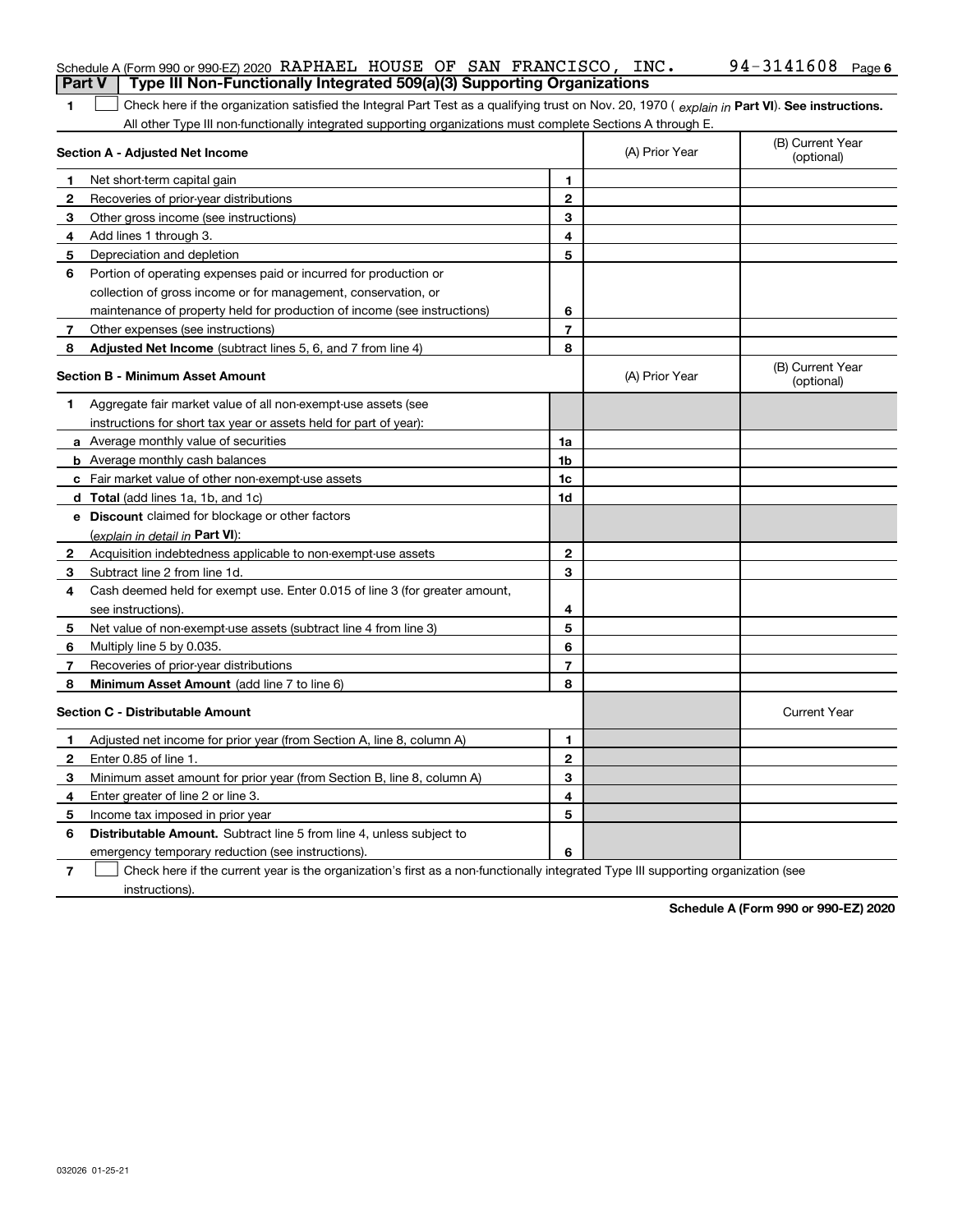### **7** Schedule A (Form 990 or 990-EZ) 2020 KAPHAEL HOUSE OF SAN F'KANCISCO, INC。 94-3I4I6U8 Page RAPHAEL HOUSE OF SAN FRANCISCO, INC. 94-3141608

| <b>Part V</b> | Type III Non-Functionally Integrated 509(a)(3) Supporting Organizations                    |                                    | (continued)                                   |                |                                                  |
|---------------|--------------------------------------------------------------------------------------------|------------------------------------|-----------------------------------------------|----------------|--------------------------------------------------|
|               | <b>Section D - Distributions</b>                                                           |                                    |                                               |                | <b>Current Year</b>                              |
| 1             | Amounts paid to supported organizations to accomplish exempt purposes                      |                                    |                                               | 1              |                                                  |
| 2             | Amounts paid to perform activity that directly furthers exempt purposes of supported       |                                    |                                               |                |                                                  |
|               | organizations, in excess of income from activity                                           |                                    |                                               | 2              |                                                  |
| 3             | Administrative expenses paid to accomplish exempt purposes of supported organizations      | 3                                  |                                               |                |                                                  |
| 4             | Amounts paid to acquire exempt-use assets                                                  |                                    |                                               | 4              |                                                  |
| 5             | Qualified set-aside amounts (prior IRS approval required - provide details in Part VI)     |                                    |                                               | 5              |                                                  |
| 6             | Other distributions ( <i>describe in</i> Part VI). See instructions.                       |                                    |                                               | 6              |                                                  |
| 7             | Total annual distributions. Add lines 1 through 6.                                         |                                    |                                               | $\overline{7}$ |                                                  |
| 8             | Distributions to attentive supported organizations to which the organization is responsive |                                    |                                               |                |                                                  |
|               | (provide details in Part VI). See instructions.                                            |                                    |                                               | 8              |                                                  |
| 9             | Distributable amount for 2020 from Section C, line 6                                       |                                    |                                               | 9              |                                                  |
| 10            | Line 8 amount divided by line 9 amount                                                     |                                    |                                               | 10             |                                                  |
|               | Section E - Distribution Allocations (see instructions)                                    | (i)<br><b>Excess Distributions</b> | (ii)<br><b>Underdistributions</b><br>Pre-2020 |                | (iii)<br><b>Distributable</b><br>Amount for 2020 |
| 1             | Distributable amount for 2020 from Section C, line 6                                       |                                    |                                               |                |                                                  |
| 2             | Underdistributions, if any, for years prior to 2020 (reason-                               |                                    |                                               |                |                                                  |
|               | able cause required - explain in Part VI). See instructions.                               |                                    |                                               |                |                                                  |
| 3             | Excess distributions carryover, if any, to 2020                                            |                                    |                                               |                |                                                  |
|               | a From 2015                                                                                |                                    |                                               |                |                                                  |
|               | <b>b</b> From 2016                                                                         |                                    |                                               |                |                                                  |
|               | $c$ From 2017                                                                              |                                    |                                               |                |                                                  |
|               | d From 2018                                                                                |                                    |                                               |                |                                                  |
|               | e From 2019                                                                                |                                    |                                               |                |                                                  |
|               | f Total of lines 3a through 3e                                                             |                                    |                                               |                |                                                  |
|               | g Applied to underdistributions of prior years                                             |                                    |                                               |                |                                                  |
|               | <b>h</b> Applied to 2020 distributable amount                                              |                                    |                                               |                |                                                  |
|               | Carryover from 2015 not applied (see instructions)                                         |                                    |                                               |                |                                                  |
|               | Remainder. Subtract lines 3g, 3h, and 3i from line 3f.                                     |                                    |                                               |                |                                                  |
| 4             | Distributions for 2020 from Section D,                                                     |                                    |                                               |                |                                                  |
|               | line $7:$                                                                                  |                                    |                                               |                |                                                  |
|               | a Applied to underdistributions of prior years                                             |                                    |                                               |                |                                                  |
|               | <b>b</b> Applied to 2020 distributable amount                                              |                                    |                                               |                |                                                  |
|               | c Remainder. Subtract lines 4a and 4b from line 4.                                         |                                    |                                               |                |                                                  |
| 5.            | Remaining underdistributions for years prior to 2020, if                                   |                                    |                                               |                |                                                  |
|               | any. Subtract lines 3g and 4a from line 2. For result greater                              |                                    |                                               |                |                                                  |
|               | than zero, explain in Part VI. See instructions.                                           |                                    |                                               |                |                                                  |
| 6             | Remaining underdistributions for 2020. Subtract lines 3h                                   |                                    |                                               |                |                                                  |
|               | and 4b from line 1. For result greater than zero, explain in                               |                                    |                                               |                |                                                  |
|               | <b>Part VI.</b> See instructions.                                                          |                                    |                                               |                |                                                  |
| 7             | Excess distributions carryover to 2021. Add lines 3j                                       |                                    |                                               |                |                                                  |
|               | and 4c.                                                                                    |                                    |                                               |                |                                                  |
| 8             | Breakdown of line 7:                                                                       |                                    |                                               |                |                                                  |
|               | a Excess from 2016                                                                         |                                    |                                               |                |                                                  |
|               | <b>b</b> Excess from 2017                                                                  |                                    |                                               |                |                                                  |
|               | c Excess from 2018                                                                         |                                    |                                               |                |                                                  |
|               | d Excess from 2019                                                                         |                                    |                                               |                |                                                  |
|               | e Excess from 2020                                                                         |                                    |                                               |                |                                                  |
|               |                                                                                            |                                    |                                               |                |                                                  |

**Schedule A (Form 990 or 990-EZ) 2020**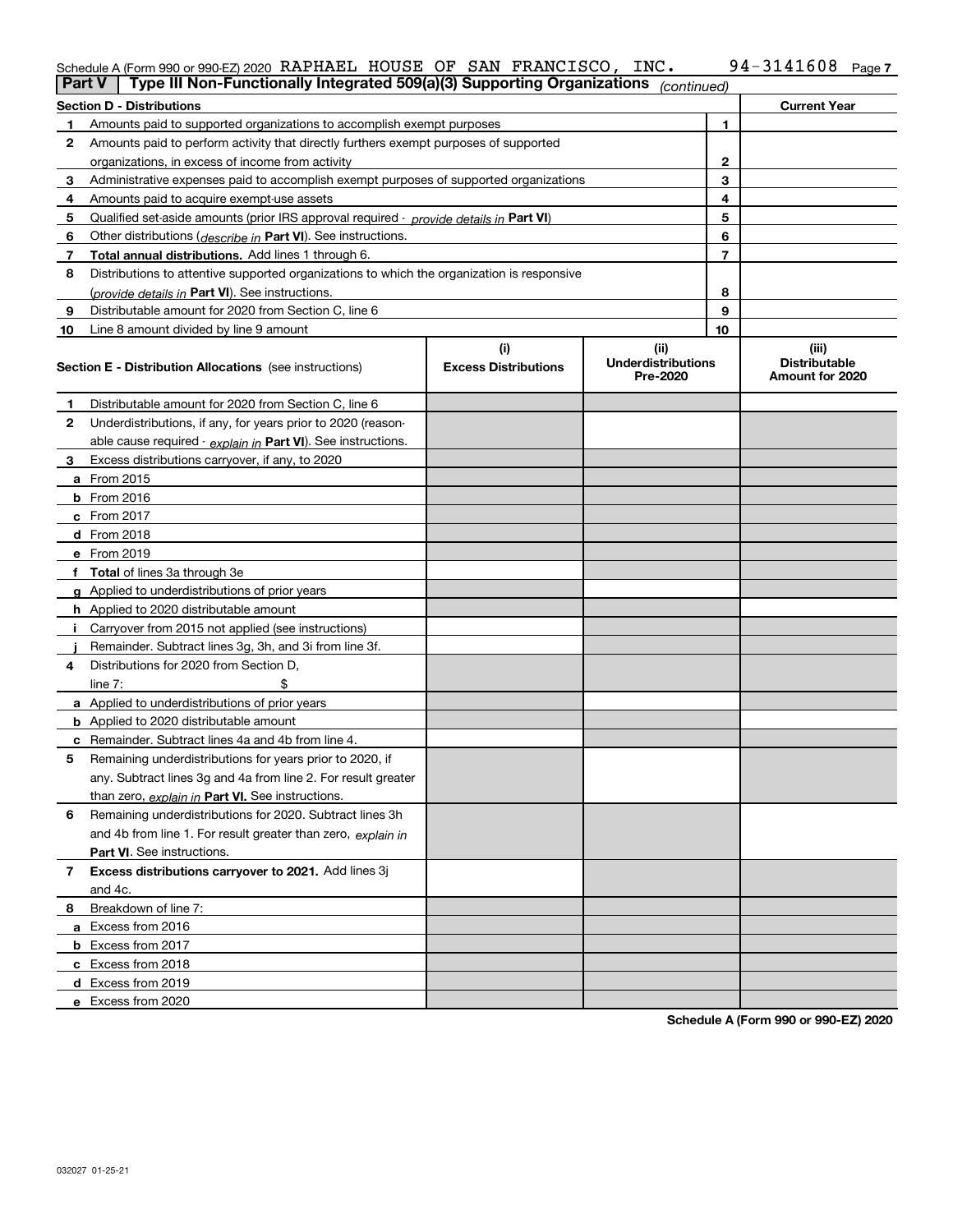|                | Schedule A (Form 990 or 990-EZ) 2020 RAPHAEL HOUSE OF SAN FRANCISCO, INC.                                                                                                                                                                                                                                                                                                                                                         |  |  |  |  |  | 94-3141608 Page 8 |  |
|----------------|-----------------------------------------------------------------------------------------------------------------------------------------------------------------------------------------------------------------------------------------------------------------------------------------------------------------------------------------------------------------------------------------------------------------------------------|--|--|--|--|--|-------------------|--|
| <b>Part VI</b> | Supplemental Information. Provide the explanations required by Part II, line 10; Part II, line 17a or 17b; Part III, line 12;<br>Part IV, Section A, lines 1, 2, 3b, 3c, 4b, 4c, 5a, 6, 9a, 9b, 9c, 11a, 11b, and 11c; Part IV, Section B, lines 1 and 2; Part IV, Section C,<br>line 1; Part IV, Section D, lines 2 and 3; Part IV, Section E, lines 1c, 2a, 2b, 3a, and 3b; Part V, line 1; Part V, Section B, line 1e; Part V, |  |  |  |  |  |                   |  |
|                | Section D, lines 5, 6, and 8; and Part V, Section E, lines 2, 5, and 6. Also complete this part for any additional information.<br>(See instructions.)                                                                                                                                                                                                                                                                            |  |  |  |  |  |                   |  |
|                |                                                                                                                                                                                                                                                                                                                                                                                                                                   |  |  |  |  |  |                   |  |
|                |                                                                                                                                                                                                                                                                                                                                                                                                                                   |  |  |  |  |  |                   |  |
|                |                                                                                                                                                                                                                                                                                                                                                                                                                                   |  |  |  |  |  |                   |  |
|                |                                                                                                                                                                                                                                                                                                                                                                                                                                   |  |  |  |  |  |                   |  |
|                |                                                                                                                                                                                                                                                                                                                                                                                                                                   |  |  |  |  |  |                   |  |
|                |                                                                                                                                                                                                                                                                                                                                                                                                                                   |  |  |  |  |  |                   |  |
|                |                                                                                                                                                                                                                                                                                                                                                                                                                                   |  |  |  |  |  |                   |  |
|                |                                                                                                                                                                                                                                                                                                                                                                                                                                   |  |  |  |  |  |                   |  |
|                |                                                                                                                                                                                                                                                                                                                                                                                                                                   |  |  |  |  |  |                   |  |
|                |                                                                                                                                                                                                                                                                                                                                                                                                                                   |  |  |  |  |  |                   |  |
|                |                                                                                                                                                                                                                                                                                                                                                                                                                                   |  |  |  |  |  |                   |  |
|                |                                                                                                                                                                                                                                                                                                                                                                                                                                   |  |  |  |  |  |                   |  |
|                |                                                                                                                                                                                                                                                                                                                                                                                                                                   |  |  |  |  |  |                   |  |
|                |                                                                                                                                                                                                                                                                                                                                                                                                                                   |  |  |  |  |  |                   |  |
|                |                                                                                                                                                                                                                                                                                                                                                                                                                                   |  |  |  |  |  |                   |  |
|                |                                                                                                                                                                                                                                                                                                                                                                                                                                   |  |  |  |  |  |                   |  |
|                |                                                                                                                                                                                                                                                                                                                                                                                                                                   |  |  |  |  |  |                   |  |
|                |                                                                                                                                                                                                                                                                                                                                                                                                                                   |  |  |  |  |  |                   |  |
|                |                                                                                                                                                                                                                                                                                                                                                                                                                                   |  |  |  |  |  |                   |  |
|                |                                                                                                                                                                                                                                                                                                                                                                                                                                   |  |  |  |  |  |                   |  |
|                |                                                                                                                                                                                                                                                                                                                                                                                                                                   |  |  |  |  |  |                   |  |
|                |                                                                                                                                                                                                                                                                                                                                                                                                                                   |  |  |  |  |  |                   |  |
|                |                                                                                                                                                                                                                                                                                                                                                                                                                                   |  |  |  |  |  |                   |  |
|                |                                                                                                                                                                                                                                                                                                                                                                                                                                   |  |  |  |  |  |                   |  |
|                |                                                                                                                                                                                                                                                                                                                                                                                                                                   |  |  |  |  |  |                   |  |
|                |                                                                                                                                                                                                                                                                                                                                                                                                                                   |  |  |  |  |  |                   |  |
|                |                                                                                                                                                                                                                                                                                                                                                                                                                                   |  |  |  |  |  |                   |  |
|                |                                                                                                                                                                                                                                                                                                                                                                                                                                   |  |  |  |  |  |                   |  |
|                |                                                                                                                                                                                                                                                                                                                                                                                                                                   |  |  |  |  |  |                   |  |
|                |                                                                                                                                                                                                                                                                                                                                                                                                                                   |  |  |  |  |  |                   |  |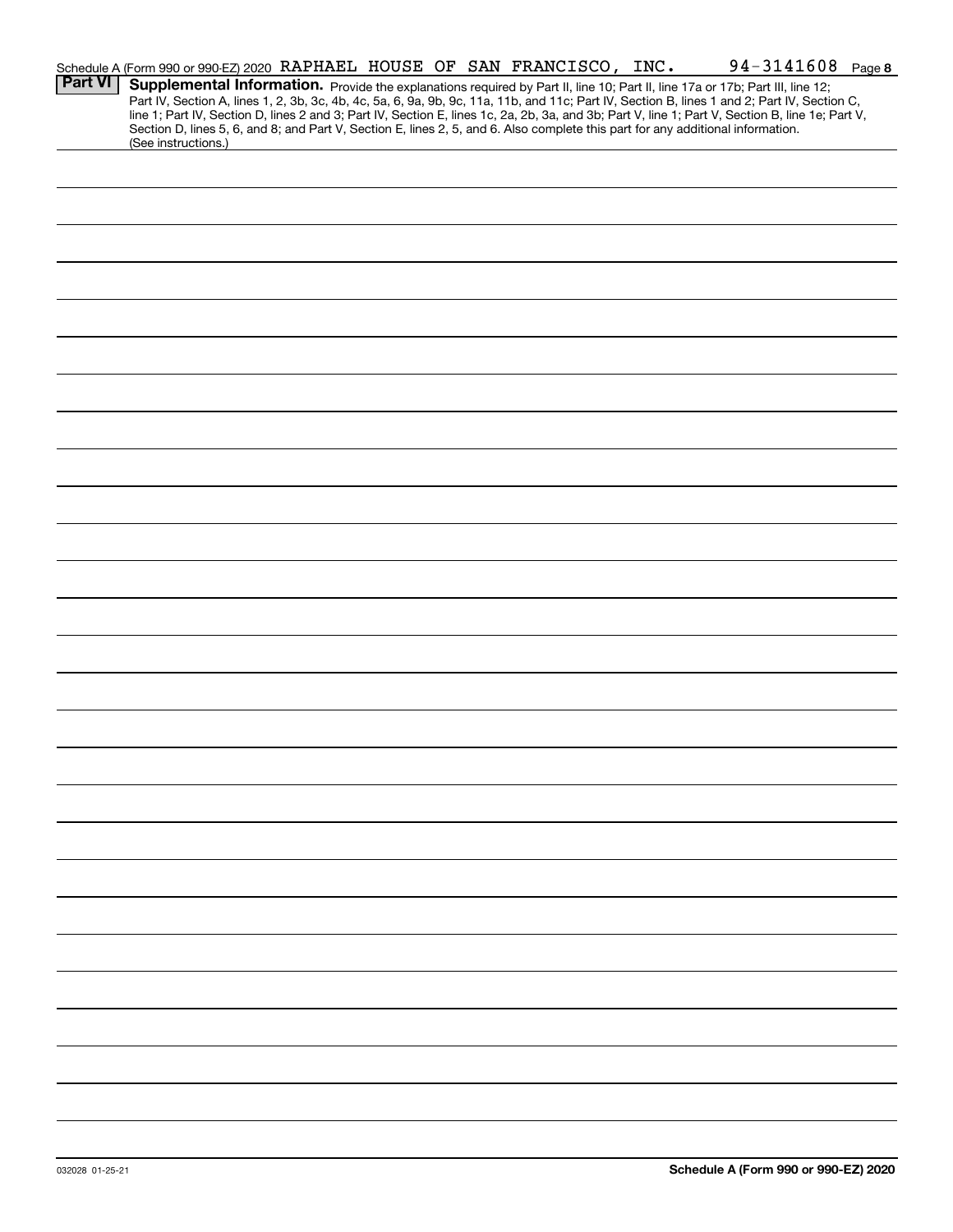Department of the Treasury Internal Revenue Service **(Form 990, 990-EZ, or 990-PF)**

Name of the organization

\*\* PUBLIC DISCLOSURE COPY \*\*

## **Schedule B Schedule of Contributors**

**| Attach to Form 990, Form 990-EZ, or Form 990-PF. | Go to www.irs.gov/Form990 for the latest information.** OMB No. 1545-0047

**2020**

**Employer identification number**

| RAPHAEL HOUSE OF SAN FRANCISCO, INC.                                                                                                                                                                                                                                             | 94-3141608 |
|----------------------------------------------------------------------------------------------------------------------------------------------------------------------------------------------------------------------------------------------------------------------------------|------------|
| Organization type (check one):                                                                                                                                                                                                                                                   |            |
| Section:<br>Filers of:                                                                                                                                                                                                                                                           |            |
| $X$ 501(c)( 3) (enter number) organization<br>Form 990 or 990-EZ                                                                                                                                                                                                                 |            |
| $4947(a)(1)$ nonexempt charitable trust not treated as a private foundation                                                                                                                                                                                                      |            |
| 527 political organization                                                                                                                                                                                                                                                       |            |
| Form 990-PF<br>501(c)(3) exempt private foundation                                                                                                                                                                                                                               |            |
| 4947(a)(1) nonexempt charitable trust treated as a private foundation                                                                                                                                                                                                            |            |
| 501(c)(3) taxable private foundation                                                                                                                                                                                                                                             |            |
|                                                                                                                                                                                                                                                                                  |            |
| Check if your organization is covered by the General Rule or a Special Rule.                                                                                                                                                                                                     |            |
| Note: Only a section 501(c)(7), (8), or (10) organization can check boxes for both the General Rule and a Special Rule. See instructions.                                                                                                                                        |            |
| <b>General Rule</b>                                                                                                                                                                                                                                                              |            |
| For an organization filing Form 990, 990-EZ, or 990-PF that received, during the year, contributions totaling \$5,000 or more (in money or<br>property) from any one contributor. Complete Parts I and II. See instructions for determining a contributor's total contributions. |            |
| <b>Special Rules</b>                                                                                                                                                                                                                                                             |            |

| $X$ For an organization described in section 501(c)(3) filing Form 990 or 990-EZ that met the 33 1/3% support test of the regulations under           |
|-------------------------------------------------------------------------------------------------------------------------------------------------------|
| sections 509(a)(1) and 170(b)(1)(A)(vi), that checked Schedule A (Form 990 or 990-EZ), Part II, line 13, 16a, or 16b, and that received from          |
| any one contributor, during the year, total contributions of the greater of (1) \$5,000; or (2) 2% of the amount on (i) Form 990, Part VIII, line 1h; |
| or (ii) Form 990-EZ, line 1. Complete Parts I and II.                                                                                                 |

For an organization described in section 501(c)(7), (8), or (10) filing Form 990 or 990-EZ that received from any one contributor, during the year, total contributions of more than \$1,000 exclusively for religious, charitable, scientific, literary, or educational purposes, or for the prevention of cruelty to children or animals. Complete Parts I (entering "N/A" in column (b) instead of the contributor name and address), II, and III.  $\mathcal{L}^{\text{max}}$ 

purpose. Don't complete any of the parts unless the **General Rule** applies to this organization because it received *nonexclusively* year, contributions <sub>exclusively</sub> for religious, charitable, etc., purposes, but no such contributions totaled more than \$1,000. If this box is checked, enter here the total contributions that were received during the year for an  $\;$ exclusively religious, charitable, etc., For an organization described in section 501(c)(7), (8), or (10) filing Form 990 or 990-EZ that received from any one contributor, during the religious, charitable, etc., contributions totaling \$5,000 or more during the year  $\Box$ — $\Box$  =  $\Box$  $\mathcal{L}^{\text{max}}$ 

**Caution:**  An organization that isn't covered by the General Rule and/or the Special Rules doesn't file Schedule B (Form 990, 990-EZ, or 990-PF),  **must** but it answer "No" on Part IV, line 2, of its Form 990; or check the box on line H of its Form 990-EZ or on its Form 990-PF, Part I, line 2, to certify that it doesn't meet the filing requirements of Schedule B (Form 990, 990-EZ, or 990-PF).

**For Paperwork Reduction Act Notice, see the instructions for Form 990, 990-EZ, or 990-PF. Schedule B (Form 990, 990-EZ, or 990-PF) (2020)** LHA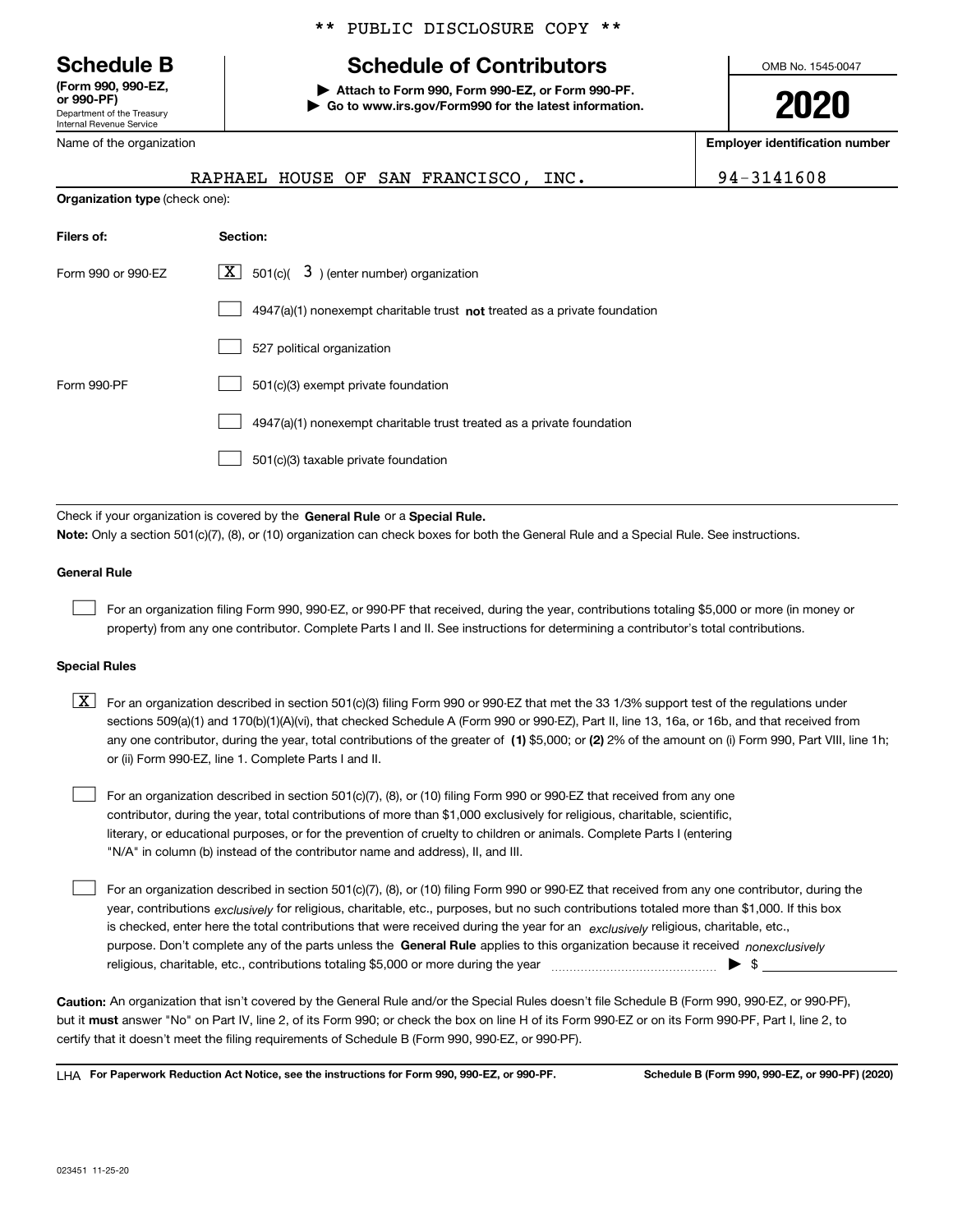**Employer identification number**

RAPHAEL HOUSE OF SAN FRANCISCO, INC. | 94-3141608

Chedule B (Form 990, 990-EZ, or 990-PF) (2020)<br>
lame of organization<br> **2PAREL HOUSE OF SAN FRANCISCO, INC.**<br>
294 – 3141608<br>
2Part I **Contributors** (see instructions). Use duplicate copies of Part I if additional space is n

| (a)<br>No. | (b)<br>Name, address, and ZIP + 4 | (c)<br><b>Total contributions</b> | (d)<br>Type of contribution                                                                                 |
|------------|-----------------------------------|-----------------------------------|-------------------------------------------------------------------------------------------------------------|
| 1          |                                   | 85,000.<br>$\frac{1}{2}$          | $\overline{\mathbf{X}}$<br>Person<br>Payroll<br>Noncash<br>(Complete Part II for<br>noncash contributions.) |
| (a)<br>No. | (b)<br>Name, address, and ZIP + 4 | (c)<br><b>Total contributions</b> | (d)<br>Type of contribution                                                                                 |
| 2          |                                   | 429,789.<br>\$                    | $\overline{\mathbf{X}}$<br>Person<br>Payroll<br>Noncash<br>(Complete Part II for<br>noncash contributions.) |
| (a)<br>No. | (b)<br>Name, address, and ZIP + 4 | (c)<br><b>Total contributions</b> | (d)<br>Type of contribution                                                                                 |
| 3          |                                   | 841,800.<br>\$                    | $\overline{\text{X}}$<br>Person<br>Payroll<br>Noncash<br>(Complete Part II for<br>noncash contributions.)   |
| (a)<br>No. | (b)<br>Name, address, and ZIP + 4 | (c)<br><b>Total contributions</b> | (d)<br>Type of contribution                                                                                 |
|            |                                   | \$                                | Person<br>Payroll<br>Noncash<br>(Complete Part II for<br>noncash contributions.)                            |
| (a)<br>No. | (b)<br>Name, address, and ZIP + 4 | (c)<br><b>Total contributions</b> | (d)<br>Type of contribution                                                                                 |
|            |                                   | \$                                | Person<br>Payroll<br>Noncash<br>(Complete Part II for<br>noncash contributions.)                            |
| (a)<br>No. | (b)<br>Name, address, and ZIP + 4 | (c)<br><b>Total contributions</b> | (d)<br>Type of contribution                                                                                 |
|            |                                   | \$                                | Person<br>Payroll<br>Noncash<br>(Complete Part II for<br>noncash contributions.)                            |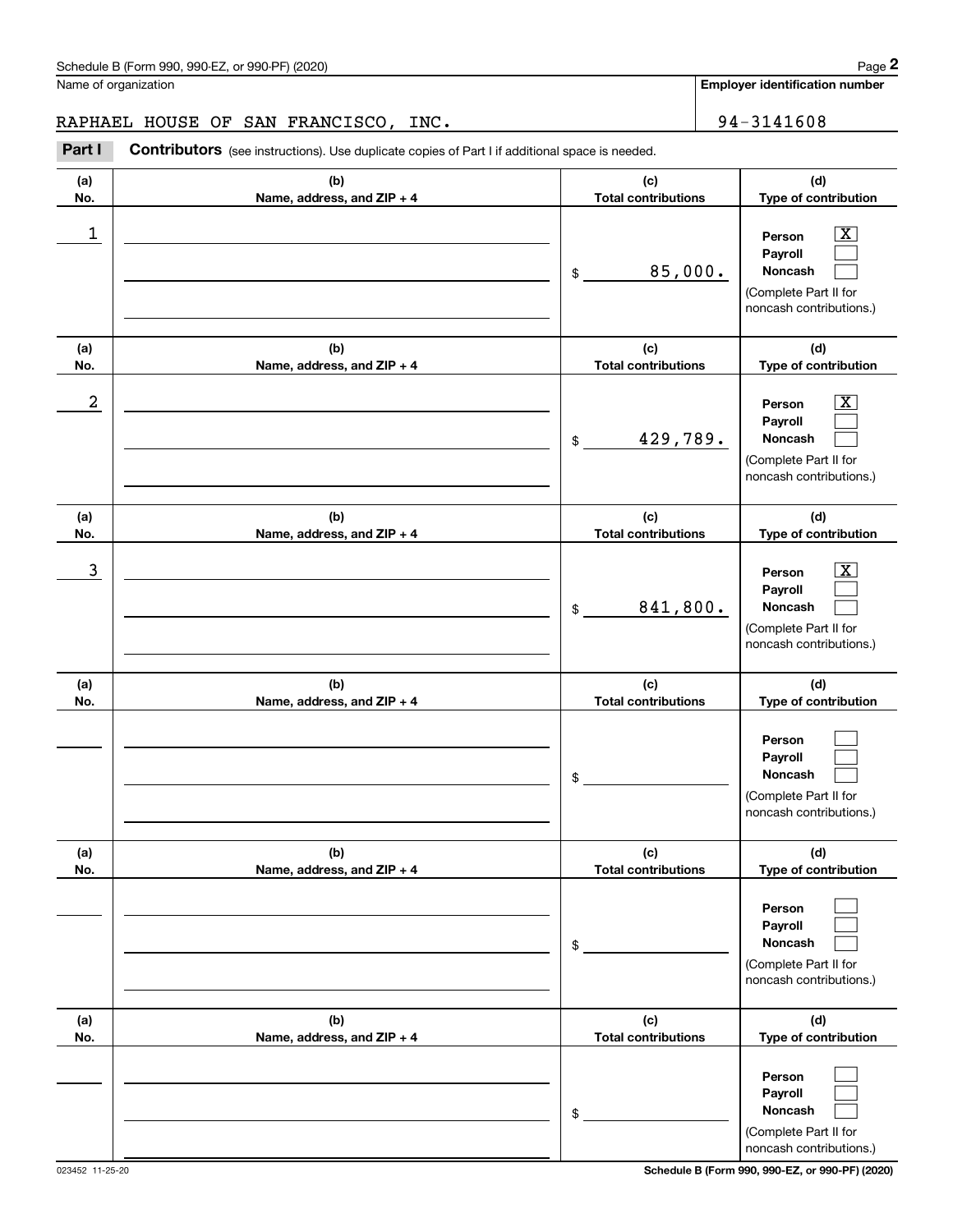**Employer identification number**

RAPHAEL HOUSE OF SAN FRANCISCO, INC. | 94-3141608

Chedule B (Form 990, 990-EZ, or 990-PF) (2020)<br> **2020 ame of organization**<br> **34-3141608**<br> **24-3141608**<br> **194-3141608**<br> **194-3141608**<br> **194-3141608** 

| (a)<br>No.<br>from<br>Part I | (b)<br>Description of noncash property given | (c)<br>FMV (or estimate)<br>(See instructions.) | (d)<br>Date received |
|------------------------------|----------------------------------------------|-------------------------------------------------|----------------------|
|                              |                                              |                                                 |                      |
|                              |                                              | \$                                              |                      |
| (a)                          |                                              |                                                 |                      |
| No.<br>from<br>Part I        | (b)<br>Description of noncash property given | (c)<br>FMV (or estimate)<br>(See instructions.) | (d)<br>Date received |
|                              |                                              |                                                 |                      |
|                              |                                              | $\frac{1}{2}$                                   |                      |
| (a)                          |                                              |                                                 |                      |
| No.<br>from<br>Part I        | (b)<br>Description of noncash property given | (c)<br>FMV (or estimate)<br>(See instructions.) | (d)<br>Date received |
|                              |                                              |                                                 |                      |
|                              |                                              | $\frac{1}{2}$                                   |                      |
| (a)                          |                                              |                                                 |                      |
| No.<br>from<br>Part I        | (b)<br>Description of noncash property given | (c)<br>FMV (or estimate)<br>(See instructions.) | (d)<br>Date received |
|                              |                                              |                                                 |                      |
|                              |                                              | $$\circ$$                                       |                      |
| (a)                          |                                              |                                                 |                      |
| No.<br>from<br>Part I        | (b)<br>Description of noncash property given | (c)<br>FMV (or estimate)<br>(See instructions.) | (d)<br>Date received |
|                              |                                              |                                                 |                      |
|                              |                                              | \$                                              |                      |
| (a)<br>No.<br>from<br>Part I | (b)<br>Description of noncash property given | (c)<br>FMV (or estimate)<br>(See instructions.) | (d)<br>Date received |
|                              |                                              |                                                 |                      |
|                              |                                              | \$                                              |                      |
|                              |                                              |                                                 |                      |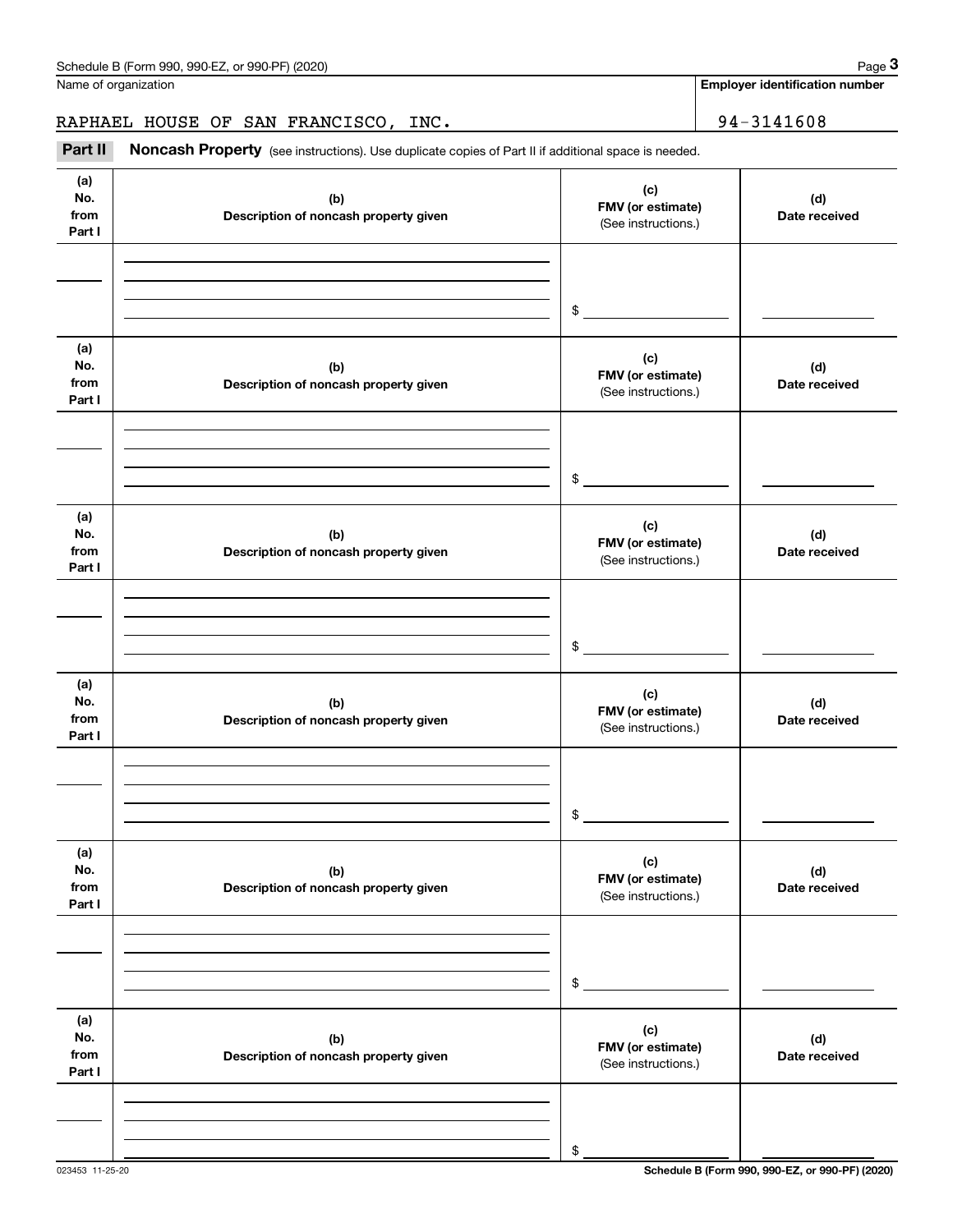|                 | Schedule B (Form 990, 990-EZ, or 990-PF) (2020)                                                                                                                                                                                 |                      | Page 4                                                                                                                                                         |  |  |  |  |  |  |
|-----------------|---------------------------------------------------------------------------------------------------------------------------------------------------------------------------------------------------------------------------------|----------------------|----------------------------------------------------------------------------------------------------------------------------------------------------------------|--|--|--|--|--|--|
|                 | Name of organization                                                                                                                                                                                                            |                      | <b>Employer identification number</b>                                                                                                                          |  |  |  |  |  |  |
|                 | RAPHAEL HOUSE OF SAN FRANCISCO, INC.                                                                                                                                                                                            |                      | 94-3141608                                                                                                                                                     |  |  |  |  |  |  |
| Part III        | from any one contributor. Complete columns (a) through (e) and the following line entry. For organizations                                                                                                                      |                      | Exclusively religious, charitable, etc., contributions to organizations described in section 501(c)(7), (8), or (10) that total more than \$1,000 for the year |  |  |  |  |  |  |
|                 | completing Part III, enter the total of exclusively religious, charitable, etc., contributions of \$1,000 or less for the year. (Enter this info. once.) \\$<br>Use duplicate copies of Part III if additional space is needed. |                      |                                                                                                                                                                |  |  |  |  |  |  |
| (a) No.         |                                                                                                                                                                                                                                 |                      |                                                                                                                                                                |  |  |  |  |  |  |
| from<br>Part I  | (b) Purpose of gift                                                                                                                                                                                                             | (c) Use of gift      | (d) Description of how gift is held                                                                                                                            |  |  |  |  |  |  |
|                 |                                                                                                                                                                                                                                 |                      |                                                                                                                                                                |  |  |  |  |  |  |
|                 |                                                                                                                                                                                                                                 |                      |                                                                                                                                                                |  |  |  |  |  |  |
|                 |                                                                                                                                                                                                                                 |                      |                                                                                                                                                                |  |  |  |  |  |  |
|                 |                                                                                                                                                                                                                                 | (e) Transfer of gift |                                                                                                                                                                |  |  |  |  |  |  |
|                 | Transferee's name, address, and ZIP + 4                                                                                                                                                                                         |                      | Relationship of transferor to transferee                                                                                                                       |  |  |  |  |  |  |
|                 |                                                                                                                                                                                                                                 |                      |                                                                                                                                                                |  |  |  |  |  |  |
|                 |                                                                                                                                                                                                                                 |                      |                                                                                                                                                                |  |  |  |  |  |  |
|                 |                                                                                                                                                                                                                                 |                      |                                                                                                                                                                |  |  |  |  |  |  |
| (a) No.<br>from | (b) Purpose of gift                                                                                                                                                                                                             | (c) Use of gift      | (d) Description of how gift is held                                                                                                                            |  |  |  |  |  |  |
| Part I          |                                                                                                                                                                                                                                 |                      |                                                                                                                                                                |  |  |  |  |  |  |
|                 |                                                                                                                                                                                                                                 |                      |                                                                                                                                                                |  |  |  |  |  |  |
|                 |                                                                                                                                                                                                                                 |                      |                                                                                                                                                                |  |  |  |  |  |  |
|                 | (e) Transfer of gift                                                                                                                                                                                                            |                      |                                                                                                                                                                |  |  |  |  |  |  |
|                 |                                                                                                                                                                                                                                 |                      |                                                                                                                                                                |  |  |  |  |  |  |
|                 | Transferee's name, address, and ZIP + 4                                                                                                                                                                                         |                      | Relationship of transferor to transferee                                                                                                                       |  |  |  |  |  |  |
|                 |                                                                                                                                                                                                                                 |                      |                                                                                                                                                                |  |  |  |  |  |  |
|                 |                                                                                                                                                                                                                                 |                      |                                                                                                                                                                |  |  |  |  |  |  |
| (a) No.         |                                                                                                                                                                                                                                 |                      |                                                                                                                                                                |  |  |  |  |  |  |
| from<br>Part I  | (b) Purpose of gift                                                                                                                                                                                                             | (c) Use of gift      | (d) Description of how gift is held                                                                                                                            |  |  |  |  |  |  |
|                 |                                                                                                                                                                                                                                 |                      |                                                                                                                                                                |  |  |  |  |  |  |
|                 |                                                                                                                                                                                                                                 |                      |                                                                                                                                                                |  |  |  |  |  |  |
|                 |                                                                                                                                                                                                                                 |                      |                                                                                                                                                                |  |  |  |  |  |  |
|                 |                                                                                                                                                                                                                                 | (e) Transfer of gift |                                                                                                                                                                |  |  |  |  |  |  |
|                 | Transferee's name, address, and $ZIP + 4$                                                                                                                                                                                       |                      | Relationship of transferor to transferee                                                                                                                       |  |  |  |  |  |  |
|                 |                                                                                                                                                                                                                                 |                      |                                                                                                                                                                |  |  |  |  |  |  |
|                 |                                                                                                                                                                                                                                 |                      |                                                                                                                                                                |  |  |  |  |  |  |
|                 |                                                                                                                                                                                                                                 |                      |                                                                                                                                                                |  |  |  |  |  |  |
| (a) No.<br>from | (b) Purpose of gift                                                                                                                                                                                                             | (c) Use of gift      | (d) Description of how gift is held                                                                                                                            |  |  |  |  |  |  |
| Part I          |                                                                                                                                                                                                                                 |                      |                                                                                                                                                                |  |  |  |  |  |  |
|                 |                                                                                                                                                                                                                                 |                      |                                                                                                                                                                |  |  |  |  |  |  |
|                 |                                                                                                                                                                                                                                 |                      |                                                                                                                                                                |  |  |  |  |  |  |
|                 |                                                                                                                                                                                                                                 | (e) Transfer of gift |                                                                                                                                                                |  |  |  |  |  |  |
|                 |                                                                                                                                                                                                                                 |                      |                                                                                                                                                                |  |  |  |  |  |  |
|                 | Transferee's name, address, and $ZIP + 4$                                                                                                                                                                                       |                      | Relationship of transferor to transferee                                                                                                                       |  |  |  |  |  |  |
|                 |                                                                                                                                                                                                                                 |                      |                                                                                                                                                                |  |  |  |  |  |  |
|                 |                                                                                                                                                                                                                                 |                      |                                                                                                                                                                |  |  |  |  |  |  |
|                 |                                                                                                                                                                                                                                 |                      |                                                                                                                                                                |  |  |  |  |  |  |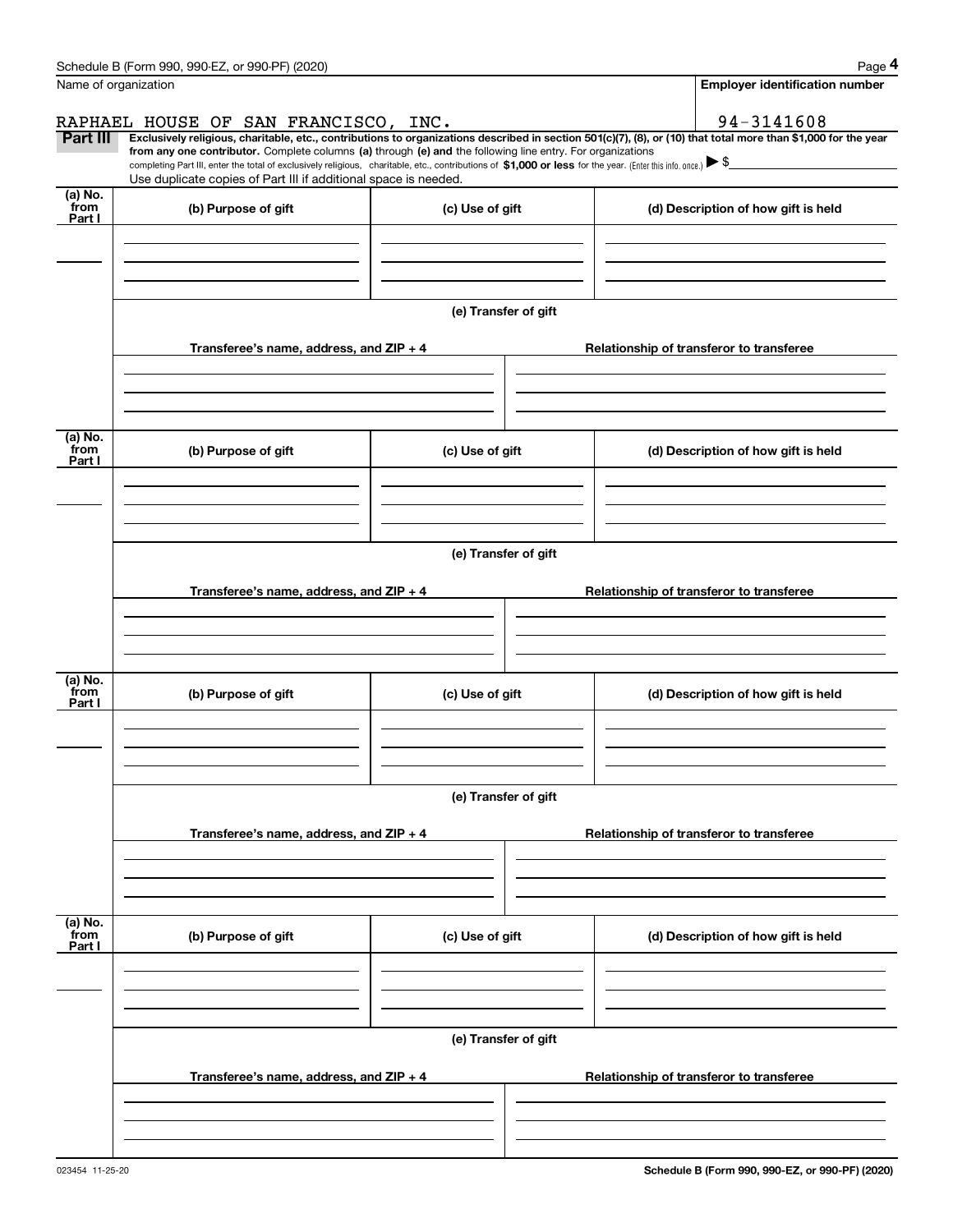| <b>SCHEDULE D</b> |  |
|-------------------|--|
|-------------------|--|

| (Form 990) |  |
|------------|--|
|------------|--|

## **SCHEDULE D Supplemental Financial Statements**

(Form 990)<br>
Pepartment of the Treasury<br>
Department of the Treasury<br>
Department of the Treasury<br>
Department of the Treasury<br> **Co to www.irs.gov/Form990 for instructions and the latest information.**<br> **Co to www.irs.gov/Form9** 



Department of the Treasury Internal Revenue Service

| Name of the organization<br>RAPHAEL HOUSE OF SAN FRANCISCO, INC.                                                                                    | <b>Employer identification number</b><br>94-3141608 |
|-----------------------------------------------------------------------------------------------------------------------------------------------------|-----------------------------------------------------|
| Organizations Maintaining Donor Advised Funds or Other Similar Funds or Accounts. Complete if the<br>Part I                                         |                                                     |
| organization answered "Yes" on Form 990, Part IV, line 6.                                                                                           |                                                     |
| (a) Donor advised funds                                                                                                                             | (b) Funds and other accounts                        |
| 1                                                                                                                                                   |                                                     |
| Aggregate value of contributions to (during year)<br>2                                                                                              |                                                     |
| 3<br>Aggregate value of grants from (during year)                                                                                                   |                                                     |
| 4                                                                                                                                                   |                                                     |
| Did the organization inform all donors and donor advisors in writing that the assets held in donor advised funds<br>5                               |                                                     |
|                                                                                                                                                     | Yes<br>No                                           |
| Did the organization inform all grantees, donors, and donor advisors in writing that grant funds can be used only<br>6                              |                                                     |
| for charitable purposes and not for the benefit of the donor or donor advisor, or for any other purpose conferring                                  |                                                     |
| impermissible private benefit?                                                                                                                      | Yes<br>No.                                          |
| Part II<br>Conservation Easements. Complete if the organization answered "Yes" on Form 990, Part IV, line 7.                                        |                                                     |
| Purpose(s) of conservation easements held by the organization (check all that apply).<br>1                                                          |                                                     |
| Preservation of land for public use (for example, recreation or education)                                                                          | Preservation of a historically important land area  |
| Protection of natural habitat                                                                                                                       | Preservation of a certified historic structure      |
| Preservation of open space                                                                                                                          |                                                     |
| Complete lines 2a through 2d if the organization held a qualified conservation contribution in the form of a conservation easement on the last<br>2 |                                                     |
| day of the tax year.                                                                                                                                | Held at the End of the Tax Year                     |
| Total number of conservation easements<br>а                                                                                                         | 2a                                                  |
| Total acreage restricted by conservation easements<br>b                                                                                             | 2b                                                  |
| c                                                                                                                                                   | 2c                                                  |
| Number of conservation easements included in (c) acquired after 7/25/06, and not on a historic structure<br>d                                       |                                                     |
|                                                                                                                                                     | 2d                                                  |
| Number of conservation easements modified, transferred, released, extinguished, or terminated by the organization during the tax<br>3               |                                                     |
| $year \blacktriangleright$                                                                                                                          |                                                     |
| Number of states where property subject to conservation easement is located ><br>4                                                                  |                                                     |
| Does the organization have a written policy regarding the periodic monitoring, inspection, handling of<br>5                                         |                                                     |
| violations, and enforcement of the conservation easements it holds?                                                                                 | No<br>Yes                                           |
| Staff and volunteer hours devoted to monitoring, inspecting, handling of violations, and enforcing conservation easements during the year<br>6      |                                                     |
|                                                                                                                                                     |                                                     |
| Amount of expenses incurred in monitoring, inspecting, handling of violations, and enforcing conservation easements during the year<br>7            |                                                     |
| $\blacktriangleright$ \$                                                                                                                            |                                                     |
| Does each conservation easement reported on line 2(d) above satisfy the requirements of section 170(h)(4)(B)(i)<br>8                                |                                                     |
|                                                                                                                                                     | No<br>Yes                                           |
| In Part XIII, describe how the organization reports conservation easements in its revenue and expense statement and                                 |                                                     |
| balance sheet, and include, if applicable, the text of the footnote to the organization's financial statements that describes the                   |                                                     |
| organization's accounting for conservation easements.                                                                                               |                                                     |
| Organizations Maintaining Collections of Art, Historical Treasures, or Other Similar Assets.<br>Part III I                                          |                                                     |
| Complete if the organization answered "Yes" on Form 990, Part IV, line 8.                                                                           |                                                     |
| 1a If the organization elected, as permitted under FASB ASC 958, not to report in its revenue statement and balance sheet works                     |                                                     |
| of art, historical treasures, or other similar assets held for public exhibition, education, or research in furtherance of public                   |                                                     |
| service, provide in Part XIII the text of the footnote to its financial statements that describes these items.                                      |                                                     |
| If the organization elected, as permitted under FASB ASC 958, to report in its revenue statement and balance sheet works of<br>b                    |                                                     |
| art, historical treasures, or other similar assets held for public exhibition, education, or research in furtherance of public service,             |                                                     |
| provide the following amounts relating to these items:                                                                                              |                                                     |
| Revenue included on Form 990, Part VIII, line 1 [2000] [2000] [2000] [2000] [3000] [3000] [3000] [3000] [3000<br>$\left( 1\right)$                  | $\blacktriangleright$ \$                            |
| (ii) Assets included in Form 990, Part X                                                                                                            | $\blacktriangleright$ \$                            |
| If the organization received or held works of art, historical treasures, or other similar assets for financial gain, provide<br>2                   |                                                     |
| the following amounts required to be reported under FASB ASC 958 relating to these items:                                                           |                                                     |
| а                                                                                                                                                   | \$<br>▶                                             |
|                                                                                                                                                     | $\blacktriangleright$ s                             |

**For Paperwork Reduction Act Notice, see the Instructions for Form 990. Schedule D (Form 990) 2020** LHA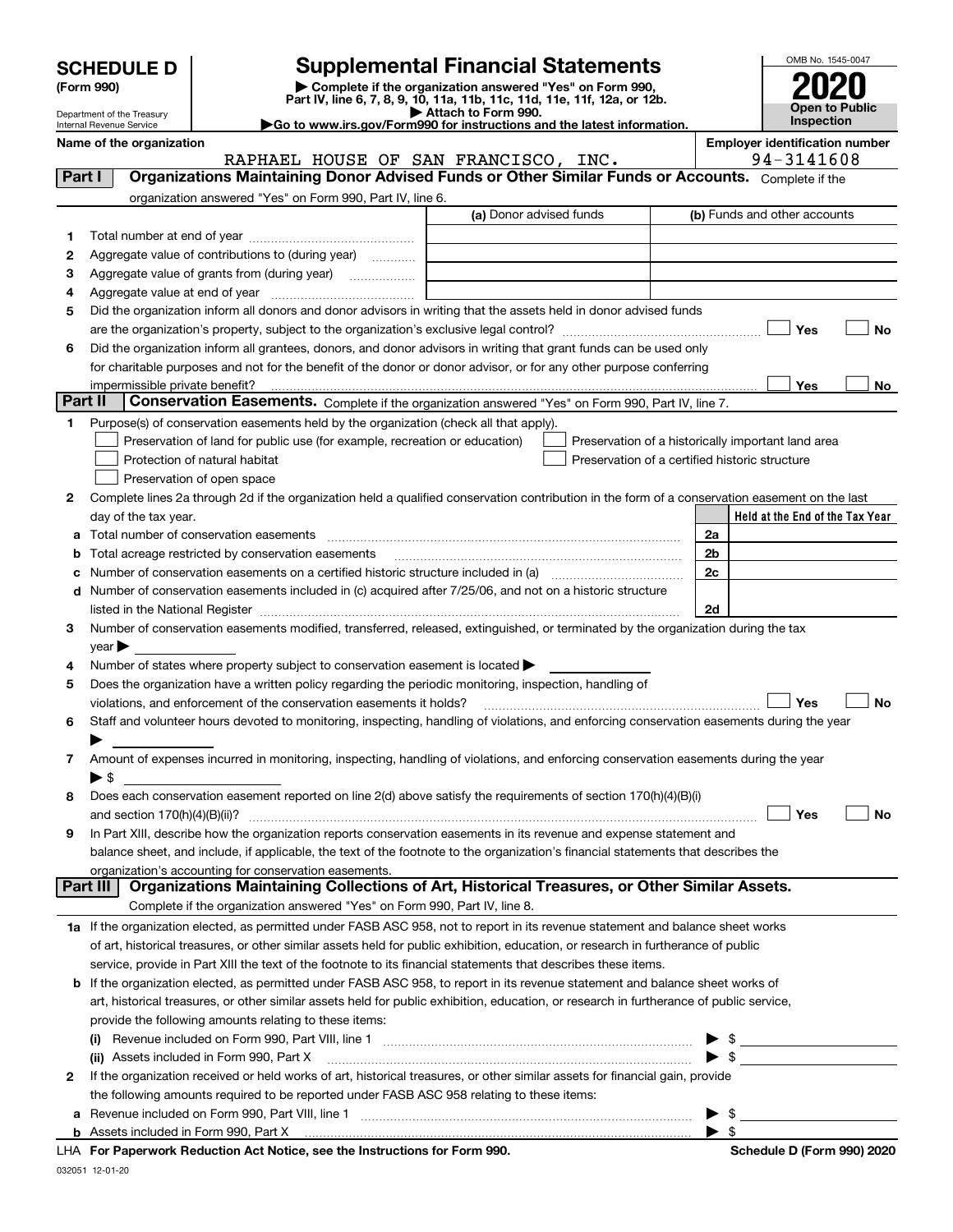|                | Schedule D (Form 990) 2020                                                                                                                                                                                                     | RAPHAEL HOUSE OF SAN FRANCISCO, INC.    |   |                                    |                    |            |                                 |                      | 94-3141608               |            | Page $2$ |
|----------------|--------------------------------------------------------------------------------------------------------------------------------------------------------------------------------------------------------------------------------|-----------------------------------------|---|------------------------------------|--------------------|------------|---------------------------------|----------------------|--------------------------|------------|----------|
| Part III       | Organizations Maintaining Collections of Art, Historical Treasures, or Other Similar Assets (continued)                                                                                                                        |                                         |   |                                    |                    |            |                                 |                      |                          |            |          |
| З              | Using the organization's acquisition, accession, and other records, check any of the following that make significant use of its                                                                                                |                                         |   |                                    |                    |            |                                 |                      |                          |            |          |
|                | collection items (check all that apply):                                                                                                                                                                                       |                                         |   |                                    |                    |            |                                 |                      |                          |            |          |
| a              | Public exhibition                                                                                                                                                                                                              | d                                       |   | Loan or exchange program           |                    |            |                                 |                      |                          |            |          |
| b              | Scholarly research                                                                                                                                                                                                             | e                                       |   |                                    |                    |            |                                 |                      |                          |            |          |
| c              | Preservation for future generations                                                                                                                                                                                            |                                         |   |                                    |                    |            |                                 |                      |                          |            |          |
| 4              | Provide a description of the organization's collections and explain how they further the organization's exempt purpose in Part XIII.                                                                                           |                                         |   |                                    |                    |            |                                 |                      |                          |            |          |
| 5              | During the year, did the organization solicit or receive donations of art, historical treasures, or other similar assets                                                                                                       |                                         |   |                                    |                    |            |                                 |                      |                          |            |          |
|                | to be sold to raise funds rather than to be maintained as part of the organization's collection?                                                                                                                               |                                         |   |                                    |                    |            |                                 |                      | Yes                      |            | No       |
| <b>Part IV</b> | Escrow and Custodial Arrangements. Complete if the organization answered "Yes" on Form 990, Part IV, line 9, or                                                                                                                |                                         |   |                                    |                    |            |                                 |                      |                          |            |          |
|                | reported an amount on Form 990, Part X, line 21.                                                                                                                                                                               |                                         |   |                                    |                    |            |                                 |                      |                          |            |          |
|                | 1a Is the organization an agent, trustee, custodian or other intermediary for contributions or other assets not included                                                                                                       |                                         |   |                                    |                    |            |                                 |                      |                          |            |          |
|                | on Form 990, Part X? [11] matter contracts and contracts and contracts are contracted as a form 990, Part X?                                                                                                                   |                                         |   |                                    |                    |            |                                 |                      | Yes                      |            | No       |
|                | b If "Yes," explain the arrangement in Part XIII and complete the following table:                                                                                                                                             |                                         |   |                                    |                    |            |                                 |                      |                          |            |          |
|                |                                                                                                                                                                                                                                |                                         |   |                                    |                    |            |                                 |                      | Amount                   |            |          |
|                |                                                                                                                                                                                                                                |                                         |   |                                    |                    |            | 1c                              |                      |                          |            |          |
|                |                                                                                                                                                                                                                                |                                         |   |                                    |                    |            | 1d                              |                      |                          |            |          |
|                | e Distributions during the year manufactured and continuum and contact the year manufactured and contact the year manufactured and contact the year manufactured and contact the year manufactured and contact the year manufa |                                         |   |                                    |                    |            | 1e                              |                      |                          |            |          |
|                |                                                                                                                                                                                                                                |                                         |   |                                    |                    |            | 1f                              |                      |                          |            |          |
|                | 2a Did the organization include an amount on Form 990, Part X, line 21, for escrow or custodial account liability?                                                                                                             |                                         |   |                                    |                    |            |                                 |                      | Yes                      |            | No       |
| <b>Part V</b>  | <b>b</b> If "Yes," explain the arrangement in Part XIII. Check here if the explanation has been provided on Part XIII<br>Endowment Funds. Complete if the organization answered "Yes" on Form 990, Part IV, line 10.           |                                         |   |                                    |                    |            |                                 |                      |                          |            |          |
|                |                                                                                                                                                                                                                                | (a) Current year                        |   | (b) Prior year                     | (c) Two years back |            |                                 | (d) Three years back | (e) Four years back      |            |          |
| 1a             | Beginning of year balance                                                                                                                                                                                                      | 979,185.                                |   | 1,268,219.                         |                    | 1,745,488. |                                 | 1,689,775.           |                          | 1,506,981. |          |
| b              |                                                                                                                                                                                                                                |                                         |   |                                    |                    |            |                                 |                      |                          |            |          |
|                | Net investment earnings, gains, and losses                                                                                                                                                                                     | 281,915.                                |   | 39,245.                            |                    | 55,048.    |                                 | 116,944.             |                          | 187,878.   |          |
|                |                                                                                                                                                                                                                                |                                         |   |                                    |                    |            |                                 |                      |                          |            |          |
|                | e Other expenditures for facilities                                                                                                                                                                                            |                                         |   |                                    |                    |            |                                 |                      |                          |            |          |
|                | and programs                                                                                                                                                                                                                   | 270, 359.                               |   | 328,279.                           |                    | 532, 317.  |                                 | 61,231.              |                          |            | 5,084.   |
|                | f Administrative expenses <i></i>                                                                                                                                                                                              |                                         |   |                                    |                    |            |                                 |                      |                          |            |          |
| g              | End of year balance                                                                                                                                                                                                            | 990,741.                                |   | 979,185.                           |                    | 1,268,219. |                                 | 1,745,488.           |                          | 1,689,775. |          |
| 2              | Provide the estimated percentage of the current year end balance (line 1g, column (a)) held as:                                                                                                                                |                                         |   |                                    |                    |            |                                 |                      |                          |            |          |
| a              | Board designated or quasi-endowment $\blacktriangleright$ 88.800                                                                                                                                                               |                                         | % |                                    |                    |            |                                 |                      |                          |            |          |
|                | <b>b</b> Permanent endowment $\blacktriangleright$ 11.1200                                                                                                                                                                     | %                                       |   |                                    |                    |            |                                 |                      |                          |            |          |
|                | c Term endowment $\blacktriangleright$                                                                                                                                                                                         | %                                       |   |                                    |                    |            |                                 |                      |                          |            |          |
|                | The percentages on lines 2a, 2b, and 2c should equal 100%.                                                                                                                                                                     |                                         |   |                                    |                    |            |                                 |                      |                          |            |          |
|                | 3a Are there endowment funds not in the possession of the organization that are held and administered for the organization                                                                                                     |                                         |   |                                    |                    |            |                                 |                      |                          |            |          |
|                | by:                                                                                                                                                                                                                            |                                         |   |                                    |                    |            |                                 |                      |                          | Yes        | No       |
|                | (i)                                                                                                                                                                                                                            |                                         |   |                                    |                    |            |                                 |                      | 3a(i)                    | Х          |          |
|                |                                                                                                                                                                                                                                |                                         |   |                                    |                    |            |                                 |                      | 3a(ii)                   |            | x        |
|                |                                                                                                                                                                                                                                |                                         |   |                                    |                    |            |                                 |                      | 3b                       |            |          |
| 4              | Describe in Part XIII the intended uses of the organization's endowment funds.                                                                                                                                                 |                                         |   |                                    |                    |            |                                 |                      |                          |            |          |
|                | Land, Buildings, and Equipment.<br><b>Part VI</b>                                                                                                                                                                              |                                         |   |                                    |                    |            |                                 |                      |                          |            |          |
|                | Complete if the organization answered "Yes" on Form 990, Part IV, line 11a. See Form 990, Part X, line 10.                                                                                                                     |                                         |   |                                    |                    |            |                                 |                      |                          |            |          |
|                | Description of property                                                                                                                                                                                                        | (a) Cost or other<br>basis (investment) |   | (b) Cost or other<br>basis (other) |                    |            | (c) Accumulated<br>depreciation |                      | (d) Book value           |            |          |
|                |                                                                                                                                                                                                                                |                                         |   |                                    | 800,000.           |            |                                 |                      | 800,000.                 |            |          |
|                |                                                                                                                                                                                                                                |                                         |   |                                    | 4,072,362.         |            | 2,917,674.                      |                      | $\overline{1,154,688}$ . |            |          |
|                |                                                                                                                                                                                                                                |                                         |   |                                    |                    |            |                                 |                      |                          |            |          |
|                |                                                                                                                                                                                                                                |                                         |   |                                    | 106,988.           |            | 87,015.                         |                      |                          | 19,973.    |          |
|                | e Other                                                                                                                                                                                                                        |                                         |   |                                    | 271, 286.          |            | 199,940.                        |                      |                          | 71,346.    |          |
|                |                                                                                                                                                                                                                                |                                         |   |                                    |                    |            |                                 |                      | 2,046,007.               |            |          |

**Schedule D (Form 990) 2020**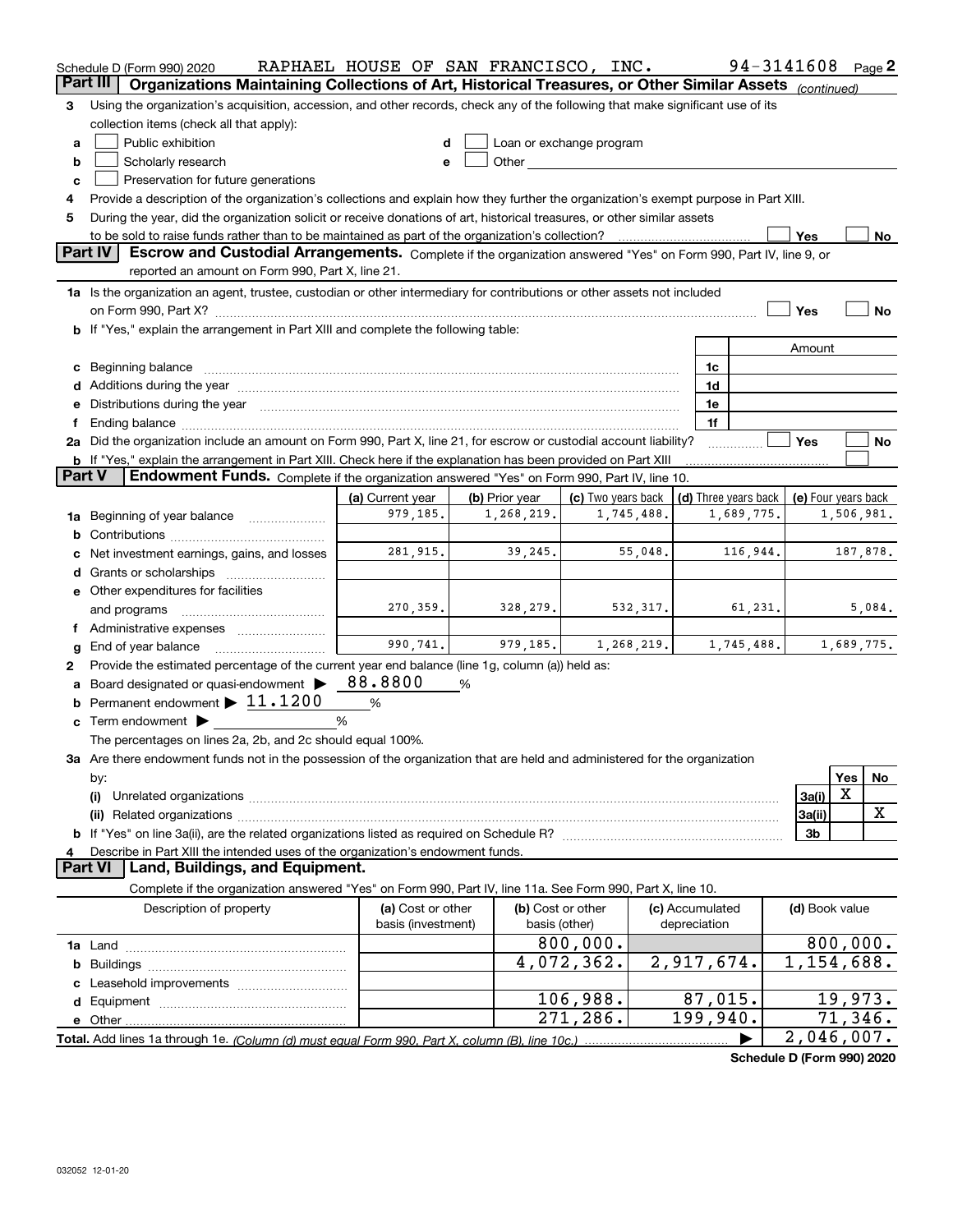|            | Part VII Investments - Other Securities.                                                                                                             |                 |                                                           |                |
|------------|------------------------------------------------------------------------------------------------------------------------------------------------------|-----------------|-----------------------------------------------------------|----------------|
|            | Complete if the organization answered "Yes" on Form 990, Part IV, line 11b. See Form 990, Part X, line 12.                                           |                 |                                                           |                |
|            | (a) Description of security or category (including name of security)                                                                                 | (b) Book value  | (c) Method of valuation: Cost or end-of-year market value |                |
|            | (1) Financial derivatives                                                                                                                            |                 |                                                           |                |
|            |                                                                                                                                                      |                 |                                                           |                |
| (3) Other  |                                                                                                                                                      |                 |                                                           |                |
| (A)        |                                                                                                                                                      |                 |                                                           |                |
| (B)        |                                                                                                                                                      |                 |                                                           |                |
| (C)        |                                                                                                                                                      |                 |                                                           |                |
| (D)        |                                                                                                                                                      |                 |                                                           |                |
| (E)        |                                                                                                                                                      |                 |                                                           |                |
| (F)        |                                                                                                                                                      |                 |                                                           |                |
| (G)        |                                                                                                                                                      |                 |                                                           |                |
| (H)        |                                                                                                                                                      |                 |                                                           |                |
|            | <b>Total.</b> (Col. (b) must equal Form 990, Part X, col. (B) line 12.)<br>Part VIII Investments - Program Related.                                  |                 |                                                           |                |
|            | Complete if the organization answered "Yes" on Form 990, Part IV, line 11c. See Form 990, Part X, line 13.                                           |                 |                                                           |                |
|            | (a) Description of investment                                                                                                                        | (b) Book value  | (c) Method of valuation: Cost or end-of-year market value |                |
| (1)        |                                                                                                                                                      |                 |                                                           |                |
| (2)        |                                                                                                                                                      |                 |                                                           |                |
| (3)        |                                                                                                                                                      |                 |                                                           |                |
| (4)        |                                                                                                                                                      |                 |                                                           |                |
| (5)        |                                                                                                                                                      |                 |                                                           |                |
| (6)        |                                                                                                                                                      |                 |                                                           |                |
| (7)        |                                                                                                                                                      |                 |                                                           |                |
| (8)        |                                                                                                                                                      |                 |                                                           |                |
| (9)        |                                                                                                                                                      |                 |                                                           |                |
|            | Total. (Col. (b) must equal Form 990, Part X, col. (B) line 13.)                                                                                     |                 |                                                           |                |
| Part IX    | <b>Other Assets.</b>                                                                                                                                 |                 |                                                           |                |
|            | Complete if the organization answered "Yes" on Form 990, Part IV, line 11d. See Form 990, Part X, line 15.                                           |                 |                                                           |                |
|            |                                                                                                                                                      | (a) Description |                                                           | (b) Book value |
| (1)        | UNRESTRICTED INVESTMENTS                                                                                                                             |                 |                                                           | 1,906,460.     |
| (2)        | BENEFICIAL INTEREST IN ENDOWMENT INVESTMENT                                                                                                          |                 |                                                           | 990,741.       |
| (3)        |                                                                                                                                                      |                 |                                                           |                |
| (4)        |                                                                                                                                                      |                 |                                                           |                |
| (5)        |                                                                                                                                                      |                 |                                                           |                |
| (6)        |                                                                                                                                                      |                 |                                                           |                |
| (7)        |                                                                                                                                                      |                 |                                                           |                |
| (8)        |                                                                                                                                                      |                 |                                                           |                |
| (9)        |                                                                                                                                                      |                 |                                                           |                |
| Part X     | <b>Total.</b> (Column (b) must equal Form 990, Part X, col. (B) line 15.)<br><b>Other Liabilities.</b>                                               |                 |                                                           | 2,897,201.     |
|            |                                                                                                                                                      |                 |                                                           |                |
|            | Complete if the organization answered "Yes" on Form 990, Part IV, line 11e or 11f. See Form 990, Part X, line 25.<br>(a) Description of liability    |                 |                                                           | (b) Book value |
| 1.         |                                                                                                                                                      |                 |                                                           |                |
| (1)<br>(2) | Federal income taxes<br>SECURITY DEPOSITS                                                                                                            |                 |                                                           | 7,500.         |
|            |                                                                                                                                                      |                 |                                                           |                |
| (3)        |                                                                                                                                                      |                 |                                                           |                |
| (4)<br>(5) |                                                                                                                                                      |                 |                                                           |                |
| (6)        |                                                                                                                                                      |                 |                                                           |                |
| (7)        |                                                                                                                                                      |                 |                                                           |                |
| (8)        |                                                                                                                                                      |                 |                                                           |                |
| (9)        |                                                                                                                                                      |                 |                                                           |                |
|            |                                                                                                                                                      |                 |                                                           | 7,500.         |
|            | 2. Liability for uncertain tax positions. In Part XIII, provide the text of the footnote to the organization's financial statements that reports the |                 |                                                           |                |

Schedule D (Form 990) 2020 RAPHAEL HOUSE OF SAN FRANCISCO, INC**.** 94-3141608 <sub>Page</sub> 3<br>| **Part VII** | Investments - Other Securities.

organization's liability for uncertain tax positions under FASB ASC 740. Check here if the text of the footnote has been provided in Part XIII

 $\mathcal{L}^{\text{max}}$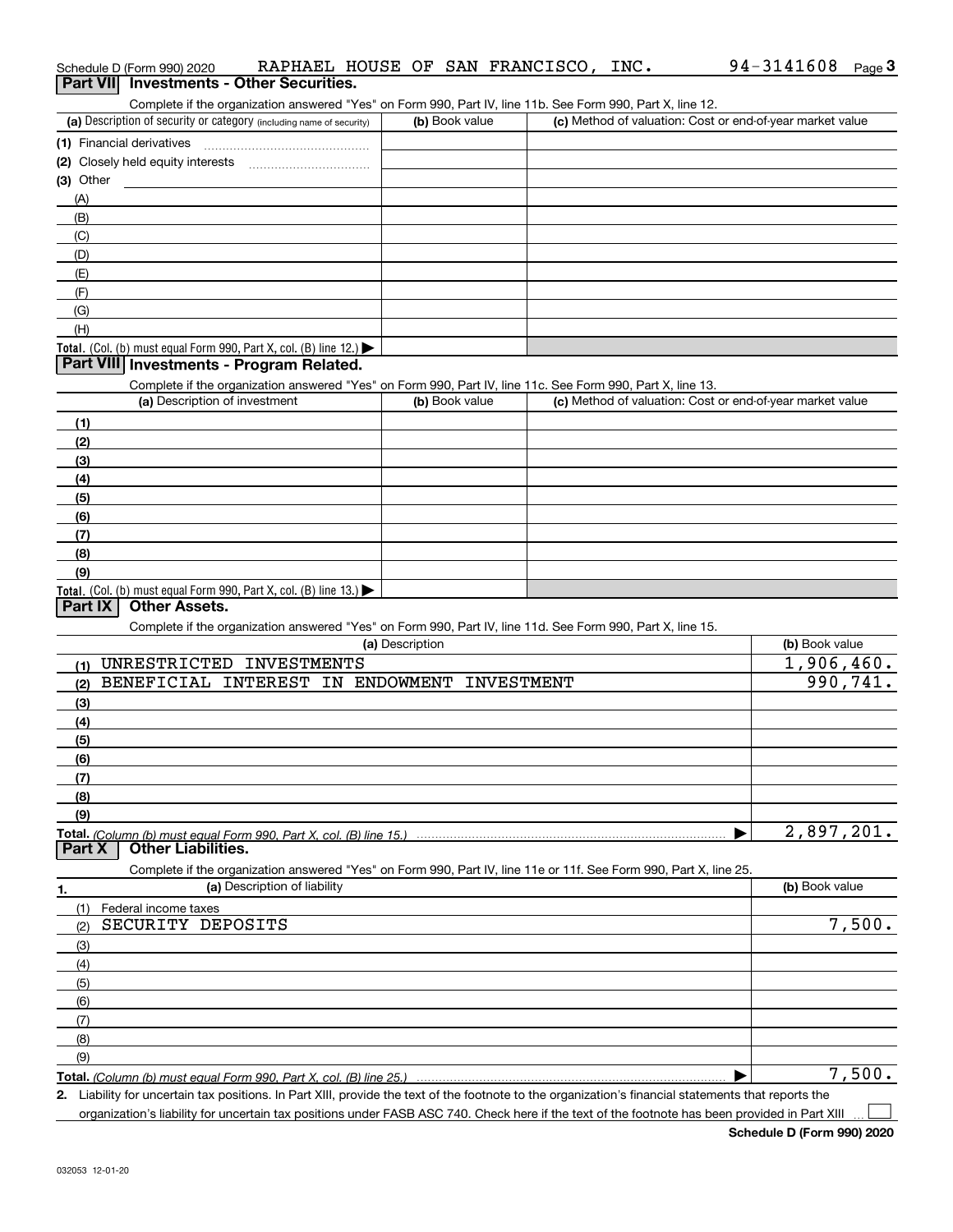|    | RAPHAEL HOUSE OF SAN FRANCISCO, INC.<br>Schedule D (Form 990) 2020                                                                                                                                                                  |                |          |                         | 94-3141608<br>Page 4 |
|----|-------------------------------------------------------------------------------------------------------------------------------------------------------------------------------------------------------------------------------------|----------------|----------|-------------------------|----------------------|
|    | Reconciliation of Revenue per Audited Financial Statements With Revenue per Return.<br><b>Part XI</b>                                                                                                                               |                |          |                         |                      |
|    | Complete if the organization answered "Yes" on Form 990, Part IV, line 12a.                                                                                                                                                         |                |          |                         |                      |
| 1  | Total revenue, gains, and other support per audited financial statements                                                                                                                                                            |                |          | $\blacksquare$          | 4,029,893.           |
| 2  | Amounts included on line 1 but not on Form 990, Part VIII, line 12:                                                                                                                                                                 |                |          |                         |                      |
| a  | Net unrealized gains (losses) on investments [11] matter contracts and the unrealized gains (losses) on investments                                                                                                                 | 2a             | 565,892. |                         |                      |
|    |                                                                                                                                                                                                                                     | 2 <sub>b</sub> | 3,515.   |                         |                      |
|    |                                                                                                                                                                                                                                     | 2c             |          |                         |                      |
| d  |                                                                                                                                                                                                                                     | 2d             |          |                         |                      |
| е  | Add lines 2a through 2d                                                                                                                                                                                                             |                |          | 2e                      | <u>569,407.</u>      |
| 3  |                                                                                                                                                                                                                                     |                |          | 3                       | 3,460,486.           |
| 4  | Amounts included on Form 990, Part VIII, line 12, but not on line 1:                                                                                                                                                                |                |          |                         |                      |
|    |                                                                                                                                                                                                                                     | 4a             | 26,095.  |                         |                      |
| b  |                                                                                                                                                                                                                                     | 4b             |          |                         |                      |
| c. | Add lines 4a and 4b                                                                                                                                                                                                                 |                |          | 4c                      | 26,095.              |
|    |                                                                                                                                                                                                                                     |                |          | 5                       | 3,486,581.           |
|    | Part XII   Reconciliation of Expenses per Audited Financial Statements With Expenses per Return.                                                                                                                                    |                |          |                         |                      |
|    |                                                                                                                                                                                                                                     |                |          |                         |                      |
|    | Complete if the organization answered "Yes" on Form 990, Part IV, line 12a.                                                                                                                                                         |                |          |                         |                      |
| 1  |                                                                                                                                                                                                                                     |                |          | $\blacksquare$          | 3,489,034.           |
| 2  | Amounts included on line 1 but not on Form 990, Part IX, line 25:                                                                                                                                                                   |                |          |                         |                      |
| a  |                                                                                                                                                                                                                                     | 2a             | 3,515.   |                         |                      |
|    |                                                                                                                                                                                                                                     | 2 <sub>b</sub> |          |                         |                      |
| c  |                                                                                                                                                                                                                                     | 2c             |          |                         |                      |
| d  | Other (Describe in Part XIII.) (Contract and Contract and Chern Contract) (Chern Chern Chern Chern Chern Chern                                                                                                                      | 2d             |          |                         |                      |
|    | Add lines 2a through 2d <b>contained a contained a contained a contained a</b> contained a contained a contained a contained a contained a contained a contained a contained a contained a contained a contained a contained a cont |                |          | 2e                      | <u>3,515.</u>        |
| З. |                                                                                                                                                                                                                                     |                |          | $\overline{\mathbf{3}}$ | 3,485,519.           |
| 4  | Amounts included on Form 990, Part IX, line 25, but not on line 1:                                                                                                                                                                  |                |          |                         |                      |
| a  |                                                                                                                                                                                                                                     | 4a             | 26,095.  |                         |                      |
| b  | Other (Describe in Part XIII.) [2000] [2010] [2010] [2010] [2010] [2010] [2010] [2010] [2010] [2010] [2010] [2010] [2010] [2010] [2010] [2010] [2010] [2010] [2010] [2010] [2010] [2010] [2010] [2010] [2010] [2010] [2010] [2      | 4b             |          |                         |                      |
|    | Add lines 4a and 4b                                                                                                                                                                                                                 |                |          | 4c                      | 26,095.              |
|    | Part XIII Supplemental Information.                                                                                                                                                                                                 |                |          | 5                       | 3,511,614.           |

Provide the descriptions required for Part II, lines 3, 5, and 9; Part III, lines 1a and 4; Part IV, lines 1b and 2b; Part V, line 4; Part X, line 2; Part XI, lines 2d and 4b; and Part XII, lines 2d and 4b. Also complete this part to provide any additional information.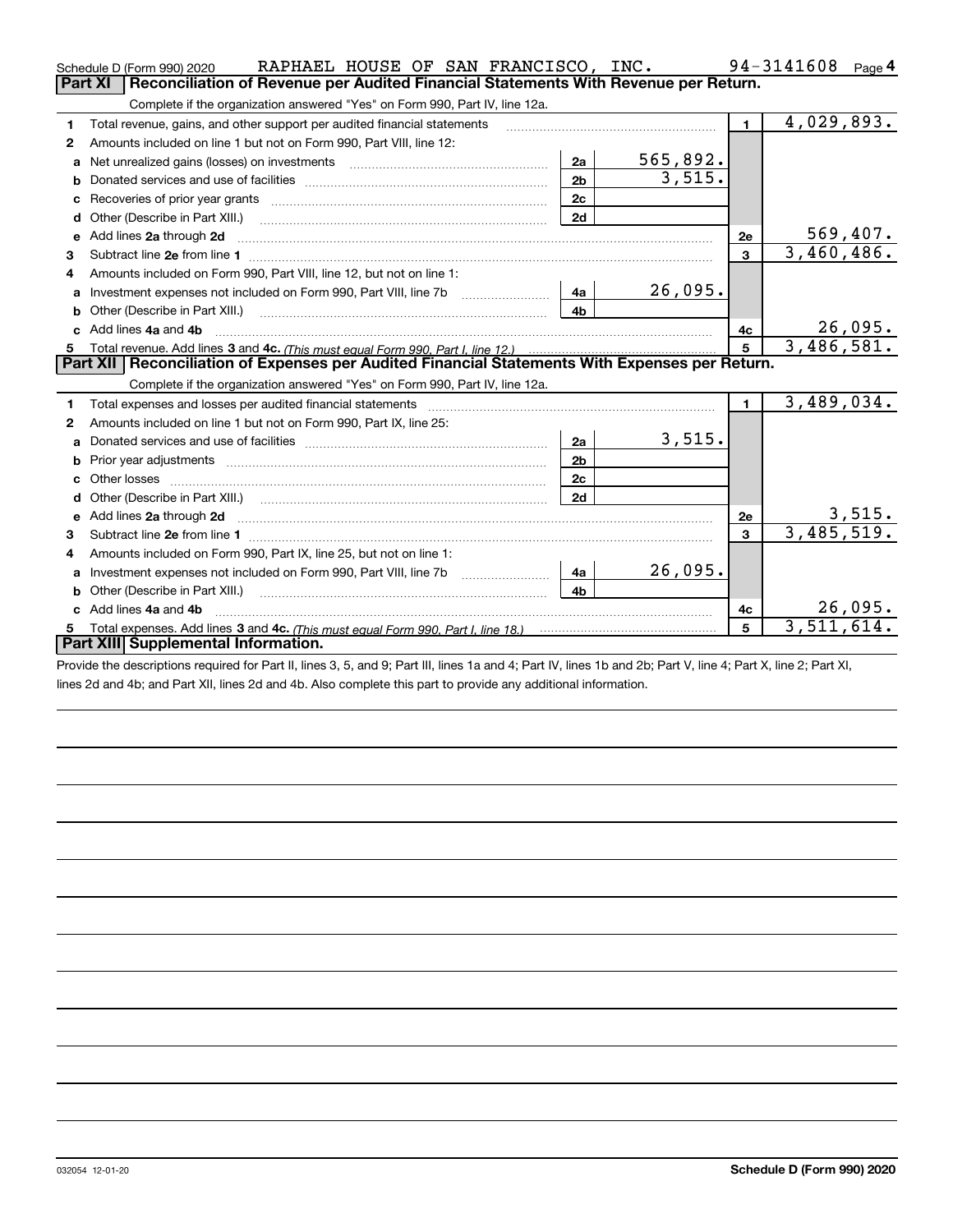| <b>SCHEDULE G</b>                                                                                                                                                  |                                  |                                      |                                    |                            |                                         |    | <b>Supplemental Information Regarding Fundraising or Gaming Activities</b>                                                                                          |                                   | OMB No. 1545-0047                                   |
|--------------------------------------------------------------------------------------------------------------------------------------------------------------------|----------------------------------|--------------------------------------|------------------------------------|----------------------------|-----------------------------------------|----|---------------------------------------------------------------------------------------------------------------------------------------------------------------------|-----------------------------------|-----------------------------------------------------|
| (Form 990 or 990-EZ)                                                                                                                                               |                                  |                                      |                                    |                            |                                         |    | Complete if the organization answered "Yes" on Form 990, Part IV, line 17, 18, or 19, or if the<br>organization entered more than \$15,000 on Form 990-EZ, line 6a. |                                   | <b>2020</b>                                         |
| Department of the Treasury                                                                                                                                         |                                  |                                      | Attach to Form 990 or Form 990-EZ. |                            |                                         |    |                                                                                                                                                                     |                                   | <b>Open to Public</b>                               |
| Internal Revenue Service<br>Name of the organization                                                                                                               |                                  |                                      |                                    |                            |                                         |    | Go to www.irs.gov/Form990 for instructions and the latest information.                                                                                              |                                   | Inspection<br><b>Employer identification number</b> |
|                                                                                                                                                                    |                                  | RAPHAEL HOUSE OF SAN FRANCISCO, INC. |                                    |                            |                                         |    |                                                                                                                                                                     | 94-3141608                        |                                                     |
| Part I                                                                                                                                                             |                                  |                                      |                                    |                            |                                         |    | Fundraising Activities. Complete if the organization answered "Yes" on Form 990, Part IV, line 17. Form 990-EZ filers are not                                       |                                   |                                                     |
|                                                                                                                                                                    | required to complete this part.  |                                      |                                    |                            |                                         |    |                                                                                                                                                                     |                                   |                                                     |
| 1 Indicate whether the organization raised funds through any of the following activities. Check all that apply.                                                    |                                  |                                      |                                    |                            |                                         |    |                                                                                                                                                                     |                                   |                                                     |
| Mail solicitations<br>a                                                                                                                                            |                                  |                                      | e                                  |                            |                                         |    | Solicitation of non-government grants                                                                                                                               |                                   |                                                     |
| b<br>Phone solicitations                                                                                                                                           | Internet and email solicitations |                                      |                                    | Special fundraising events |                                         |    | Solicitation of government grants                                                                                                                                   |                                   |                                                     |
| с<br>In-person solicitations<br>d                                                                                                                                  |                                  |                                      | g                                  |                            |                                         |    |                                                                                                                                                                     |                                   |                                                     |
| 2 a Did the organization have a written or oral agreement with any individual (including officers, directors, trustees, or                                         |                                  |                                      |                                    |                            |                                         |    |                                                                                                                                                                     |                                   |                                                     |
| key employees listed in Form 990, Part VII) or entity in connection with professional fundraising services?                                                        |                                  |                                      |                                    |                            |                                         |    |                                                                                                                                                                     | <b>Yes</b>                        | No                                                  |
| b If "Yes," list the 10 highest paid individuals or entities (fundraisers) pursuant to agreements under which the fundraiser is to be                              |                                  |                                      |                                    |                            |                                         |    |                                                                                                                                                                     |                                   |                                                     |
| compensated at least \$5,000 by the organization.                                                                                                                  |                                  |                                      |                                    |                            |                                         |    |                                                                                                                                                                     |                                   |                                                     |
|                                                                                                                                                                    |                                  |                                      |                                    |                            |                                         |    |                                                                                                                                                                     | (v) Amount paid                   |                                                     |
| (i) Name and address of individual                                                                                                                                 |                                  |                                      | (ii) Activity                      |                            | (iii) Did<br>fundraiser<br>have custody |    | (iv) Gross receipts                                                                                                                                                 | to (or retained by)<br>fundraiser | (vi) Amount paid<br>to (or retained by)             |
| or entity (fundraiser)                                                                                                                                             |                                  |                                      |                                    |                            | or control of<br>contributions?         |    | from activity                                                                                                                                                       | listed in col. (i)                | organization                                        |
|                                                                                                                                                                    |                                  |                                      |                                    |                            | Yes                                     | No |                                                                                                                                                                     |                                   |                                                     |
|                                                                                                                                                                    |                                  |                                      |                                    |                            |                                         |    |                                                                                                                                                                     |                                   |                                                     |
|                                                                                                                                                                    |                                  |                                      |                                    |                            |                                         |    |                                                                                                                                                                     |                                   |                                                     |
|                                                                                                                                                                    |                                  |                                      |                                    |                            |                                         |    |                                                                                                                                                                     |                                   |                                                     |
|                                                                                                                                                                    |                                  |                                      |                                    |                            |                                         |    |                                                                                                                                                                     |                                   |                                                     |
|                                                                                                                                                                    |                                  |                                      |                                    |                            |                                         |    |                                                                                                                                                                     |                                   |                                                     |
|                                                                                                                                                                    |                                  |                                      |                                    |                            |                                         |    |                                                                                                                                                                     |                                   |                                                     |
|                                                                                                                                                                    |                                  |                                      |                                    |                            |                                         |    |                                                                                                                                                                     |                                   |                                                     |
|                                                                                                                                                                    |                                  |                                      |                                    |                            |                                         |    |                                                                                                                                                                     |                                   |                                                     |
|                                                                                                                                                                    |                                  |                                      |                                    |                            |                                         |    |                                                                                                                                                                     |                                   |                                                     |
|                                                                                                                                                                    |                                  |                                      |                                    |                            |                                         |    |                                                                                                                                                                     |                                   |                                                     |
|                                                                                                                                                                    |                                  |                                      |                                    |                            |                                         |    |                                                                                                                                                                     |                                   |                                                     |
|                                                                                                                                                                    |                                  |                                      |                                    |                            |                                         |    |                                                                                                                                                                     |                                   |                                                     |
|                                                                                                                                                                    |                                  |                                      |                                    |                            |                                         |    |                                                                                                                                                                     |                                   |                                                     |
|                                                                                                                                                                    |                                  |                                      |                                    |                            |                                         |    |                                                                                                                                                                     |                                   |                                                     |
|                                                                                                                                                                    |                                  |                                      |                                    |                            |                                         |    |                                                                                                                                                                     |                                   |                                                     |
|                                                                                                                                                                    |                                  |                                      |                                    |                            |                                         |    |                                                                                                                                                                     |                                   |                                                     |
|                                                                                                                                                                    |                                  |                                      |                                    |                            |                                         |    |                                                                                                                                                                     |                                   |                                                     |
|                                                                                                                                                                    |                                  |                                      |                                    |                            |                                         |    |                                                                                                                                                                     |                                   |                                                     |
| Total                                                                                                                                                              |                                  |                                      |                                    |                            |                                         |    |                                                                                                                                                                     |                                   |                                                     |
| 3 List all states in which the organization is registered or licensed to solicit contributions or has been notified it is exempt from registration<br>or licensing |                                  |                                      |                                    |                            |                                         |    |                                                                                                                                                                     |                                   |                                                     |
|                                                                                                                                                                    |                                  |                                      |                                    |                            |                                         |    |                                                                                                                                                                     |                                   |                                                     |
|                                                                                                                                                                    |                                  |                                      |                                    |                            |                                         |    |                                                                                                                                                                     |                                   |                                                     |
|                                                                                                                                                                    |                                  |                                      |                                    |                            |                                         |    |                                                                                                                                                                     |                                   |                                                     |
|                                                                                                                                                                    |                                  |                                      |                                    |                            |                                         |    |                                                                                                                                                                     |                                   |                                                     |
|                                                                                                                                                                    |                                  |                                      |                                    |                            |                                         |    |                                                                                                                                                                     |                                   |                                                     |

LHA For Paperwork Reduction Act Notice, see the Instructions for Form 990 or 990-EZ. Schedule G (Form 990 or 990-EZ) 2020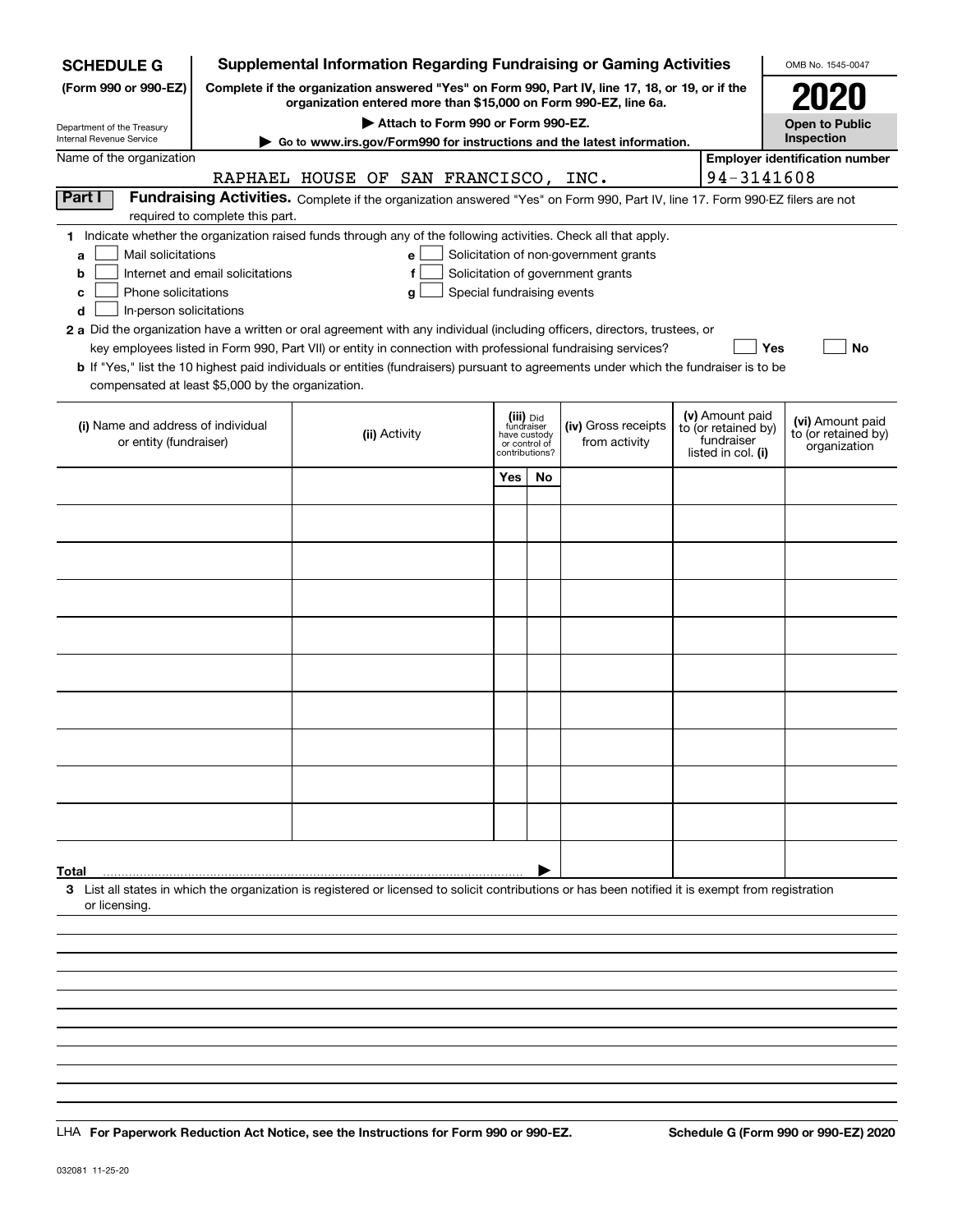**2** Schedule G (Form 990 or 990-EZ) 2020  $\,$  RAPHAEL  $\,$  HOUSE OF SAN FRANCISCO ,  $\,$  INC  $\,$  .  $\,$   $\,$   $\,$  94  $-$  3141608  $\,$   $\,$  Page **Part II** | Fundraising Events. Complete if the organization answered "Yes" on Form 990, Part IV, line 18, or reported more than \$15,000

of fundraising event contributions and gross income on Form 990-EZ, lines 1 and 6b. List events with gross receipts greater than \$5,000.

|                 |          | 01 lungasing event contributions and gross income on Form 990-EZ, inles T and OD. Elst events with gross receipts greater than \$0,000. |                           |                         |                  |                            |
|-----------------|----------|-----------------------------------------------------------------------------------------------------------------------------------------|---------------------------|-------------------------|------------------|----------------------------|
|                 |          |                                                                                                                                         | (a) Event $#1$            | $(b)$ Event #2          | (c) Other events | (d) Total events           |
|                 |          |                                                                                                                                         | ONE HOME,                 | SHOPPING                | <b>NONE</b>      | (add col. (a) through      |
|                 |          |                                                                                                                                         | <b>MANY HEARTS</b>        | <b>EVENT</b>            |                  |                            |
|                 |          |                                                                                                                                         | (event type)              | (event type)            | (total number)   | col. (c)                   |
|                 |          |                                                                                                                                         |                           |                         |                  |                            |
| Revenue         |          |                                                                                                                                         | 411,282.                  | 6,770.                  |                  | 418,052.                   |
|                 |          |                                                                                                                                         |                           |                         |                  |                            |
|                 |          |                                                                                                                                         | 411,282.                  | 6,770.                  |                  | 418,052.                   |
|                 |          |                                                                                                                                         |                           |                         |                  |                            |
|                 | 3        | Gross income (line 1 minus line 2)                                                                                                      |                           |                         |                  |                            |
|                 |          |                                                                                                                                         |                           |                         |                  |                            |
|                 |          |                                                                                                                                         |                           |                         |                  |                            |
|                 |          |                                                                                                                                         |                           |                         |                  |                            |
|                 | 5.       |                                                                                                                                         |                           |                         |                  |                            |
|                 |          |                                                                                                                                         |                           |                         |                  |                            |
|                 | 6        |                                                                                                                                         |                           |                         |                  |                            |
| Direct Expenses |          |                                                                                                                                         |                           |                         |                  |                            |
|                 |          | 7 Food and beverages                                                                                                                    | 2,179.                    |                         |                  | 2,179.                     |
|                 |          |                                                                                                                                         |                           |                         |                  |                            |
|                 | 8        |                                                                                                                                         | $\frac{15,700}{39,379}$ . |                         |                  | $\frac{15,700}{39,379}$    |
|                 | 9        |                                                                                                                                         |                           |                         |                  |                            |
|                 |          | 10 Direct expense summary. Add lines 4 through 9 in column (d)                                                                          |                           |                         | ▶                | 57,258.                    |
|                 |          | 11 Net income summary. Subtract line 10 from line 3, column (d)                                                                         |                           |                         |                  | $-57, 258.$                |
|                 | Part III | Gaming. Complete if the organization answered "Yes" on Form 990, Part IV, line 19, or reported more than                                |                           |                         |                  |                            |
|                 |          | \$15,000 on Form 990-EZ, line 6a.                                                                                                       |                           |                         |                  |                            |
|                 |          |                                                                                                                                         | (a) Bingo                 | (b) Pull tabs/instant   | (c) Other gaming | (d) Total gaming (add      |
| Revenue         |          |                                                                                                                                         |                           | bingo/progressive bingo |                  | col. (a) through col. (c)) |
|                 |          |                                                                                                                                         |                           |                         |                  |                            |
|                 |          |                                                                                                                                         |                           |                         |                  |                            |
|                 |          |                                                                                                                                         |                           |                         |                  |                            |
|                 |          |                                                                                                                                         |                           |                         |                  |                            |
|                 |          |                                                                                                                                         |                           |                         |                  |                            |
|                 | 3        |                                                                                                                                         |                           |                         |                  |                            |
|                 |          |                                                                                                                                         |                           |                         |                  |                            |
| Direct Expenses | 4        |                                                                                                                                         |                           |                         |                  |                            |
|                 |          |                                                                                                                                         |                           |                         |                  |                            |
|                 |          |                                                                                                                                         |                           |                         |                  |                            |
|                 |          |                                                                                                                                         | Yes<br>%                  | Yes<br>%                | Yes<br>%         |                            |
|                 | 6.       | Volunteer labor                                                                                                                         | No                        | No                      | No               |                            |
|                 | 7        | Direct expense summary. Add lines 2 through 5 in column (d)                                                                             |                           |                         |                  |                            |
|                 |          |                                                                                                                                         |                           |                         |                  |                            |
|                 | 8        |                                                                                                                                         |                           |                         |                  |                            |
|                 |          |                                                                                                                                         |                           |                         |                  |                            |
| 9               |          | Enter the state(s) in which the organization conducts gaming activities:                                                                |                           |                         |                  |                            |
|                 |          |                                                                                                                                         |                           |                         |                  | Yes<br>No                  |
|                 |          | <b>b</b> If "No," explain:                                                                                                              |                           |                         |                  |                            |
|                 |          |                                                                                                                                         |                           |                         |                  |                            |
|                 |          |                                                                                                                                         |                           |                         |                  |                            |
|                 |          |                                                                                                                                         |                           |                         |                  | Yes<br>No                  |
|                 |          |                                                                                                                                         |                           |                         |                  |                            |
|                 |          | <b>b</b> If "Yes," explain:                                                                                                             |                           |                         |                  |                            |
|                 |          |                                                                                                                                         |                           |                         |                  |                            |

032082 11-25-20

**Schedule G (Form 990 or 990-EZ) 2020**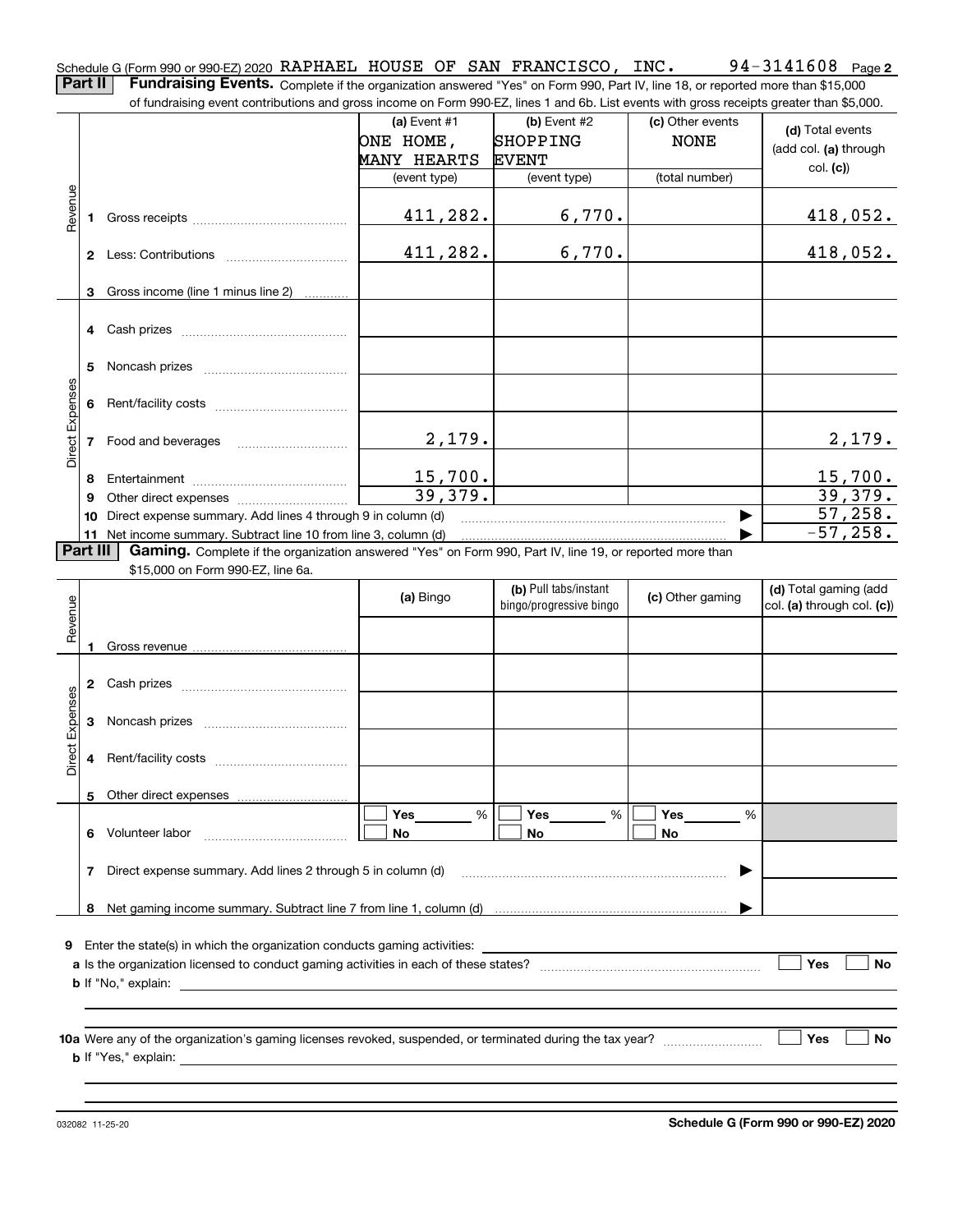|    | Schedule G (Form 990 or 990-EZ) 2020 RAPHAEL HOUSE OF SAN FRANCISCO, INC.                                                                                                                                                                 | 94-3141608      | Page 3 |
|----|-------------------------------------------------------------------------------------------------------------------------------------------------------------------------------------------------------------------------------------------|-----------------|--------|
|    |                                                                                                                                                                                                                                           | Yes             | No     |
|    | 12 Is the organization a grantor, beneficiary or trustee of a trust, or a member of a partnership or other entity formed                                                                                                                  |                 |        |
|    |                                                                                                                                                                                                                                           | Yes             | No     |
|    | 13 Indicate the percentage of gaming activity conducted in:                                                                                                                                                                               |                 |        |
|    |                                                                                                                                                                                                                                           | 13а             | %      |
|    | <b>b</b> An outside facility <i>www.communicality communicality communicality communicality communicality communicality communicality communicality communicality communicality communicality communicality communicality communicali</i> | 13 <sub>b</sub> | %      |
|    | 14 Enter the name and address of the person who prepares the organization's gaming/special events books and records:                                                                                                                      |                 |        |
|    | Name $\blacktriangleright$<br>and the control of the control of the control of the control of the control of the control of the control of the                                                                                            |                 |        |
|    | <u> 1989 - Johann Harry Harry Harry Harry Harry Harry Harry Harry Harry Harry Harry Harry Harry Harry Harry Harry</u><br>Address $\blacktriangleright$                                                                                    |                 |        |
|    | 15a Does the organization have a contract with a third party from whom the organization receives gaming revenue?                                                                                                                          | Yes             | No     |
|    | <b>b</b> If "Yes," enter the amount of gaming revenue received by the organization $\triangleright$ \$ ___________________ and the amount                                                                                                 |                 |        |
|    | of gaming revenue retained by the third party $\triangleright$ \$                                                                                                                                                                         |                 |        |
|    | c If "Yes," enter name and address of the third party:                                                                                                                                                                                    |                 |        |
|    | Name $\blacktriangleright$                                                                                                                                                                                                                |                 |        |
|    | Address $\blacktriangleright$<br><u>some started and the started and the started and the started and the started and the started and the started and</u>                                                                                  |                 |        |
|    |                                                                                                                                                                                                                                           |                 |        |
| 16 | Gaming manager information:                                                                                                                                                                                                               |                 |        |
|    | Name $\blacktriangleright$                                                                                                                                                                                                                |                 |        |
|    | Gaming manager compensation > \$                                                                                                                                                                                                          |                 |        |
|    |                                                                                                                                                                                                                                           |                 |        |
|    |                                                                                                                                                                                                                                           |                 |        |
|    |                                                                                                                                                                                                                                           |                 |        |
|    |                                                                                                                                                                                                                                           |                 |        |
|    | Director/officer<br>Employee<br>Independent contractor                                                                                                                                                                                    |                 |        |
|    | <b>17</b> Mandatory distributions:                                                                                                                                                                                                        |                 |        |
|    | a Is the organization required under state law to make charitable distributions from the gaming proceeds to                                                                                                                               |                 |        |
|    | retain the state gaming license?                                                                                                                                                                                                          | Yes             | No     |
|    | <b>b</b> Enter the amount of distributions required under state law to be distributed to other exempt organizations or spent in the                                                                                                       |                 |        |
|    | organization's own exempt activities during the tax year $\triangleright$ \$                                                                                                                                                              |                 |        |
|    | <b>Part IV</b><br>Supplemental Information. Provide the explanations required by Part I, line 2b, columns (iii) and (v); and Part III, lines 9, 9b, 10b,                                                                                  |                 |        |
|    | 15b, 15c, 16, and 17b, as applicable. Also provide any additional information. See instructions.                                                                                                                                          |                 |        |
|    |                                                                                                                                                                                                                                           |                 |        |
|    |                                                                                                                                                                                                                                           |                 |        |
|    |                                                                                                                                                                                                                                           |                 |        |
|    |                                                                                                                                                                                                                                           |                 |        |
|    |                                                                                                                                                                                                                                           |                 |        |
|    |                                                                                                                                                                                                                                           |                 |        |
|    |                                                                                                                                                                                                                                           |                 |        |
|    |                                                                                                                                                                                                                                           |                 |        |
|    |                                                                                                                                                                                                                                           |                 |        |
|    |                                                                                                                                                                                                                                           |                 |        |
|    |                                                                                                                                                                                                                                           |                 |        |
|    |                                                                                                                                                                                                                                           |                 |        |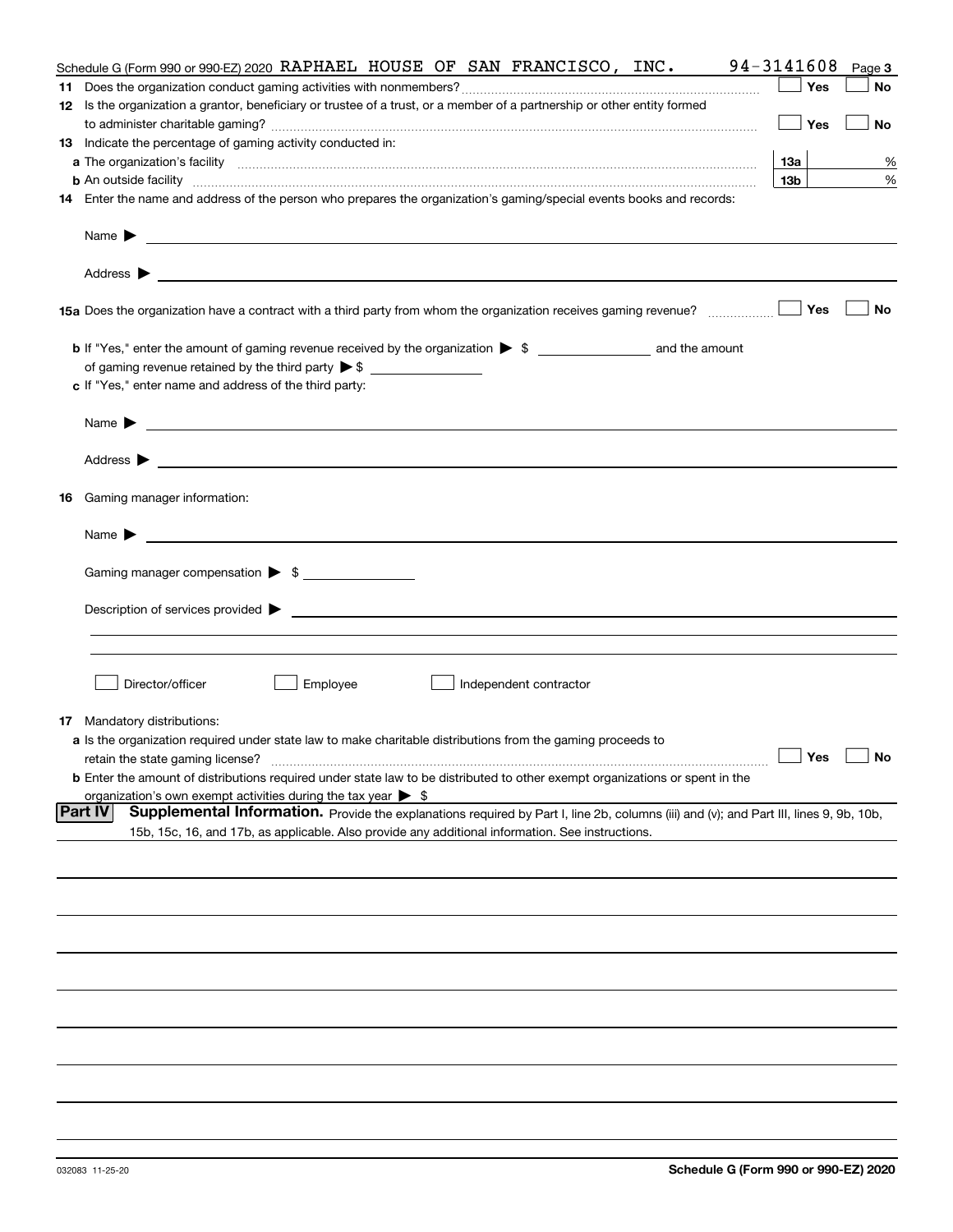| Schedule G (Form 990 or 990-EZ) RAPHAEL HO<br>Part IV   Supplemental Information (continued) |  |  | RAPHAEL HOUSE OF SAN FRANCISCO, INC. | 94-3141608 Page 4 |  |
|----------------------------------------------------------------------------------------------|--|--|--------------------------------------|-------------------|--|
|                                                                                              |  |  |                                      |                   |  |
|                                                                                              |  |  |                                      |                   |  |
|                                                                                              |  |  |                                      |                   |  |
|                                                                                              |  |  |                                      |                   |  |
|                                                                                              |  |  |                                      |                   |  |
|                                                                                              |  |  |                                      |                   |  |
|                                                                                              |  |  |                                      |                   |  |
|                                                                                              |  |  |                                      |                   |  |
|                                                                                              |  |  |                                      |                   |  |
|                                                                                              |  |  |                                      |                   |  |
|                                                                                              |  |  |                                      |                   |  |
|                                                                                              |  |  |                                      |                   |  |
|                                                                                              |  |  |                                      |                   |  |
|                                                                                              |  |  |                                      |                   |  |
|                                                                                              |  |  |                                      |                   |  |
|                                                                                              |  |  |                                      |                   |  |
|                                                                                              |  |  |                                      |                   |  |
|                                                                                              |  |  |                                      |                   |  |
|                                                                                              |  |  |                                      |                   |  |
|                                                                                              |  |  |                                      |                   |  |
|                                                                                              |  |  |                                      |                   |  |
|                                                                                              |  |  |                                      |                   |  |
|                                                                                              |  |  |                                      |                   |  |
|                                                                                              |  |  |                                      |                   |  |
|                                                                                              |  |  |                                      |                   |  |
|                                                                                              |  |  |                                      |                   |  |
|                                                                                              |  |  |                                      |                   |  |
|                                                                                              |  |  |                                      |                   |  |
|                                                                                              |  |  |                                      |                   |  |
|                                                                                              |  |  |                                      |                   |  |
|                                                                                              |  |  |                                      |                   |  |
|                                                                                              |  |  |                                      |                   |  |
|                                                                                              |  |  |                                      |                   |  |
|                                                                                              |  |  |                                      |                   |  |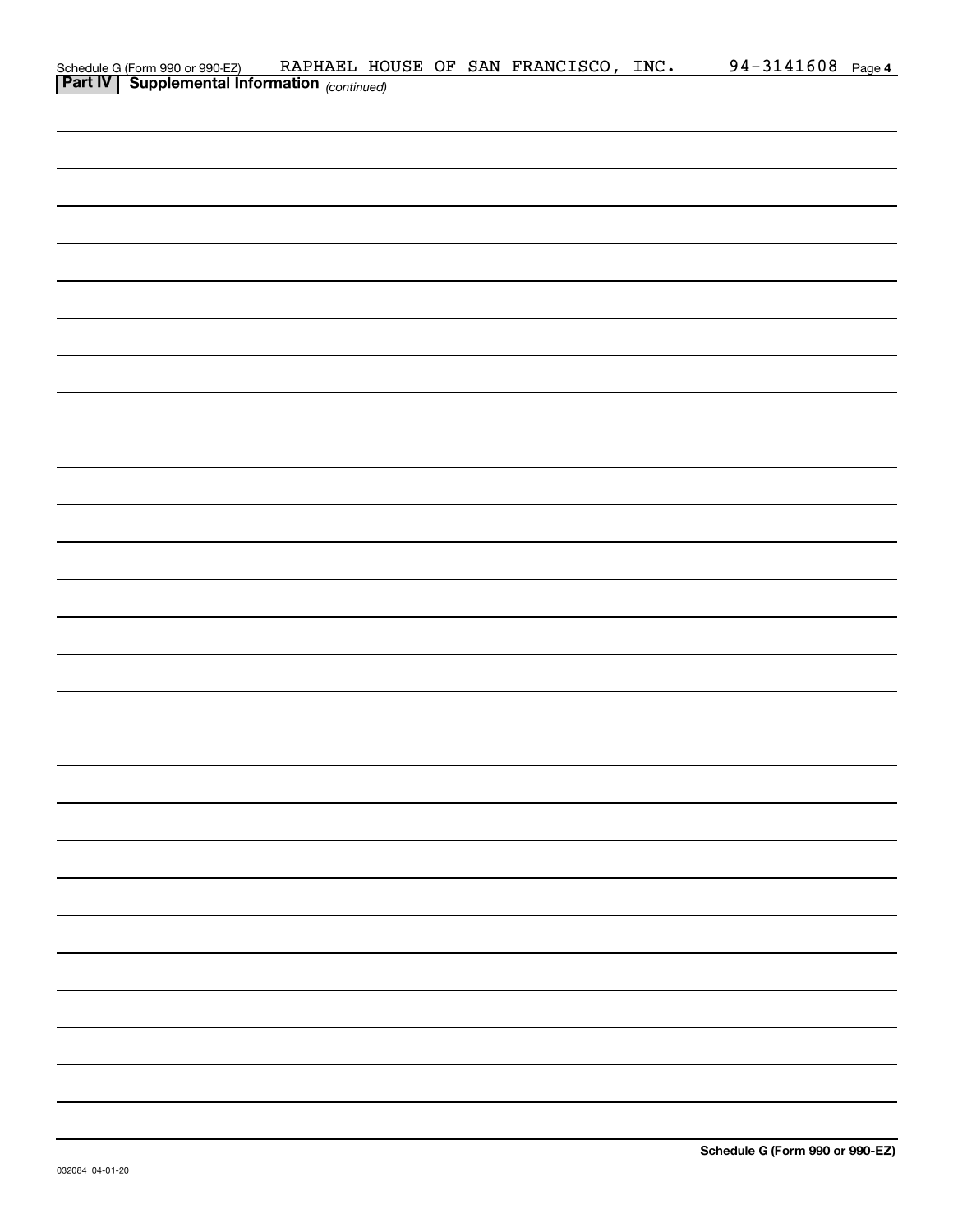| <b>SCHEDULE I</b>                                                                                               |                                                                                                                                                                          |           | <b>Grants and Other Assistance to Organizations,</b> |                             |                                         |                                                                |                                          |  | OMB No. 1545-0047                     |                                     |  |
|-----------------------------------------------------------------------------------------------------------------|--------------------------------------------------------------------------------------------------------------------------------------------------------------------------|-----------|------------------------------------------------------|-----------------------------|-----------------------------------------|----------------------------------------------------------------|------------------------------------------|--|---------------------------------------|-------------------------------------|--|
| (Form 990)                                                                                                      | Governments, and Individuals in the United States                                                                                                                        |           |                                                      |                             |                                         |                                                                |                                          |  |                                       |                                     |  |
|                                                                                                                 | Complete if the organization answered "Yes" on Form 990, Part IV, line 21 or 22.<br>Attach to Form 990.                                                                  |           |                                                      |                             |                                         |                                                                |                                          |  |                                       |                                     |  |
| Department of the Treasury<br>Internal Revenue Service<br>Go to www.irs.gov/Form990 for the latest information. |                                                                                                                                                                          |           |                                                      |                             |                                         |                                                                |                                          |  |                                       | <b>Open to Public</b><br>Inspection |  |
| <b>Employer identification number</b><br>Name of the organization                                               |                                                                                                                                                                          |           |                                                      |                             |                                         |                                                                |                                          |  |                                       |                                     |  |
| 94-3141608<br>RAPHAEL HOUSE OF SAN FRANCISCO, INC.                                                              |                                                                                                                                                                          |           |                                                      |                             |                                         |                                                                |                                          |  |                                       |                                     |  |
|                                                                                                                 | Part I<br><b>General Information on Grants and Assistance</b>                                                                                                            |           |                                                      |                             |                                         |                                                                |                                          |  |                                       |                                     |  |
| $\mathbf 1$                                                                                                     | Does the organization maintain records to substantiate the amount of the grants or assistance, the grantees' eligibility for the grants or assistance, and the selection |           |                                                      |                             |                                         |                                                                |                                          |  |                                       | $X$ No                              |  |
| $\mathbf{2}$                                                                                                    | Describe in Part IV the organization's procedures for monitoring the use of grant funds in the United States.                                                            |           |                                                      |                             |                                         |                                                                |                                          |  | Yes                                   |                                     |  |
| Part II                                                                                                         | Grants and Other Assistance to Domestic Organizations and Domestic Governments. Complete if the organization answered "Yes" on Form 990, Part IV, line 21, for any       |           |                                                      |                             |                                         |                                                                |                                          |  |                                       |                                     |  |
|                                                                                                                 | recipient that received more than \$5,000. Part II can be duplicated if additional space is needed.                                                                      |           |                                                      |                             |                                         |                                                                |                                          |  |                                       |                                     |  |
|                                                                                                                 | 1 (a) Name and address of organization<br>or government                                                                                                                  | $(b)$ EIN | (c) IRC section<br>(if applicable)                   | (d) Amount of<br>cash grant | (e) Amount of<br>non-cash<br>assistance | (f) Method of<br>valuation (book,<br>FMV, appraisal,<br>other) | (g) Description of<br>noncash assistance |  | (h) Purpose of grant<br>or assistance |                                     |  |
|                                                                                                                 |                                                                                                                                                                          |           |                                                      |                             |                                         |                                                                |                                          |  |                                       |                                     |  |
|                                                                                                                 |                                                                                                                                                                          |           |                                                      |                             |                                         |                                                                |                                          |  |                                       |                                     |  |
|                                                                                                                 |                                                                                                                                                                          |           |                                                      |                             |                                         |                                                                |                                          |  |                                       |                                     |  |
|                                                                                                                 |                                                                                                                                                                          |           |                                                      |                             |                                         |                                                                |                                          |  |                                       |                                     |  |
|                                                                                                                 |                                                                                                                                                                          |           |                                                      |                             |                                         |                                                                |                                          |  |                                       |                                     |  |
|                                                                                                                 |                                                                                                                                                                          |           |                                                      |                             |                                         |                                                                |                                          |  |                                       |                                     |  |
|                                                                                                                 |                                                                                                                                                                          |           |                                                      |                             |                                         |                                                                |                                          |  |                                       |                                     |  |
|                                                                                                                 |                                                                                                                                                                          |           |                                                      |                             |                                         |                                                                |                                          |  |                                       |                                     |  |
|                                                                                                                 |                                                                                                                                                                          |           |                                                      |                             |                                         |                                                                |                                          |  |                                       |                                     |  |
|                                                                                                                 |                                                                                                                                                                          |           |                                                      |                             |                                         |                                                                |                                          |  |                                       |                                     |  |
|                                                                                                                 |                                                                                                                                                                          |           |                                                      |                             |                                         |                                                                |                                          |  |                                       |                                     |  |
|                                                                                                                 |                                                                                                                                                                          |           |                                                      |                             |                                         |                                                                |                                          |  |                                       |                                     |  |
|                                                                                                                 |                                                                                                                                                                          |           |                                                      |                             |                                         |                                                                |                                          |  |                                       |                                     |  |
|                                                                                                                 |                                                                                                                                                                          |           |                                                      |                             |                                         |                                                                |                                          |  |                                       |                                     |  |
|                                                                                                                 |                                                                                                                                                                          |           |                                                      |                             |                                         |                                                                |                                          |  |                                       |                                     |  |
|                                                                                                                 |                                                                                                                                                                          |           |                                                      |                             |                                         |                                                                |                                          |  |                                       |                                     |  |
|                                                                                                                 |                                                                                                                                                                          |           |                                                      |                             |                                         |                                                                |                                          |  |                                       |                                     |  |
|                                                                                                                 |                                                                                                                                                                          |           |                                                      |                             |                                         |                                                                |                                          |  |                                       |                                     |  |
|                                                                                                                 |                                                                                                                                                                          |           |                                                      |                             |                                         |                                                                |                                          |  |                                       |                                     |  |
|                                                                                                                 |                                                                                                                                                                          |           |                                                      |                             |                                         |                                                                |                                          |  |                                       |                                     |  |
|                                                                                                                 |                                                                                                                                                                          |           |                                                      |                             |                                         |                                                                |                                          |  |                                       |                                     |  |
| $\mathbf{2}$                                                                                                    | Enter total number of section $501(c)(3)$ and government organizations listed in the line 1 table                                                                        |           |                                                      |                             |                                         |                                                                |                                          |  |                                       |                                     |  |
| 3                                                                                                               | Enter total number of other organizations listed in the line 1 table                                                                                                     |           |                                                      |                             |                                         |                                                                |                                          |  |                                       |                                     |  |
|                                                                                                                 | LHA For Paperwork Reduction Act Notice, see the Instructions for Form 990.                                                                                               |           |                                                      |                             |                                         |                                                                |                                          |  | Schedule I (Form 990) 2020            |                                     |  |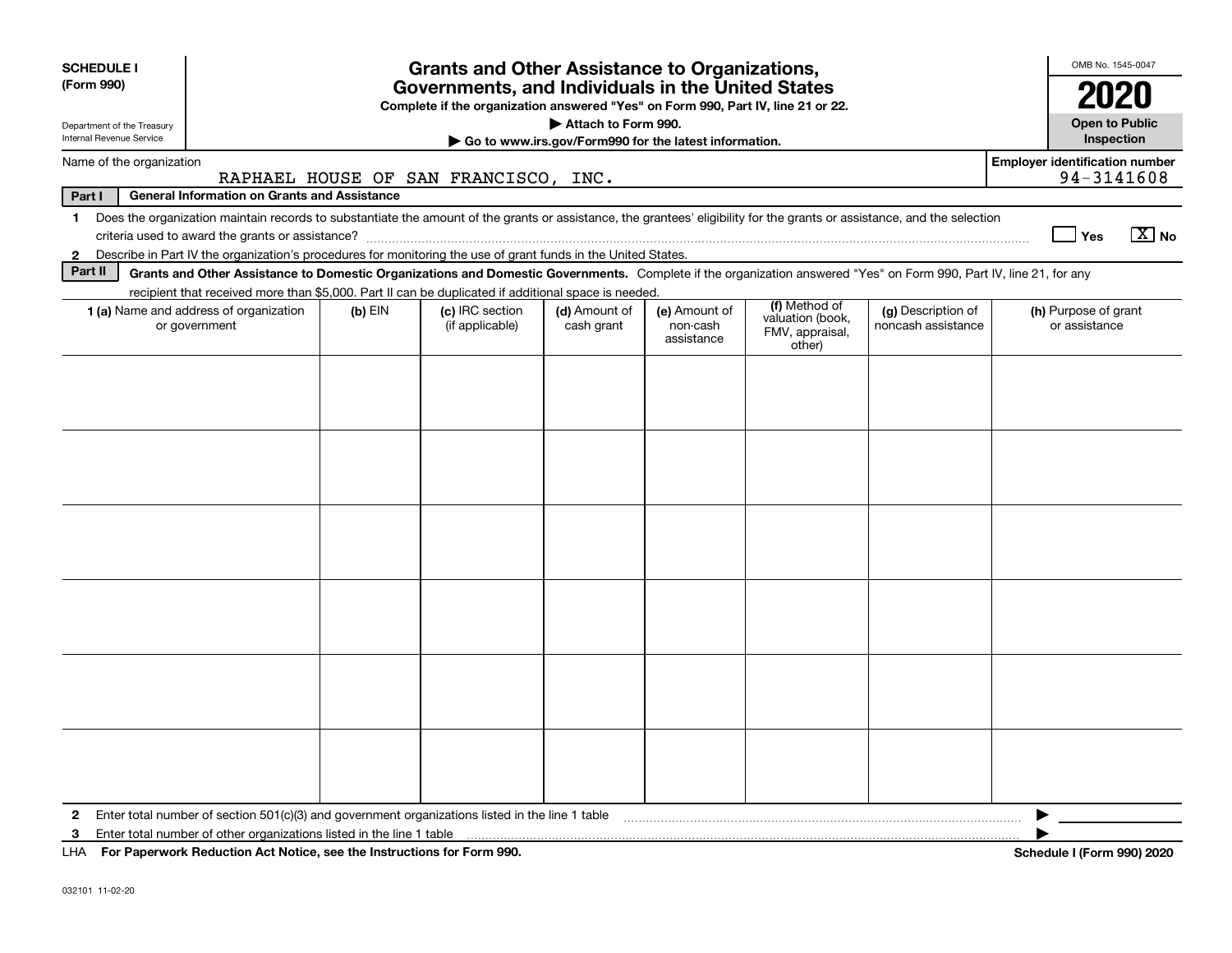### 032102 11-02-20

### Schedule I (Form 990) 2020 Page RAPHAEL HOUSE OF SAN FRANCISCO, INC. 94-3141608

**Part III** | Grants and Other Assistance to Domestic Individuals. Complete if the organization answered "Yes" on Form 990, Part IV, line 22. Part III can be duplicated if additional space is needed.

| (a) Type of grant or assistance  | (b) Number of<br>recipients | (c) Amount of<br>cash grant | (d) Amount of non-<br>cash assistance | (e) Method of valuation<br>(book, FMV, appraisal, other) | (f) Description of noncash assistance |
|----------------------------------|-----------------------------|-----------------------------|---------------------------------------|----------------------------------------------------------|---------------------------------------|
|                                  |                             |                             |                                       |                                                          |                                       |
| DIRECT ASSISTANCE TO INDIVIDUALS | 620                         | 70, 226.                    | $\mathbf{0}$ .                        |                                                          |                                       |
|                                  |                             |                             |                                       |                                                          |                                       |
|                                  |                             |                             |                                       |                                                          |                                       |
|                                  |                             |                             |                                       |                                                          |                                       |
|                                  |                             |                             |                                       |                                                          |                                       |
|                                  |                             |                             |                                       |                                                          |                                       |
|                                  |                             |                             |                                       |                                                          |                                       |
|                                  |                             |                             |                                       |                                                          |                                       |
|                                  |                             |                             |                                       |                                                          |                                       |

Part IV | Supplemental Information. Provide the information required in Part I, line 2; Part III, column (b); and any other additional information.

**2**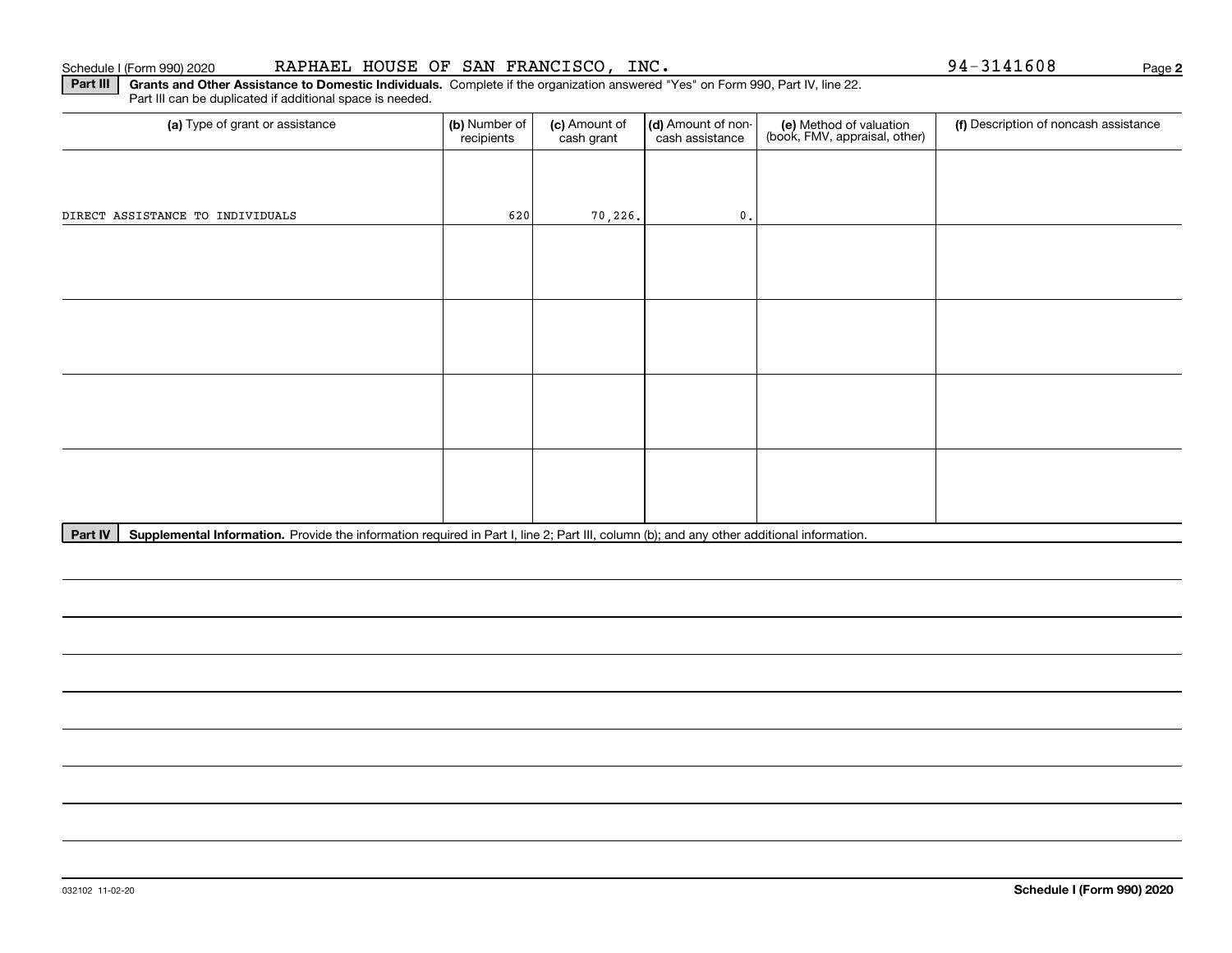| <b>SCHEDULE J</b>                                                                                 |                                                                                                                                                                                                   | <b>Compensation Information</b>                                                                                    | OMB No. 1545-0047 |                                       |     |                       |  |
|---------------------------------------------------------------------------------------------------|---------------------------------------------------------------------------------------------------------------------------------------------------------------------------------------------------|--------------------------------------------------------------------------------------------------------------------|-------------------|---------------------------------------|-----|-----------------------|--|
| (Form 990)                                                                                        |                                                                                                                                                                                                   | For certain Officers, Directors, Trustees, Key Employees, and Highest                                              |                   |                                       |     |                       |  |
|                                                                                                   |                                                                                                                                                                                                   | <b>Compensated Employees</b>                                                                                       |                   | 2020                                  |     |                       |  |
| Complete if the organization answered "Yes" on Form 990, Part IV, line 23.<br>Attach to Form 990. |                                                                                                                                                                                                   |                                                                                                                    |                   |                                       |     | <b>Open to Public</b> |  |
| Department of the Treasury<br>Internal Revenue Service                                            |                                                                                                                                                                                                   | Go to www.irs.gov/Form990 for instructions and the latest information.                                             |                   | Inspection                            |     |                       |  |
|                                                                                                   | Name of the organization                                                                                                                                                                          |                                                                                                                    |                   | <b>Employer identification number</b> |     |                       |  |
|                                                                                                   |                                                                                                                                                                                                   | RAPHAEL HOUSE OF SAN FRANCISCO, INC.                                                                               |                   | 94-3141608                            |     |                       |  |
|                                                                                                   | Part I                                                                                                                                                                                            | <b>Questions Regarding Compensation</b>                                                                            |                   |                                       |     |                       |  |
|                                                                                                   |                                                                                                                                                                                                   |                                                                                                                    |                   |                                       | Yes | No                    |  |
|                                                                                                   | Check the appropriate box(es) if the organization provided any of the following to or for a person listed on Form 990,                                                                            |                                                                                                                    |                   |                                       |     |                       |  |
|                                                                                                   | Part VII, Section A, line 1a. Complete Part III to provide any relevant information regarding these items.                                                                                        |                                                                                                                    |                   |                                       |     |                       |  |
|                                                                                                   | First-class or charter travel<br>Housing allowance or residence for personal use                                                                                                                  |                                                                                                                    |                   |                                       |     |                       |  |
|                                                                                                   | Travel for companions<br>Payments for business use of personal residence                                                                                                                          |                                                                                                                    |                   |                                       |     |                       |  |
|                                                                                                   | Health or social club dues or initiation fees<br>Tax indemnification and gross-up payments                                                                                                        |                                                                                                                    |                   |                                       |     |                       |  |
|                                                                                                   | Discretionary spending account<br>Personal services (such as maid, chauffeur, chef)                                                                                                               |                                                                                                                    |                   |                                       |     |                       |  |
|                                                                                                   |                                                                                                                                                                                                   |                                                                                                                    |                   |                                       |     |                       |  |
| b                                                                                                 |                                                                                                                                                                                                   | If any of the boxes on line 1a are checked, did the organization follow a written policy regarding payment or      |                   |                                       |     |                       |  |
|                                                                                                   | reimbursement or provision of all of the expenses described above? If "No," complete Part III to explain                                                                                          |                                                                                                                    | 1b                |                                       |     |                       |  |
| 2                                                                                                 | Did the organization require substantiation prior to reimbursing or allowing expenses incurred by all directors,                                                                                  |                                                                                                                    |                   |                                       |     |                       |  |
|                                                                                                   |                                                                                                                                                                                                   | trustees, and officers, including the CEO/Executive Director, regarding the items checked on line 1a?              |                   | $\mathbf{2}$                          |     |                       |  |
|                                                                                                   |                                                                                                                                                                                                   |                                                                                                                    |                   |                                       |     |                       |  |
| 3                                                                                                 |                                                                                                                                                                                                   | Indicate which, if any, of the following the organization used to establish the compensation of the organization's |                   |                                       |     |                       |  |
|                                                                                                   | CEO/Executive Director. Check all that apply. Do not check any boxes for methods used by a related organization to                                                                                |                                                                                                                    |                   |                                       |     |                       |  |
|                                                                                                   | establish compensation of the CEO/Executive Director, but explain in Part III.                                                                                                                    |                                                                                                                    |                   |                                       |     |                       |  |
|                                                                                                   | Compensation committee<br>Written employment contract                                                                                                                                             |                                                                                                                    |                   |                                       |     |                       |  |
|                                                                                                   |                                                                                                                                                                                                   | Compensation survey or study<br>Independent compensation consultant                                                |                   |                                       |     |                       |  |
|                                                                                                   |                                                                                                                                                                                                   | $\boxed{\textbf{X}}$ Approval by the board or compensation committee<br>Form 990 of other organizations            |                   |                                       |     |                       |  |
|                                                                                                   |                                                                                                                                                                                                   |                                                                                                                    |                   |                                       |     |                       |  |
| 4                                                                                                 |                                                                                                                                                                                                   | During the year, did any person listed on Form 990, Part VII, Section A, line 1a, with respect to the filing       |                   |                                       |     |                       |  |
|                                                                                                   | organization or a related organization:                                                                                                                                                           |                                                                                                                    |                   |                                       |     | х                     |  |
| а                                                                                                 | Receive a severance payment or change-of-control payment?                                                                                                                                         |                                                                                                                    | 4a                |                                       | X   |                       |  |
| b                                                                                                 | Participate in or receive payment from a supplemental nonqualified retirement plan?                                                                                                               |                                                                                                                    | 4b                |                                       | X   |                       |  |
| с                                                                                                 | Participate in or receive payment from an equity-based compensation arrangement?<br>If "Yes" to any of lines 4a-c, list the persons and provide the applicable amounts for each item in Part III. |                                                                                                                    | 4c                |                                       |     |                       |  |
|                                                                                                   |                                                                                                                                                                                                   |                                                                                                                    |                   |                                       |     |                       |  |
|                                                                                                   |                                                                                                                                                                                                   | Only section 501(c)(3), 501(c)(4), and 501(c)(29) organizations must complete lines 5-9.                           |                   |                                       |     |                       |  |
| 5                                                                                                 |                                                                                                                                                                                                   | For persons listed on Form 990, Part VII, Section A, line 1a, did the organization pay or accrue any compensation  |                   |                                       |     |                       |  |
|                                                                                                   | contingent on the revenues of:                                                                                                                                                                    |                                                                                                                    |                   |                                       |     |                       |  |
| a                                                                                                 |                                                                                                                                                                                                   |                                                                                                                    |                   | 5a                                    |     | X                     |  |
|                                                                                                   |                                                                                                                                                                                                   |                                                                                                                    |                   | 5b                                    |     | X                     |  |
|                                                                                                   |                                                                                                                                                                                                   | If "Yes" on line 5a or 5b, describe in Part III.                                                                   |                   |                                       |     |                       |  |
| 6                                                                                                 |                                                                                                                                                                                                   | For persons listed on Form 990, Part VII, Section A, line 1a, did the organization pay or accrue any compensation  |                   |                                       |     |                       |  |
|                                                                                                   | contingent on the net earnings of:                                                                                                                                                                |                                                                                                                    |                   |                                       |     |                       |  |
| a                                                                                                 |                                                                                                                                                                                                   | The organization? <b>With the organization? Constitution of the organization</b> of the organization?              |                   | 6a                                    |     | X                     |  |
|                                                                                                   |                                                                                                                                                                                                   |                                                                                                                    |                   | 6b                                    |     | X                     |  |
|                                                                                                   |                                                                                                                                                                                                   | If "Yes" on line 6a or 6b, describe in Part III.                                                                   |                   |                                       |     |                       |  |
|                                                                                                   | 7 For persons listed on Form 990, Part VII, Section A, line 1a, did the organization provide any nonfixed payments                                                                                |                                                                                                                    |                   |                                       |     |                       |  |
|                                                                                                   |                                                                                                                                                                                                   |                                                                                                                    |                   | 7                                     |     | x                     |  |
| 8                                                                                                 |                                                                                                                                                                                                   | Were any amounts reported on Form 990, Part VII, paid or accrued pursuant to a contract that was subject to the    |                   |                                       |     |                       |  |
|                                                                                                   |                                                                                                                                                                                                   | initial contract exception described in Regulations section 53.4958-4(a)(3)? If "Yes," describe in Part III        |                   | 8                                     |     | х                     |  |
| 9                                                                                                 |                                                                                                                                                                                                   | If "Yes" on line 8, did the organization also follow the rebuttable presumption procedure described in             |                   |                                       |     |                       |  |
|                                                                                                   |                                                                                                                                                                                                   |                                                                                                                    |                   | 9                                     |     |                       |  |
|                                                                                                   |                                                                                                                                                                                                   | $\mathbf{r}$ $\mathbf{r}$ $\mathbf{r}$ $\mathbf{r}$ $\mathbf{r}$                                                   |                   |                                       |     |                       |  |

LHA For Paperwork Reduction Act Notice, see the Instructions for Form 990. Schedule J (Form 990) 2020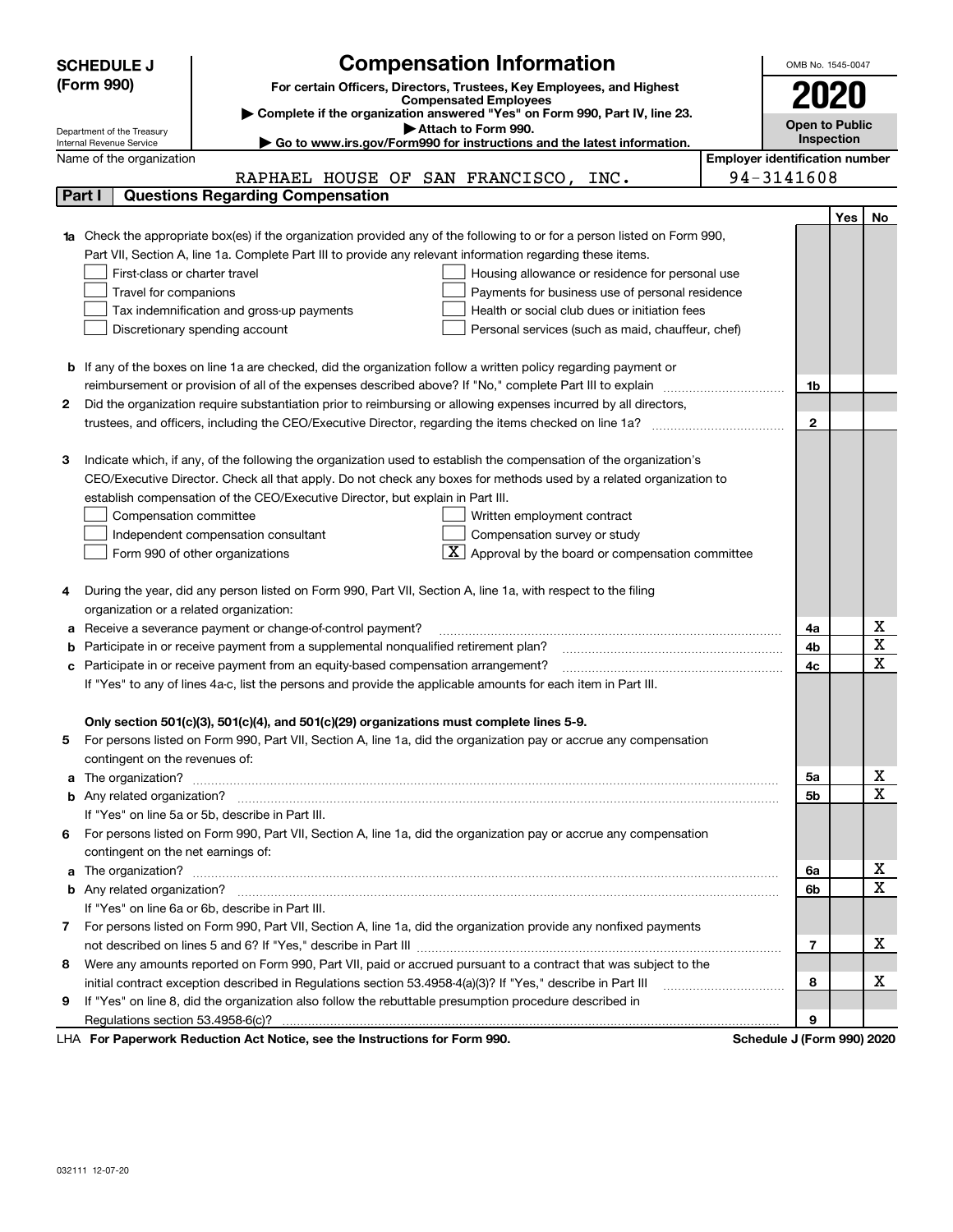94-3141608

**2**

# **Part II Officers, Directors, Trustees, Key Employees, and Highest Compensated Employees.**  Schedule J (Form 990) 2020 Page Use duplicate copies if additional space is needed.

For each individual whose compensation must be reported on Schedule J, report compensation from the organization on row (i) and from related organizations, described in the instructions, on row (ii). Do not list any individuals that aren't listed on Form 990, Part VII.

**Note:**  The sum of columns (B)(i)-(iii) for each listed individual must equal the total amount of Form 990, Part VII, Section A, line 1a, applicable column (D) and (E) amounts for that individual.

| (A) Name and Title |                           | (B) Breakdown of W-2 and/or 1099-MISC compensation |                                           |                                           | (C) Retirement and<br>other deferred | (D) Nontaxable<br>benefits | (E) Total of columns<br>$(B)(i)-(D)$ | (F) Compensation<br>in column (B)         |
|--------------------|---------------------------|----------------------------------------------------|-------------------------------------------|-------------------------------------------|--------------------------------------|----------------------------|--------------------------------------|-------------------------------------------|
|                    |                           | (i) Base<br>compensation                           | (ii) Bonus &<br>incentive<br>compensation | (iii) Other<br>reportable<br>compensation | compensation                         |                            |                                      | reported as deferred<br>on prior Form 990 |
| (1) MARC SLATER    | (i)                       | 158,183.                                           | $\overline{0}$ .                          | $\overline{0}$ .                          | $\overline{0}$ .                     | 969.                       | 159,152.                             | 0.                                        |
| EXECUTIVE DIRECTOR | <u>(ii)</u>               | $\overline{0}$ .                                   | $\overline{0}$ .                          | $\overline{0}$ .                          | $\overline{0}$ .                     | $\overline{0}$ .           | $\overline{0}$ .                     | $\overline{0}$ .                          |
|                    | (i)                       |                                                    |                                           |                                           |                                      |                            |                                      |                                           |
|                    | <u>(ii)</u>               |                                                    |                                           |                                           |                                      |                            |                                      |                                           |
|                    | (i)                       |                                                    |                                           |                                           |                                      |                            |                                      |                                           |
|                    | <u>(ii)</u>               |                                                    |                                           |                                           |                                      |                            |                                      |                                           |
|                    | (i)                       |                                                    |                                           |                                           |                                      |                            |                                      |                                           |
|                    | (ii)                      |                                                    |                                           |                                           |                                      |                            |                                      |                                           |
|                    | $(\sf{i})$                |                                                    |                                           |                                           |                                      |                            |                                      |                                           |
|                    | (ii)                      |                                                    |                                           |                                           |                                      |                            |                                      |                                           |
|                    | $(\sf{i})$                |                                                    |                                           |                                           |                                      |                            |                                      |                                           |
|                    | (ii)                      |                                                    |                                           |                                           |                                      |                            |                                      |                                           |
|                    | $(\sf{i})$                |                                                    |                                           |                                           |                                      |                            |                                      |                                           |
|                    | <u>(ii)</u><br>$(\sf{i})$ |                                                    |                                           |                                           |                                      |                            |                                      |                                           |
|                    | <u>(ii)</u>               |                                                    |                                           |                                           |                                      |                            |                                      |                                           |
|                    | $(\sf{i})$                |                                                    |                                           |                                           |                                      |                            |                                      |                                           |
|                    | <u>(ii)</u>               |                                                    |                                           |                                           |                                      |                            |                                      |                                           |
|                    | $(\sf{i})$                |                                                    |                                           |                                           |                                      |                            |                                      |                                           |
|                    | (ii)                      |                                                    |                                           |                                           |                                      |                            |                                      |                                           |
|                    | (i)                       |                                                    |                                           |                                           |                                      |                            |                                      |                                           |
|                    | (ii)                      |                                                    |                                           |                                           |                                      |                            |                                      |                                           |
|                    | (i)                       |                                                    |                                           |                                           |                                      |                            |                                      |                                           |
|                    | <u>(ii)</u>               |                                                    |                                           |                                           |                                      |                            |                                      |                                           |
|                    | (i)                       |                                                    |                                           |                                           |                                      |                            |                                      |                                           |
|                    | (ii)                      |                                                    |                                           |                                           |                                      |                            |                                      |                                           |
|                    | $(\sf{i})$                |                                                    |                                           |                                           |                                      |                            |                                      |                                           |
|                    | (ii)                      |                                                    |                                           |                                           |                                      |                            |                                      |                                           |
|                    | (i)                       |                                                    |                                           |                                           |                                      |                            |                                      |                                           |
|                    | <u>(ii)</u>               |                                                    |                                           |                                           |                                      |                            |                                      |                                           |
|                    | (i)                       |                                                    |                                           |                                           |                                      |                            |                                      |                                           |
|                    | $\overline{}}$            |                                                    |                                           |                                           |                                      |                            |                                      |                                           |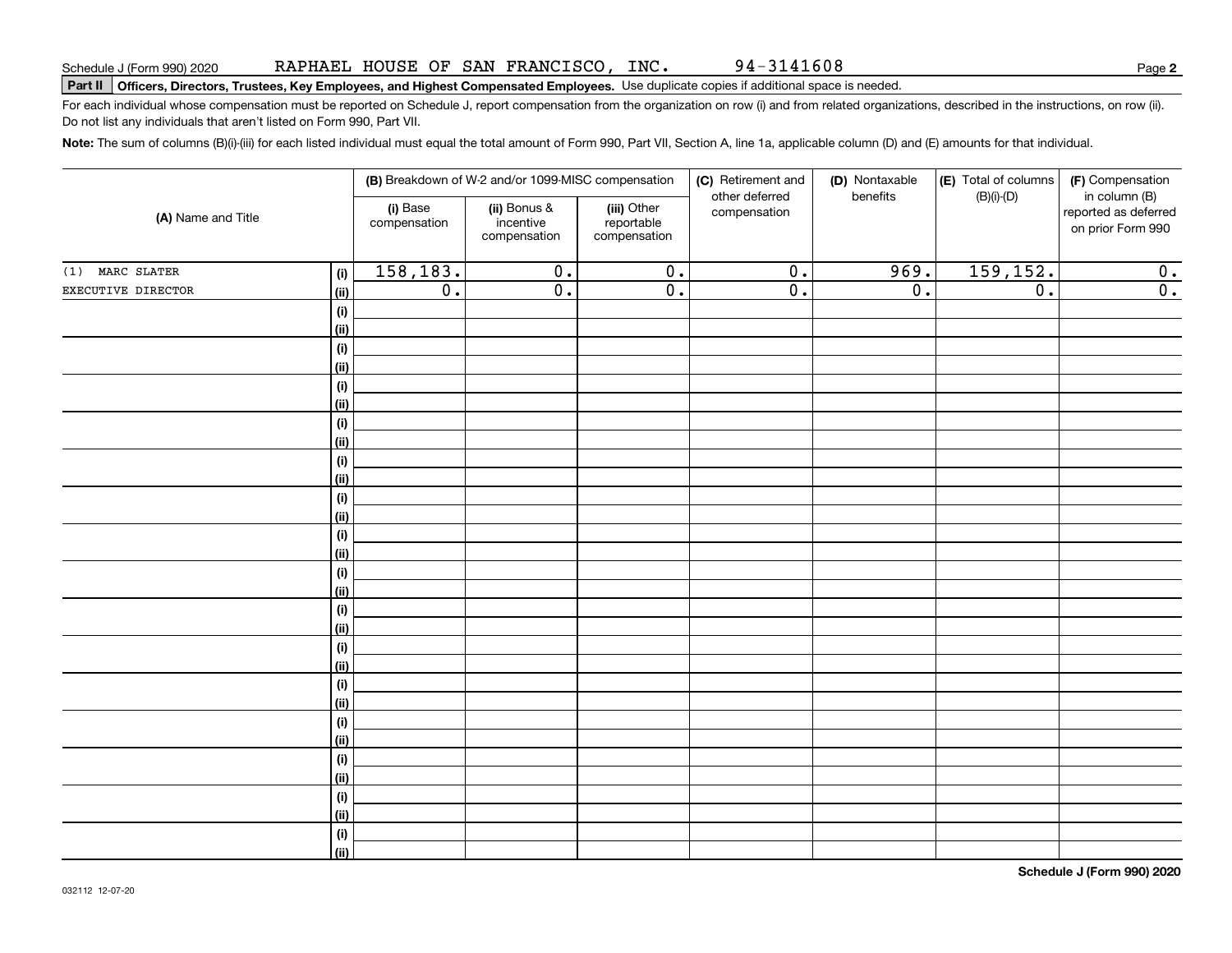### **Part III Supplemental Information**

Schedule J (Form 990) 2020 RAPHAEL HOUSE OF SAN FRANCISCO, INC.<br>Part III Supplemental Information<br>Provide the information, explanation, or descriptions required for Part I, lines 1a, 1b, 3, 4a, 4b, 4c, 5a, 5b, 6a, 6b, 7, a

**Schedule J (Form 990) 2020**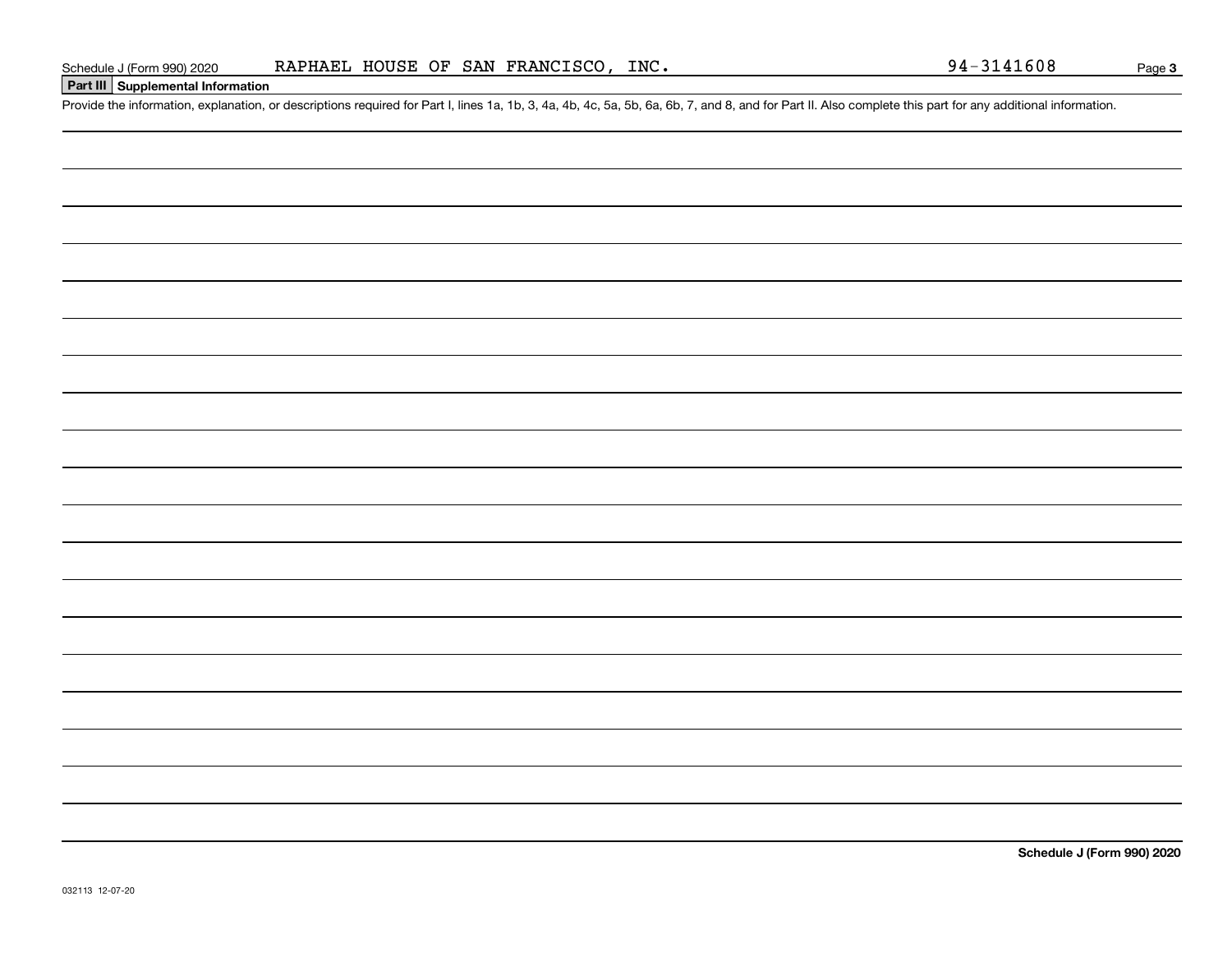**(Form 990 or 990-EZ)**

Department of the Treasury Internal Revenue Service Name of the organization

**Complete to provide information for responses to specific questions on Form 990 or 990-EZ or to provide any additional information. | Attach to Form 990 or 990-EZ. SCHEDULE O Supplemental Information to Form 990 or 990-EZ**

**| Go to www.irs.gov/Form990 for the latest information.**



RAPHAEL HOUSE OF SAN FRANCISCO, INC. | 94-3141608

**Employer identification number**

FORM 990, PART I, LINE 1, DESCRIPTION OF ORGANIZATION MISSION:

STRENGTHEN FAMILY BONDS BY ACHIEVING STABLE HOUSING AND FINANCIAL

INDEPENDENCE.

FORM 990, PART III, LINE 4B, PROGRAM SERVICE ACCOMPLISHMENTS:

THE COMPONENTS OF OUR CHILDREN'S SERVICES INCLUDE: ACADEMIC ENRICHMENT,

TUTORING CLUBS, BIRTHDAY EVENTS FOR CHILDREN, EVENTS AND OUTINGS FOR

FAMILIES AND CHILDREN, FINANCIAL ASSISTANCE FOR SUMMER/WINTER CAMPS AND

EXTRACURRICULAR ACTIVITIES, AND ADVOCACY SUPPORT.

FORM 990, PART III, LINE 4D, OTHER PROGRAM SERVICES:

FAMILY WELLNESS SERVICES - PROVIDE FAMILIES COACHING TO HELP

INDIVIDUALS AND FAMILIES DEVELOP SKILLS FOR PLANNING, PROBLEM SOLVING,

AND LIVING IN COMMUNITY. FAMILY WELLNESS SERVICES ALSO PROVIDES

ACTIVITIES DESIGNED TO STRENGTHEN FAMILY BONDS. THESE INCLUDE OUR

TODDLER TIME, AN EVENING ACTIVITY SPECIFICALLY FOR THE 0-4 AGE GROUP

AND THEIR PARENTS; THE CHILDRENS EVENING PROGRAM, SPECIFICALLY FOR THE

5-12 AGE GROUP; AND FAMILY ACTIVITY PROGRAM THAT HELPS THE WHOLE FAMILY

CONNECT THROUGH HEALTHY PLAY.

EXPENSES \$ 450,443. INCLUDING GRANTS OF \$ 669. REVENUE \$ 33,555.

FORM 990, PART VI, SECTION A, LINE 8B:

COMMITTEES DOES NOT HAVE AUTHORITY TO ACT ON BEHALF OF THE GOVERNING BODY.

FORM 990, PART VI, SECTION B, LINE 11B:

CIRCULATED TO FINANCE COMMITTEE AND AUDIT COMMITTEE FOR REVIEW.